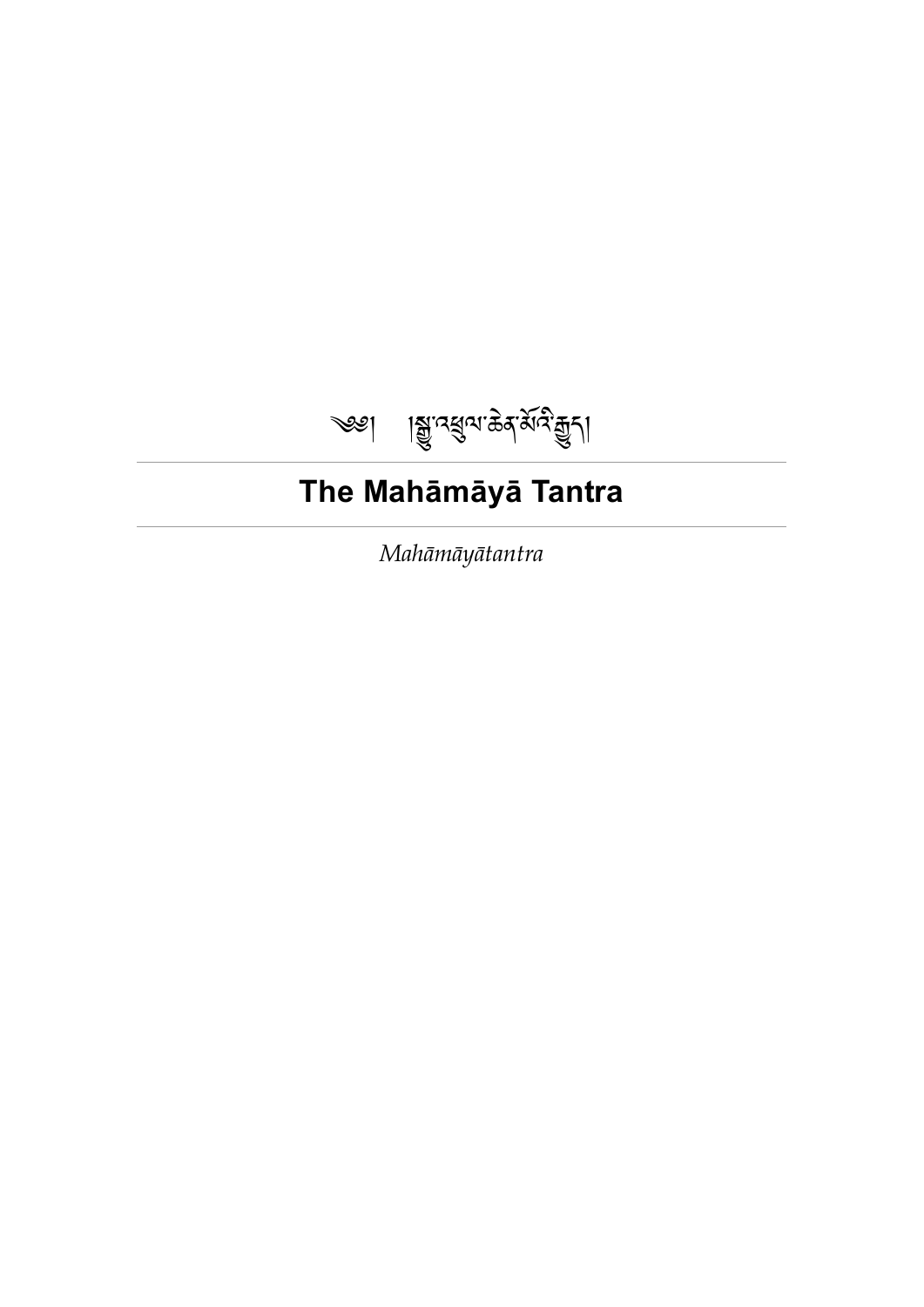ৼ<sub>৸</sub><br>৴য়ড়৻য়য়ৼয়৻ড়৻ড়ৼ৻ড়৻ড়৻ড়৻ড়৻ড়৻

*dpal sgyu 'phrul chen mo'i rgyud kyi rgyal po* The King of Tantras, the Glorious Mahāmāyā *Śrīmahāmāyātantrarājanāma*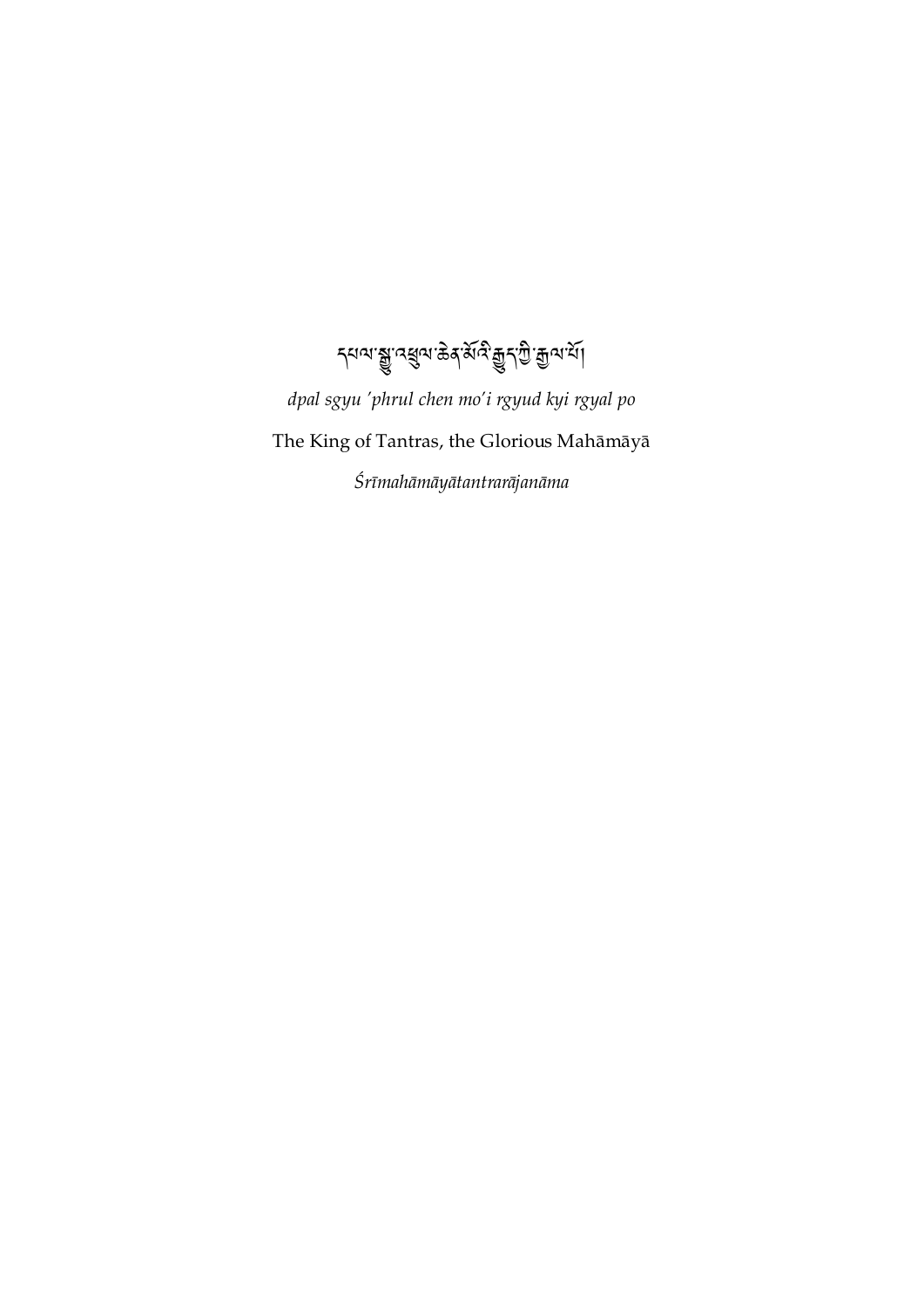

<span id="page-2-0"></span>Toh 425 Degé Kangyur, vol. 80 (rgyud 'bum, nga), folios 167.a–171.a.

Translated by the Dharmachakra Translation Committee under the patronage and supervision of 84000: Translating the Words of the Buddha

> First published 2013 Current version v 2.16.6 (2021) Generated by 84000 Reading Room v2.4.0

*84000: Translating the Words of the Buddha* is a global non-profit initiative to translate all the Buddha's words into modern languages, and to make them available to everyone.

*Warning:* Readers are reminded that according to Vajrayāna Buddhist tradition there are restrictions and commitments concerning tantra. Practitioners who are not sure if they should read this translation are advised to consult the authorities of their lineage. The responsibility for reading this text or sharing it with others who may or may not fulfill the requirements lies in the hands of readers.



This work is provided under the protection of a Creative Commons CC BY-NC-ND (Attribution - Noncommercial - No-derivatives) 3.0 copyright. It may be copied or printed for fair use, but only with full attribution, and not for commercial advantage or personal compensation. For full details, see the Creative Commons license.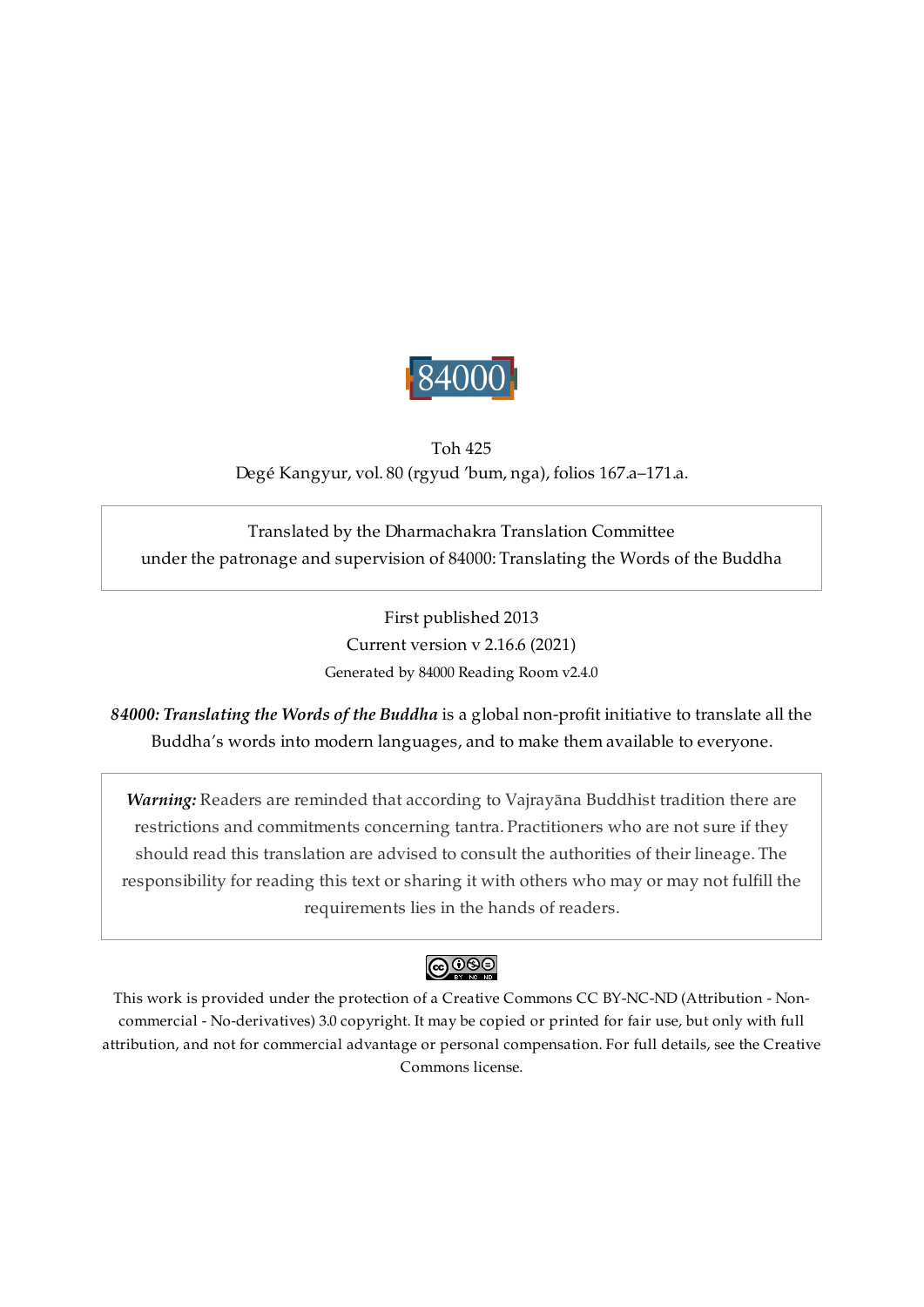This print version was generated at 12.15am on Friday, 23rd April 2021 from the online version of the text available on that date. If some time has elapsed since then, this version may have been superseded, as most of 84000's published translations undergo significant updates from time to time. For the latest online version, with bilingual display, interactive glossary entries and notes, and a variety of further download options, please see [https://read.84000.co/translation/toh425.html.](https://read.84000.co/translation/toh425.html)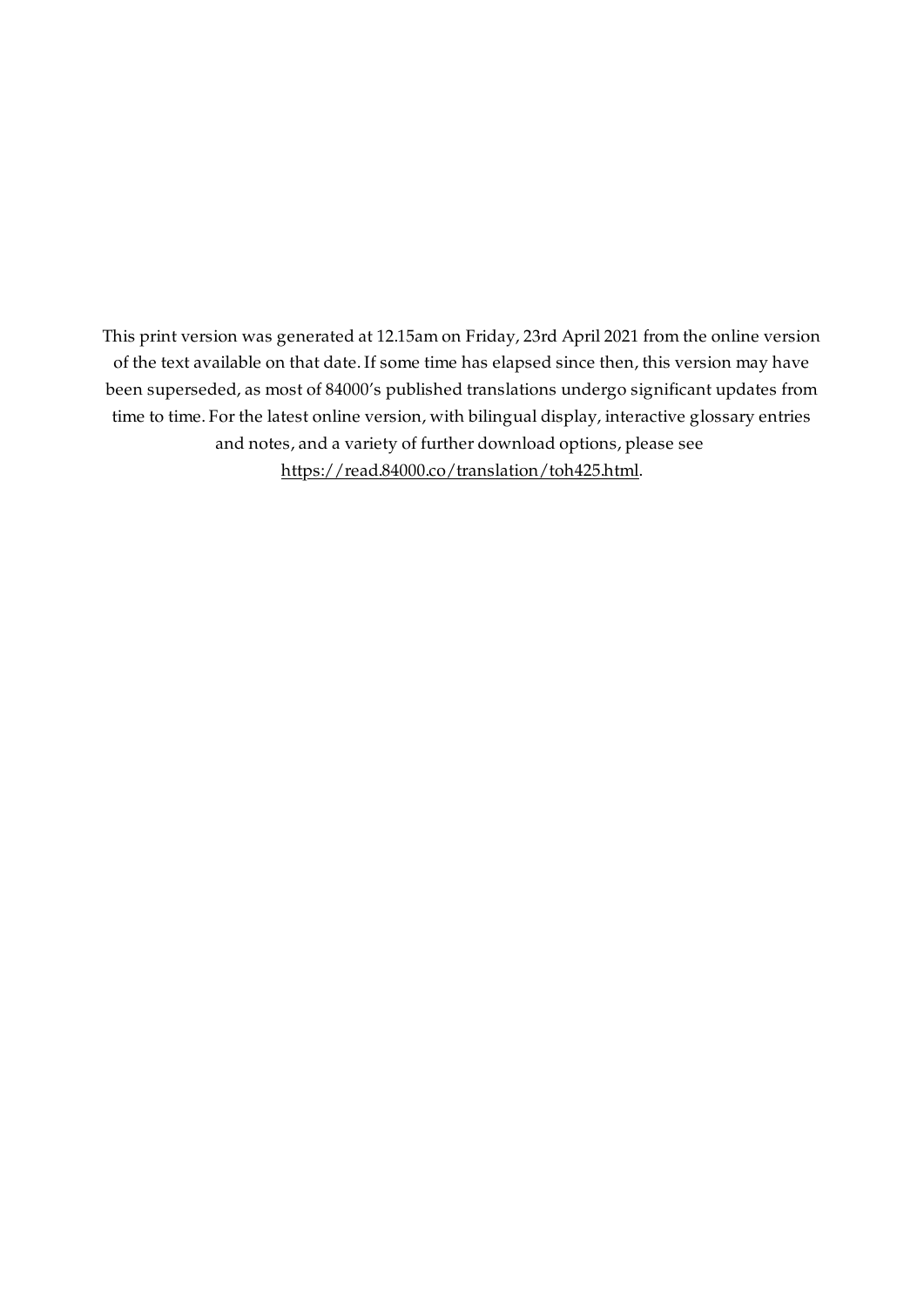## TABLE OF CONTENTS

- ti. [Title](#page-0-0)
- im. [Imprint](#page-2-0)
- co. [Contents](#page-4-0)
- s. [Summary](#page-5-0)
- ac. [Acknowledgments](#page-6-0)
- i. [Introduction](#page-7-0)
	- · The [Text](#page-8-0)
	- · About the [Translation](#page-14-0)
	- · [Note](#page-15-0)
- tr. The King of Tantras, the Glorious [Mahāmāyā](#page-16-0)
	- 1. The First [Instruction](#page-17-0)
	- 2. The Second [Instruction](#page-20-0)
	- 3. The Third [Instruction](#page-22-0)
	- c. [Colophon](#page-26-0)
- ab. [Abbreviations](#page-27-0)
- n. [Notes](#page-28-0)
- b. [Bibliography](#page-35-0)
	- · [Sanskrit](#page-35-1) and Tibetan Sources
	- · [English](#page-36-0) Sources
- g. [Glossary](#page-38-0)

<span id="page-4-0"></span>[co.](#page-4-0)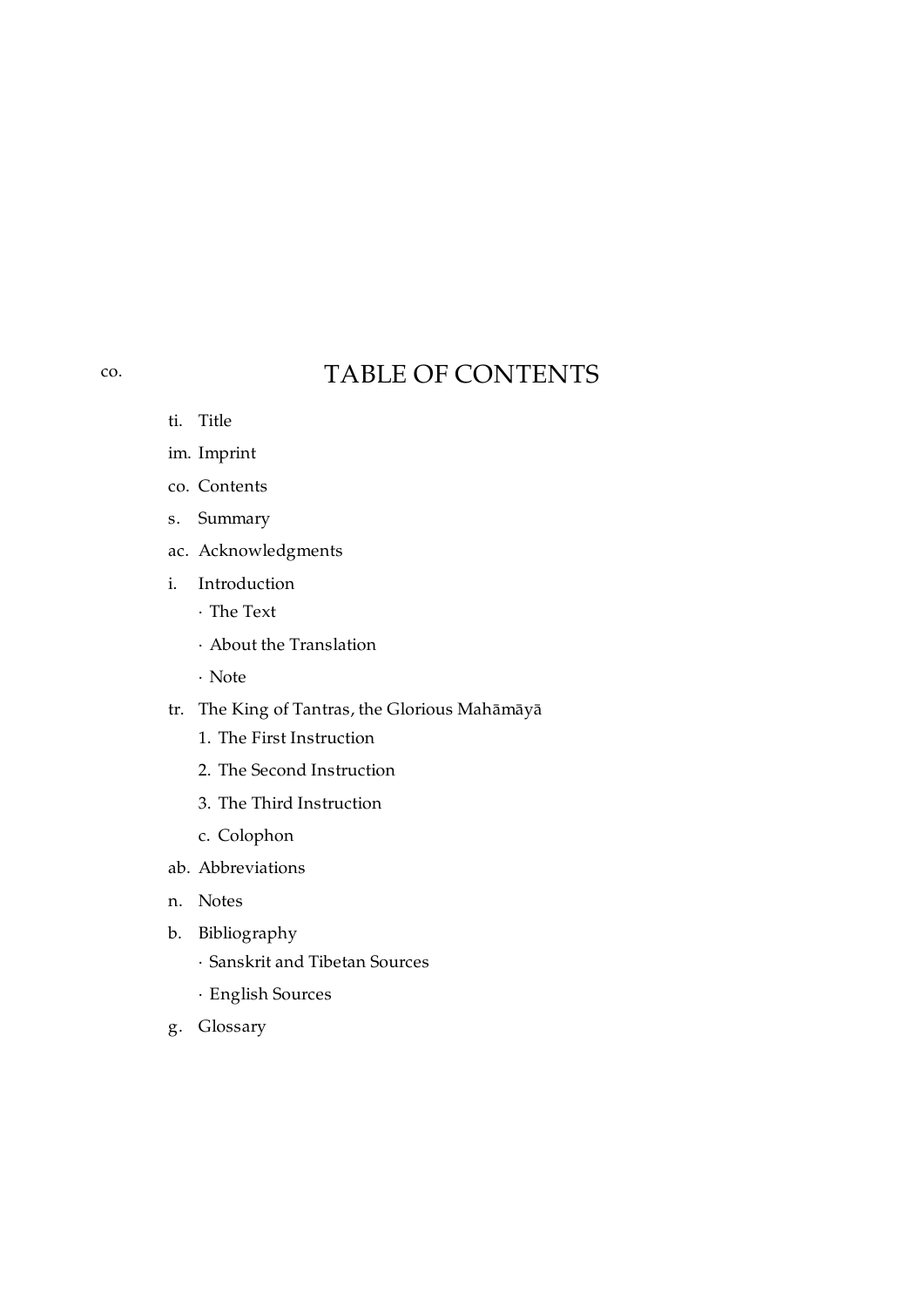### **SUMMARY**

<span id="page-5-1"></span><span id="page-5-0"></span>The *Mahāmāyātantra*, named after its principal deity Mahāmāyā, is a tantra of the Yoginītantra class in which Mahāmāyā presides over a maṇḍala populated primarily by yoginīs and ḍākinīs. The practitioner engages the antinomian power of these beings through a threefold system of yoga involving the visualization of the maṇḍala deities, the recitation of their mantras, and the direct experience of absolute reality. As well as practices involving the manipulation of the body's subtle energies, the *Mahāmāyātantra* incorporates the transgressive practices that are the hallmark of the earlier tantric systems such as the *Guhyasamājatantra*, specifically the ingestion of sexual fluids and other polluting substances. The tantra promises the grace of Mahāmāyā in the form of mundane and transcendent spiritual attainments to those who approach it with diligence and devotion. [s.1](#page-5-1)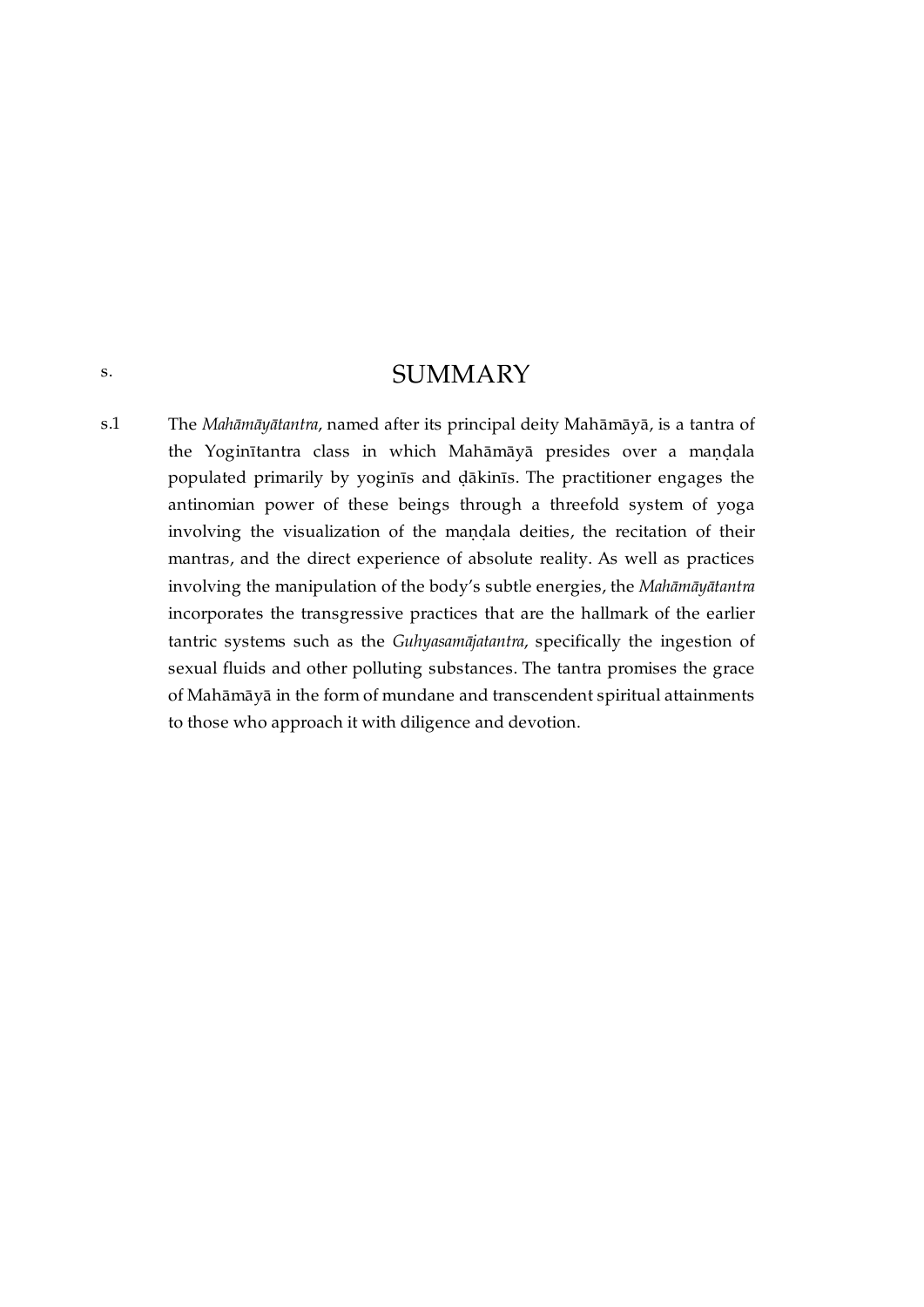## ACKNOWLEDGMENTS

<span id="page-6-1"></span>This text was translated by the Dharmachakra Translation Committee. The translation was prepared by Ryan Damron with the assistance of Catherine Dalton, and was edited by Andreas Doctor. [ac.1](#page-6-1)

> This translation has been completed under the patronage and supervision of 84000: Translating the Words of the Buddha.

### <span id="page-6-0"></span>[ac.](#page-6-0)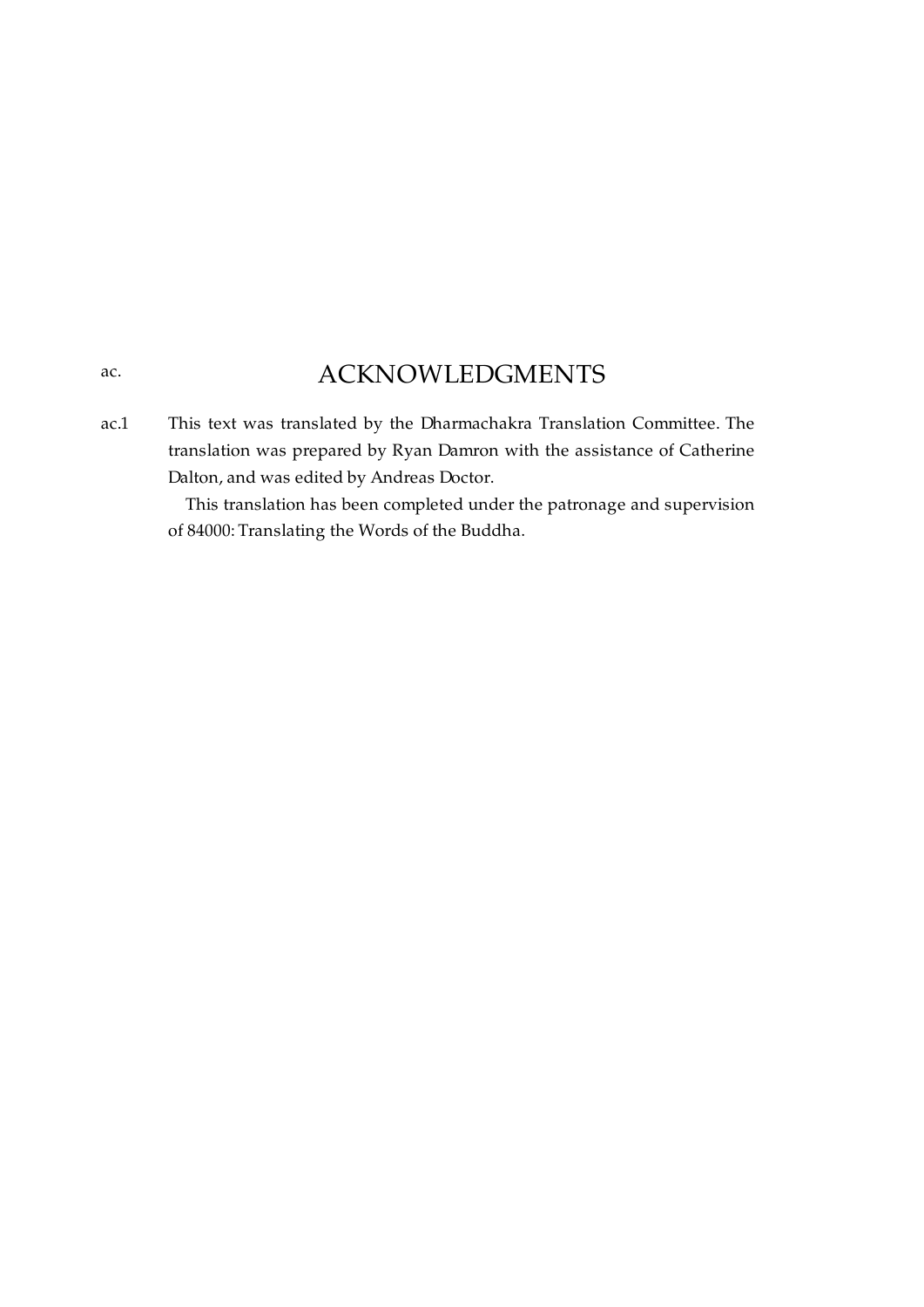INTRODUCTION

<span id="page-7-1"></span>The *Mahāmāyātantra*, named after its principal deity Mahāmāyā, belongs to the class of Yoginītantras. According to the post-tenth-century classification scheme of the Tibetan New Schools (*gsar ma*), the *Mahāmāyātantra* is categorized as a Mother tantra (*ma rgyud*) among Unexcelled Yoga tantras (*bla na med pa'i rnal 'byor gyi rgyud*, *yoganiruttaratantra* ). It earns this classification due both to the importance placed on female divinities in the tantra's maṇḍala and to its inclusion of practices focused on the manipulation of the body's subtle energies. In this tantra, Mahāmāyā presides over a maṇḍala populated primarily by yoginīs and ḍākinīs, those semi-divine female figures known throughout South Asian tantric traditions for the power they derive from being propitiated with blood, flesh, and sex. The practitioner engages the antinomian power of these beings through a threefold system of yoga involving the visualization of the maṇḍala deities, the recitation of their mantras, and the direct experience of absolute reality. The *Mahāmāyātantra* also incorporates the transgressive practices that are the hallmark of earlier tantric systems such as the *Guhyasamājatantra,* <sup>[1](#page-28-1)</sup> specifically the ingestion of sexual fluids and other polluting substances. The tantra promises the grace of Mahāmāyā in the form of mundane and transcendent spiritual attainments (*siddhi*) to those who approach it with diligence, courage, and devotion. [i.1](#page-7-1)

<span id="page-7-2"></span>[i.2](#page-7-2)

<span id="page-7-0"></span>[i.](#page-7-0)

<span id="page-7-3"></span>Though it is difficult to pinpoint precisely when the *Mahāmāyātantra* first began to circulate within Buddhist tantric communities, the work rose to prominence toward the end of the first millennium CE as part of an efflorescence of new tantric material associated with yoginīs, ḍākinīs, and other female divinities. The designation *Yoginītantra* was conferred on these texts precisely because of their incorporation of a more feminized vision of divinity and power. Yoginītantras vary in style and content, ranging from somewhat disordered and obscure works like the *Cakrasaṃvaratantra* to refined and doctrinally coherent texts such as the *Kālacakratantra*. With its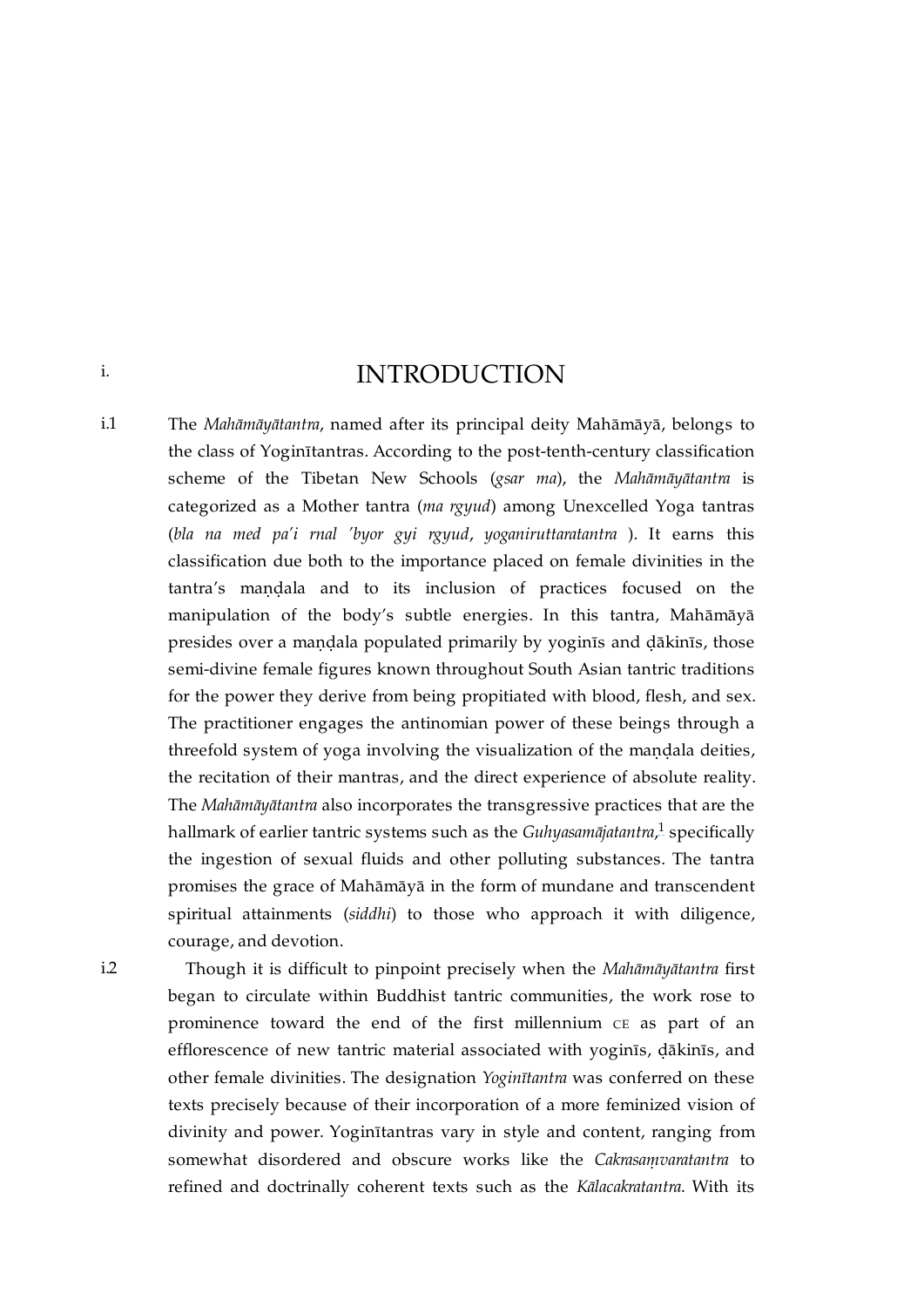<span id="page-8-4"></span><span id="page-8-3"></span>distinct narrative style, focus on the mundane spiritual attainments, and near total absence of clearly articulated Buddhist doctrine, the *Mahāmāyātantra* demonstrates a thematic and rhetorical similarity to the *Cakrasaṃvaratantra*, one of the earliest Yogin $\text{atantras}^2$  $\text{atantras}^2$  Additionally, considering instances of intertextuality with the earlier *Guhyasamājatantra*,<sup>[3](#page-28-3)</sup> and a seeming lack of awareness of more doctrinally and structurally developed Yoginītantras such as the *Hevajratantra* and *Kālacakratantra*, it is reasonable to assume that the *Mahāmāyātantra* was among the earlier of the Yoginītantras, appearing in Buddhist tantric circles in the late ninth or early tenth centuries. It had certainly gained enough popularity by the eleventh century to draw the attention of the prominent monastic scholars of the period.

<span id="page-8-1"></span>[i.3](#page-8-1)

<span id="page-8-6"></span><span id="page-8-5"></span>In India the *Mahāmāyātantra* probably circulated within both the major monastic institutions and the communities surrounding charismatic tantric masters. Foremost among the monastic scholars who commented on the text was Ratnākaraśānti, whose *Guṇavatīṭīkā* (*A Commentary Endowed with* [4](#page-28-4) *Qualities*) grounds the often enigmatic verses of the *Mahāmāyātantra* in mainstream Buddhist philosophy, especially that of Yogācāra. Krsnavajra's commentary, the *Mahāmāyātantrasya vṛtti smṛti* (*Recollection: A Commentary on* [5](#page-28-5) *the Mahāmāyā Tantra*), frequently cites the oral tradition, pointing to the body of unwritten instructions that present the practical techniques almost completely absent in the *Mahāmāyātantra* itself. Contributions to the *Mahāmāyātantra* corpus came from outside the walls of the monastery as well. Kukkuripa and Kṛṣṇācārya, both of whom would eventually be counted among the eighty-four *mahāsiddhas*, composed practice liturgies (*sādhana*) for the tantra, while the siddhas Nāropa and Kanha are said to have taught the tantra to Marpa, thus facilitating its transmission to Tibet. $^6$  $^6$ 

<span id="page-8-2"></span><span id="page-8-0"></span>[i.4](#page-8-2)

<span id="page-8-9"></span><span id="page-8-8"></span><span id="page-8-7"></span>The *Mahāmāyātantra* arrived in Tibet in the early eleventh century as part of the second wave of Buddhist teachings to reach the Land of Snows. It appears to have entered Tibet via two distinct lines of transmission, through Marpa Chökyi Lodrö and Gö Lhetsé. The lineage of Gö Lhetsé, a prolific translator and important teacher of the *Guhyasamājatantra*,<sup>[7](#page-28-7)</sup> appears to have died out, though the translation of the *Mahāmāyātantra* and the majority of its associated texts preserved in the Kangyur and Tengyur are his. The converse is true of Marpa; if he ever produced a translation of the *Mahāmāyātantra*, it has been lost, and yet it is his lineage, as passed through his disciple Ngoktön Chöku Dorjé (*rngog ston chos sku rdo rje*, 1036–1102), that continues to be transmitted to this day. The *Mahāmāyātantra* also received a great deal of attention from the Tibetan polymath Tāranātha (1575–1634), who composed two commentaries and a practice manual for it. $^8$  $^8$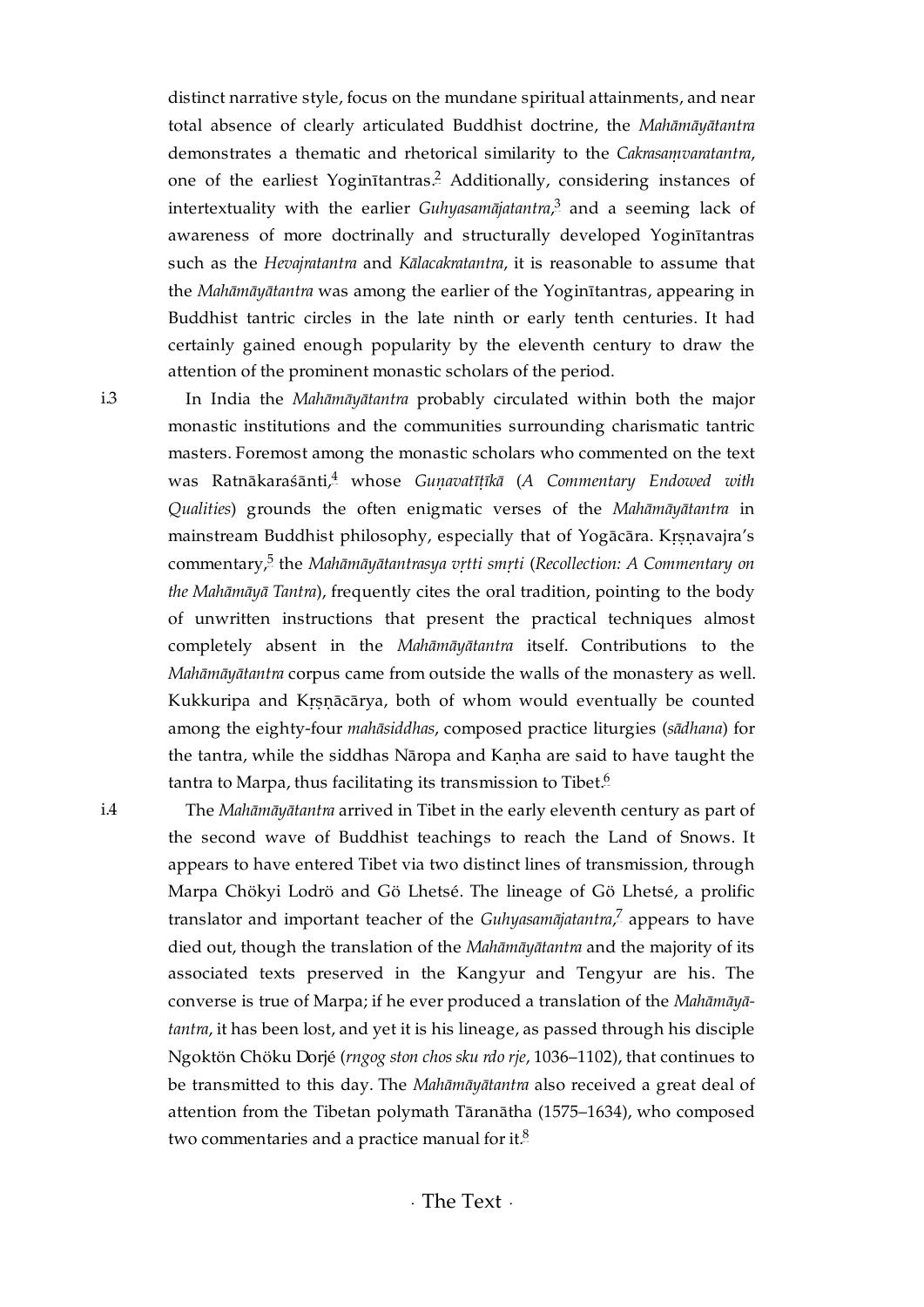<span id="page-9-0"></span>The *Mahāmāyātantra* describes, in verses both terse and enigmatic, the practices and attainments associated with the deity Mahāmāyā and her retinue of yoginīs. Yoginīs, and their close counterparts the ḍākinīs, are renowned for their ability to grant mastery of temporal and transcendent spiritual attainments to devoted and courageous practitioners who are willing to brave an encounter with these often ferocious beings. In this tantra Mahāmāyā is invoked as the queen of ḍākinīs, the queen of the yoginīs, and the supreme secret of these secret goddesses, making her the paramount source of spiritual attainment. The tantra promises the accomplishment of such powers through the visualization of its deities and their maṇḍalas, the manipulation of the body's subtle energies and the cultivation of the power of transgression through the ingestion of impure substances. And yet these practices are only hinted at within the tantra itself; the specifics are reserved for initiates and are to be spoken only by a lineage holder. Thus, as is the case with most tantras, this text is meant to be practiced only after receiving initiation and instruction from a qualified master. [i.5](#page-9-0)

<span id="page-9-1"></span>[i.6](#page-9-1)

<span id="page-9-3"></span>The *Mahāmāyātantra*'s three chapters and eighty-one verses depart from the traditional narrative structure of Buddhist scripture. Buddhist tantras typically follow the sūtra tradition by beginning with a formulaic introduction meant to establish the time, place, audience, and above all the authority of a given scripture. This formula, which begins "Thus I have heard..." (*evaṃ mayā śrutaṃ*), is absent in the *Mahāmāyātantra*, which begins instead with a perfunctory "Now…" (ataḥ).<sup>[9](#page-29-0)</sup> This deviation is in part explained by the fact that this is not a discourse of the Buddha, but rather a dialogue between two deities associated with the tantra. However, the lack of a formal introduction leaves it unclear precisely who these deities are. The interlocutor appears to be none other than Mahāmāyā herself; verse 1.25 invokes her by name as the recipient of the tantra's instruction. The speaker, however, is never explicitly identified within the text. Krsnavajra ventures a guess, suggesting Vajraḍākinī as the source of the teaching. $^{10}$  $^{10}$  $^{10}$ Ratnākaraśānti takes a different approach and, instead of concerning himself with identifying figures not explicitly named in the text, considers the *Mahāmāyātantra* to be derived from a much larger mythical compendium of tantras (which he refrains from identifying). $^{11}$  $^{11}$  $^{11}$  It is in that collection, he declares, that one may find the traditional introduction that establishes the important details of the *Mahāmāyātantra*'s setting.

<span id="page-9-5"></span><span id="page-9-4"></span><span id="page-9-2"></span>From this abrupt beginning, the first chapter continues with several verses invoking Mahāmāyā's qualities and describing the powers acquired through her successful propitiation. Tantras centered upon yoginīs and ḍākinīs, whether Buddhist or non-Buddhist, typically emphasize the attainment of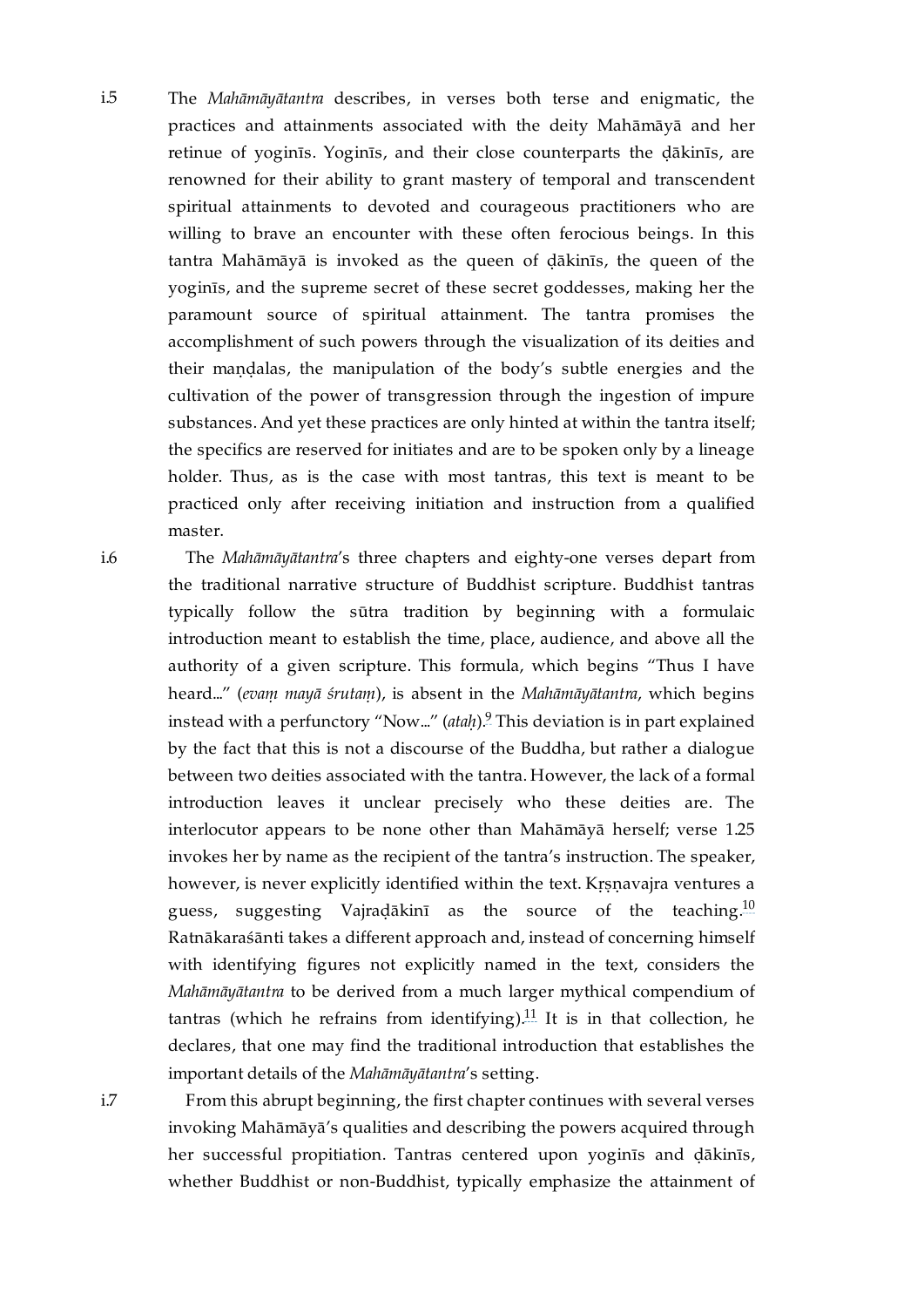mundane powers over the transcendent; in this the *Mahāmāyātantra* is no different. The yogī who masters the practices of Mahāmāyā will, the text promises, be able to magically influence and attack others, acquire whatever he desires, fly through the sky, travel through other realms, become invisible, possess the bodies of others, and become immortal. Compared to this comprehensive and repetitive list of mundane attainments, the tantra makes only passing reference to the more altruistic and transcendent attainments. Only once does the text mention that its attainments can be used to benefit others (1.28), and only once does it explicitly announce that its practice can result in buddhahood (3.25).

<span id="page-10-0"></span>[i.8](#page-10-0)

<span id="page-10-3"></span>Following this exhaustive account of the attainments, the first chapter closes with a description of a short sequence of visualization. The reader may be puzzled at this point to find that Mahāmāyā, who had, up to this point, been invoked using explicitly feminine epithets, is suddenly referred to using undeniably masculine terms. Though some suggest this is the tantra of a male deity with a feminine name,<sup>[12](#page-29-3)</sup> Mahāmāyā *is* a female deity, as the verses of invocation make clear—she is the great Queen Mahāmāyā, the mother of the guhyakas, and the queen of yoginīs. She is consistently addressed using a specifically feminine epithet, vidyā, that simultaneously invokes her status as the embodiment of knowledge and as the female deity presiding over a maṇḍala. And yet here, and in the third chapter where her iconography is fully described, she becomes the male Heruka, the Virile One (*vīra*) embracing the consort Buddhaḍākinī.

<span id="page-10-1"></span>This gender ambiguity is clarified when we consider that the tantra describes Mahāmāyā as a feminized form of absolute reality. She is said to pervade everything in the three worlds, to be the source of all the gods, and to create, sustain, and destroy the universe. Most importantly, she is exactly what her name suggests, the "great illusion" that constitutes apparent reality. When she takes embodiment, she can do so in any form necessary, which in the context of this tantra is Heruka, the male deity most frequently found at the center of tantric mandalas. Ratnākaraśānti makes explicit the ontological primacy of the feminine Mahāmāyā; in his commentary he equates her with Vajradhara, the embodiment of absolute reality, who is typically male, and identifies her as "she who has the form of Heruka." $^{13}$  $^{13}$  $^{13}$ 

<span id="page-10-2"></span>[i.10](#page-10-2)

<span id="page-10-4"></span>The second chapter is the tantra's shortest and most challenging. Its verses only hint at the techniques and visualizations to which they refer. The communities in which the *Mahāmāyātantra* circulated would have guarded their teachings and techniques closely, making complete explanations accessible only to an intimate circle of initiates. The tantra's verses especially those that appear to refer to specific techniques—are not meant to be edifying, only allusive. It is the role of the tantric master to unpack each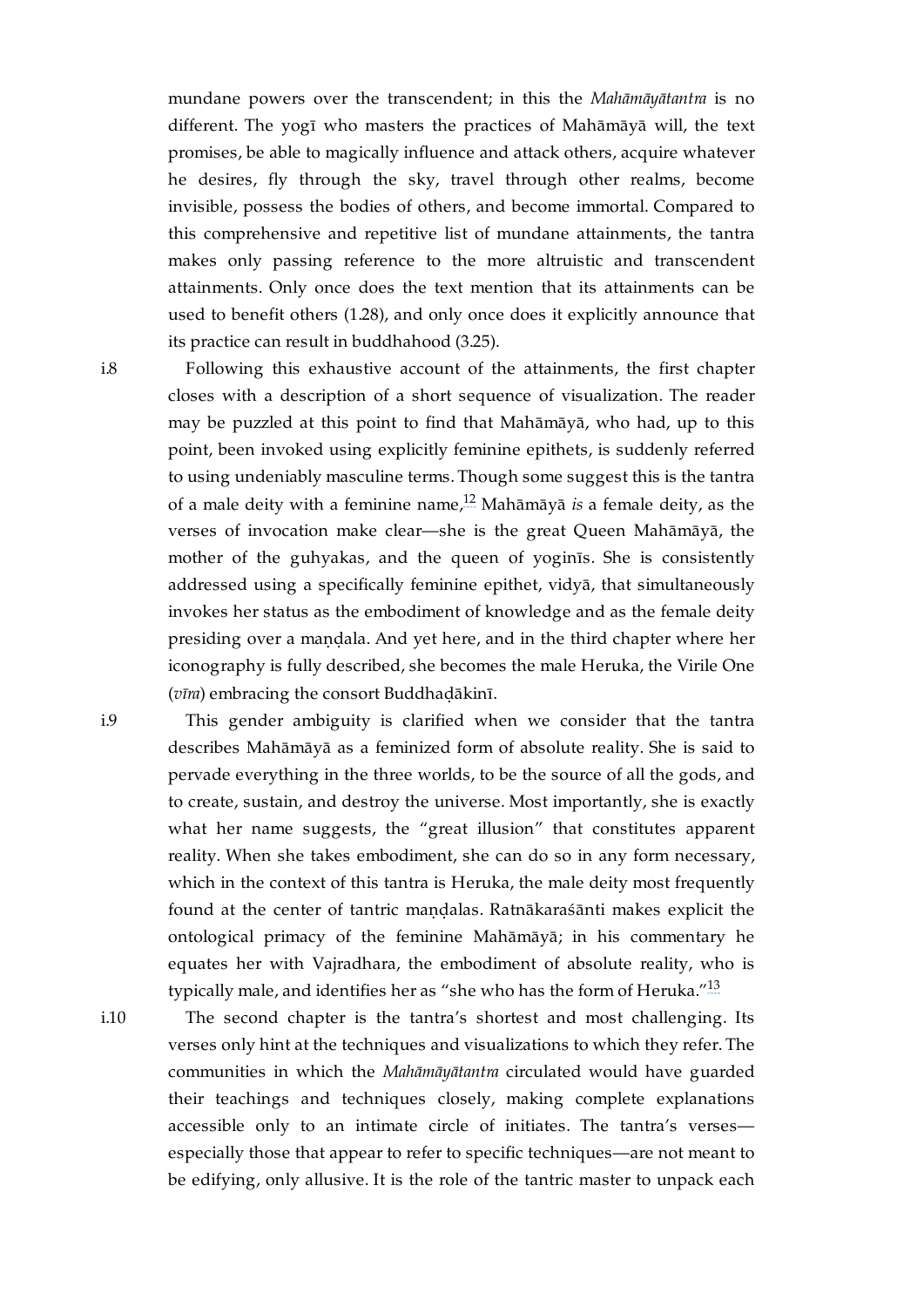verse and convey its practical content to those prepared to receive it. Thus in this chapter we are offered only the barest of introductions to what was likely a complex sequence of techniques.

<span id="page-11-0"></span>[i.11](#page-11-0)

The fifth verse of the second chapter introduces the primary structure of the tantra's practices, one the later Tibetan commentators would identify as a framework for the development stage and completion stage practices unique to the *Mahāmāyātantra.<sup>[14](#page-29-5)</sup> Verse 2.5 states*:

<span id="page-11-2"></span>The threefold practice is said to be essentially mantra, appearance, and reality.

Through three aspects of wisdom he will not be stained by the faults of existence.

Kṛṣṇavajra provides the necessary elaboration:

*Mantra* refers to those mantras such as *oṁ* and so forth that are fixed in the six places, the eyes and the rest. *Appearance* refers to the [deity's] manner of appearance as explained below—his color, form, posture and faces. *Reality* refers to the fundamental nature which is completely free from all conceptual fabrication. [15](#page-29-6)

<span id="page-11-3"></span>The visualizations, recitations, and sequences of practice that follow in the text are to be understood and employed in terms of this threefold structure.

<span id="page-11-1"></span>The remainder of the chapter presents a series of practical techniques for attaining mastery over the phenomenal world and generating bodily energies and fluids for use in ritual practice. Each verse from 2.7 to 2.14 alludes to a specific visualization centered on a single mantric syllable and its associated deity, the practice of which leads to the stated outcome. Yet it is impossible to determine, based on the verses alone, what practices are being described. It is left to the commentators and the oral tradition to fill in the detail. Consider verse 2.7:

Meditate upon the first syllable which is the color of Indra.

Merged fully with one's own awareness it is summoned in an instant.

Ratnākaraśānti comments: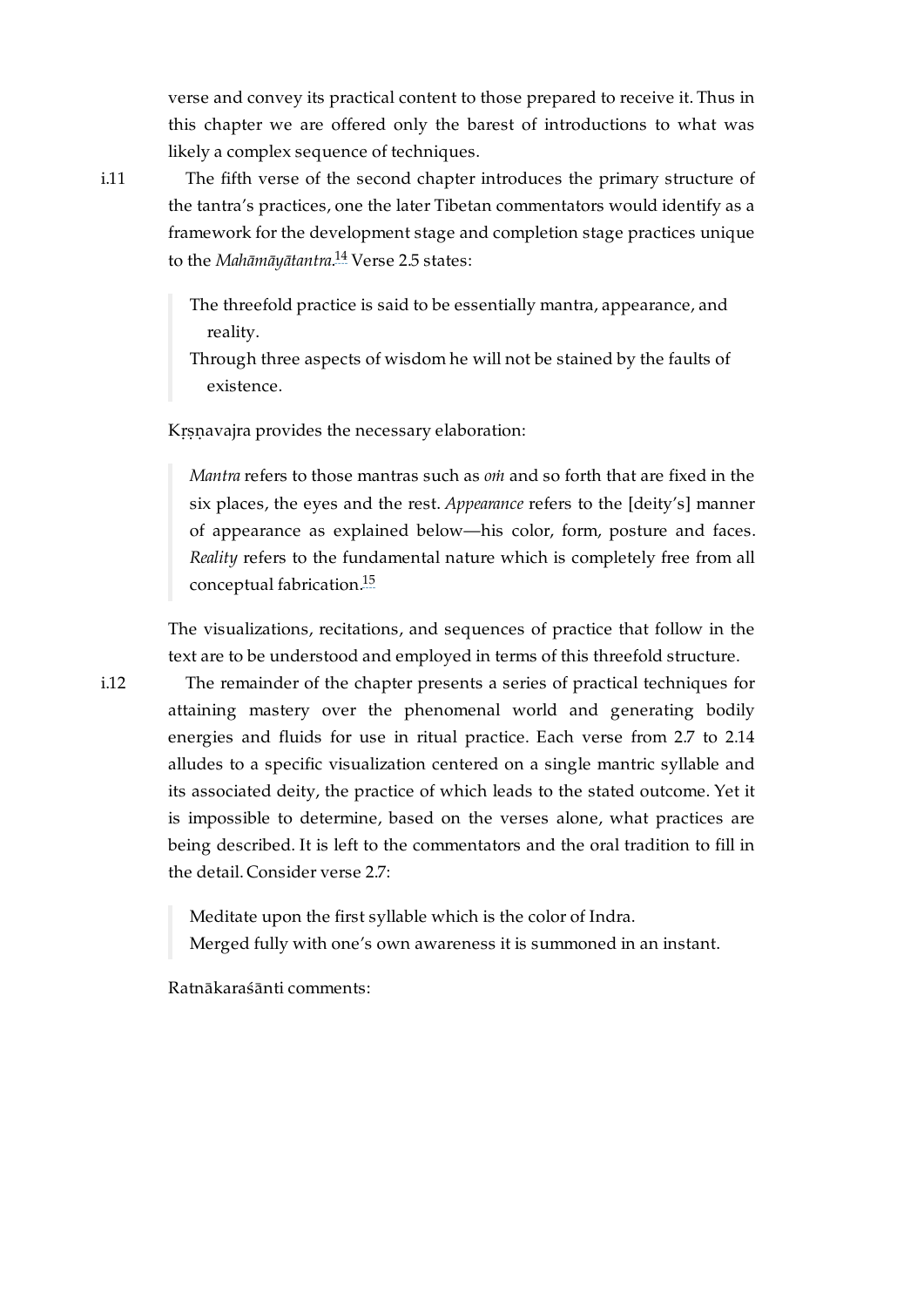This is explained as follows: once the vulva of Buddhaḍākinī and so forth is rendered red like saffron, imagine the syllable *oṁ* red like saffron in the vessel of the Virile One and fix the Virile One in the subtle sphere. Once the Virile One has been made red by the light of the syllable *oṁ*, two rays of red light emerge from the Virile One. Imagine a noose on the tip of the first and a hook on the second. Binding the neck of the object to be accomplished with the noose and piercing its heart with the hook, imagine that it is quickly summoned.<sup>[16](#page-29-7)</sup>

<span id="page-12-2"></span>It thus becomes apparent that the words of the tantra itself provide merely an outline, a shorthand version for tantric practitioners already well versed in its practices. Likewise, each of the subsequent verses of this chapter points to complex meditation techniques, a type of knowledge that is, as verse 2.17 indicates, "secret, obscure, and unwritten."

<span id="page-12-0"></span>The third and final chapter brings the tantra to a close with a description of the rites for preparing and consuming impure substances, followed by a complete presentation of the iconography of Mahāmāyā and her retinue. The cultivation of the power of transgression through deliberate consumption of impure, polluting substances is an important aspect of Buddhist tantra. Notions of purity and pollution have been formative elements of South Asian identity since Vedic times. Such an identity is destabilized through contact with and ingestion of impure substances and bodily fluids. Indian Buddhist tantras, especially those of the later Yoga tantra class such as the *Guhya-*samājatantra,<sup>[17](#page-29-8)</sup> positioned the consumption of sexual fluids at the climax of the ritual process so as to harness the force of the transgressive act into a powerful soteriological moment. The same holds true for the ingestion of illicit meats: their ritual consumption negated a social identity formed through the observation of dietary and behavioral proscriptions. Through the eating of taboo substances, practitioners' bonds with mundane society are fully severed and their acceptance into the community of spiritual adepts is confirmed.

<span id="page-12-1"></span>[i.14](#page-12-1)

<span id="page-12-3"></span>Yoginītantras, including the *Mahāmāyātantra*, carried on the transgressive practices that developed in tantras such as the *Guhyasamājatantra* and the *Guhyagarbhatantra*. In the *Mahāmāyātantra*, the consumption of sexual fluids is presented at the end of the second chapter and the ingestion of illicit meats in the early verses of the third. The final two verses of the second chapter describe, in a typically occluded fashion, the ingestion of sexual fluids that marks the culmination of the meditation sequence. The verses instruct the yogī to keep his mind free of concepts and take the "wish-granting jewel" between his thumb and ring finger and place it in his mouth. Kṛṣṇavajra explains that this refers to the ingestion of "relative *bodhicitta*" (*kun rdzob kyi byang chub sems*, i.e. semen) after its prolonged retention in the tip of the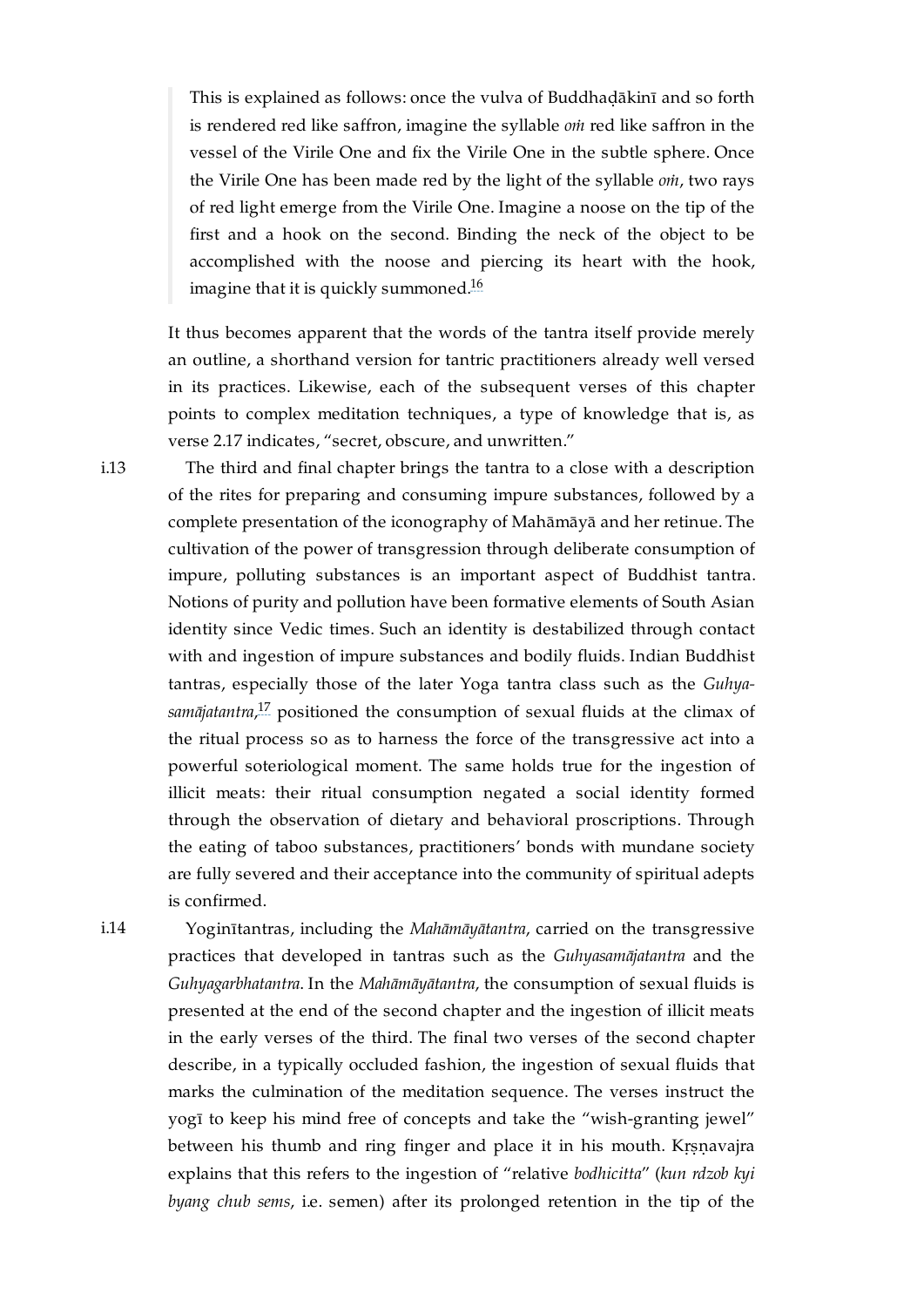<span id="page-13-3"></span>penis.<sup>[18](#page-30-0)</sup> In the parlance of the later tradition*,* this marks the completion stage section of the practice. In the words of the tantra itself, the ingestion of sexual fluids triggers "everlasting spiritual attainment."

<span id="page-13-0"></span>[i.15](#page-13-0)

<span id="page-13-4"></span>Moving into the third chapter, the tantra introduces a sequence of verses outlining the rites associated with the ingestion of sacramental substances. The yogī is instructed to gather the five illicit meats (elephant, horse, cow, dog, and human), roll them individually into pellets, and store them for seven days. Next they are mixed together and stored in the cavity of a rotting jackal for an additional seven days. Finally they are taken out and consumed, resulting in an experience of "the great fruitions" (*mahāphalāni*, 3.6), which Ratnākaraśānti identifies as "the state of wisdom." $^{19}$  $^{19}$  $^{19}$  Though the five illicit meats are common enough in tantric literature, the especially polluting addition of a jackal corpse appears to be a unique contribution of the *Mahāmāyātantra*. We can understand this distinctly unpalatable process as intended to collapse the binaries of pure and impure, precipitating a more complete rejection of dualistic concepts and, as verse 3.1 states, leading to "omniscience."

<span id="page-13-1"></span>[i.16](#page-13-1)

<span id="page-13-5"></span>The final section of the tantra concerns the method of practice, the sādhana, for the deity, including the details of the visualization of Mahāmāyā and her mandala. The stages by which a tantra is to be practiced are frequently concealed within the text—the order will be scrambled and the details elided. $20$  The act of organizing these elements is left to tantric teachers and lineage masters, who composed independent ancillary texts to codify the proper sequence of practice. These texts incorporated practices drawn from the oral tradition and embedded the basic outline provided by the tantra within an established sādhana framework that normally included common Buddhist elements such as refuge in the Three Jewels, the generation of the aspiration for awakening, the offering of confession, and so forth. Thus while the core material for a sādhana is found within the tantra itself, each sādhana is unique, reflecting styles and interpretations that are as diverse as their authors. Sādhanas composed on the *Mahāmāyātantra* by the Indian authors Ratnākaraśānti, Kukkuripa, Ratnavajra, and Kumé Dorjé (*sku med rdo rje*), as well as a number composed by Tibetan authors, have been preserved in Sanskrit and Tibetan.

<span id="page-13-2"></span>[i.17](#page-13-2)

<span id="page-13-6"></span>Within the *Mahāmāyātantra*, although verse 3.7 announces the commencement of the sādhana, the majority of practices have already been introduced in the preceding two chapters. But it is only here, at the end of the tantra, that we are finally given the complete iconographic description required for the self-visualization of the deity that precedes all other practices. $^{21}$  $^{21}$  $^{21}$  The visualization begins by imagining a red lotus flower with four petals, in the middle of which sits a single subtle sphere. From this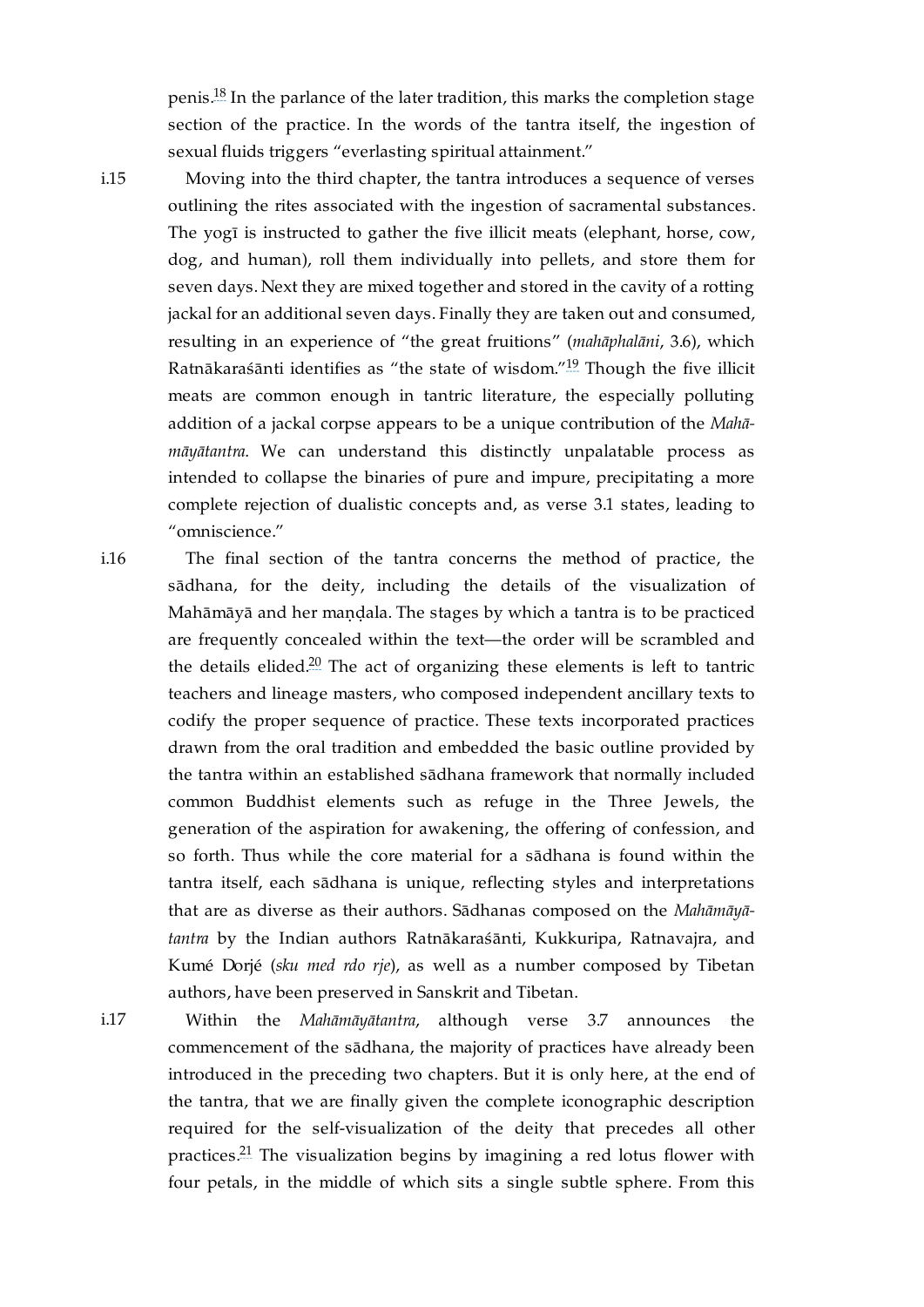<span id="page-14-4"></span>sphere, four additional subtle spheres emerge and come to rest on each of the four petals. These four spheres then transform into four yoginīs, each distinct in color and wielding the specific implements described in the tantra. They sing a song of invocation in the language of the yoginis  $22$  to the central subtle sphere, summoning Mahāmāyā and consort from their essential state, first in the form of mantra syllables, then in full iconographic detail. Mahāmāyā takes the dark blue form of Heruka embracing the red Buddhaḍākinī. (S)he has four faces—blue in the east, yellow in the south, red in the west, and blue-green in the north. (S)he has four hands, each holding a different implement: a skull cup, a khaṭvāṅga, a bow, and an arrow.

<span id="page-14-1"></span>[i.18](#page-14-1)

Once this five-deity mandala has been fully imagined, the practitioner is prepared to apply any of the diverse practices that have been described throughout the work: the visualization of mantra syllables and additional maṇḍala deities, the manipulation of subtle energies, or the consumption of sexual fluids and illicit meats. Through identification with Mahāmāyā and engagement in these potent practices, the diligent practitioner will be rewarded with mundane powers, reach "highest attainment of suchness" (3.25), and, as we are told in the tantra's final verse, be forever protected by Mahāmāyā, "the queen of the yoginīs."

### · About the Translation ·

<span id="page-14-2"></span><span id="page-14-0"></span>This translation is based upon a comparative edition, made by the translators, of the Tibetan recensions of the *Mahāmāyātantra* drawn from the Degé (*sde dge*), Lhasa, Narthang (*snar thang*), Peking, and Stok Palace (*stog pho brang*) editions of the Tibetan Kangyur. Though the tantra itself no longer exists in Sanskrit, Ratnākaraśānti's important commentary, the *Guṇavatīṭīkā*, is preserved in two Sanskrit manuscripts held in Nepal's Royal Archive, which have been edited by the Central Institute of Higher Tibetan Studies. Because the *Guṇavatīṭīkā* attests to the majority of the Sanskrit terms, it allows access to much of the *Mahāmāyātantra* in its original language. We have therefore given careful consideration to both the Sanskrit edition of this commentary and the manuscripts upon which it is based. Where the Sanskrit term is available, we have privileged the semantic range of the Sanskrit over that of the Tibetan, allowing us to recapture something of the flavor of the original Sanskrit. The commentaries of Ratnākaraśānti and Kṛṣṇavajra were consulted throughout the translation process and greatly influenced our reading of the root text. [i.19](#page-14-2)

<span id="page-14-3"></span>[i.20](#page-14-3)

The *Mahāmāyātantra* is a challenging text. It is thematically inconsistent and disjunctive in places, and at times the referent of a given verse is unclear. Though this is certainly due in part to attempts by its authors to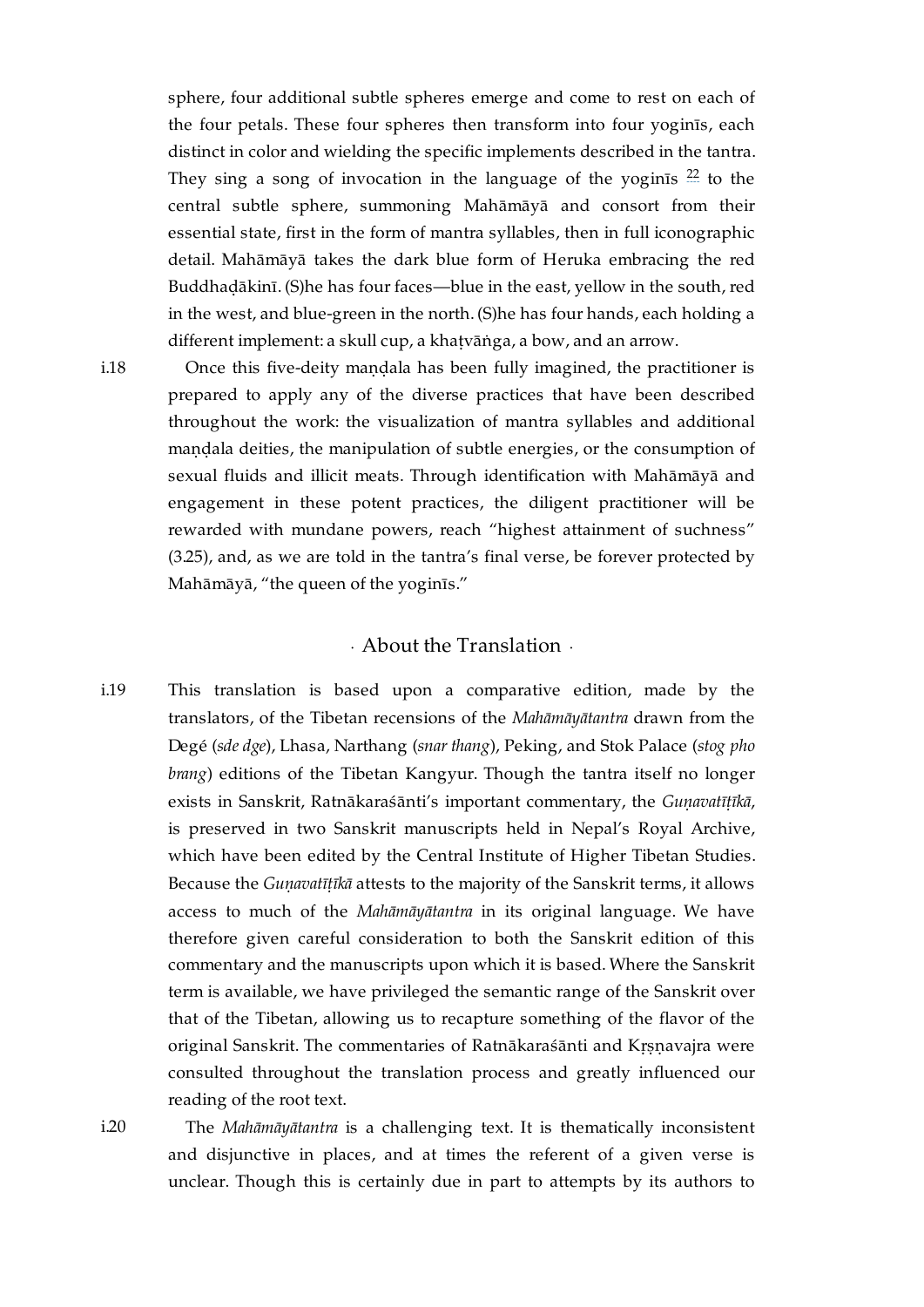conceal the meaning or proper sequence of the tantra, it is clear that a grammatically flawed work is hiding behind the Tibetan translation. This is common among Buddhist tantras, as their authors did not always possess a solid command of the Sanskrit language. Where possible we have clarified the text to make it more readable, but there remain passages that are enigmatic and difficult to follow.

### · Note ·

<span id="page-15-1"></span><span id="page-15-0"></span>In the translation, the numbers within square brackets preceded by F. indicate the folio numbers of the Degé edition of the Tibetan; the numbers without letters indicate the page numbers of the *dpe bsdur ma* (comparative) edition of the Tibetan (see bibliography). [i.21](#page-15-1)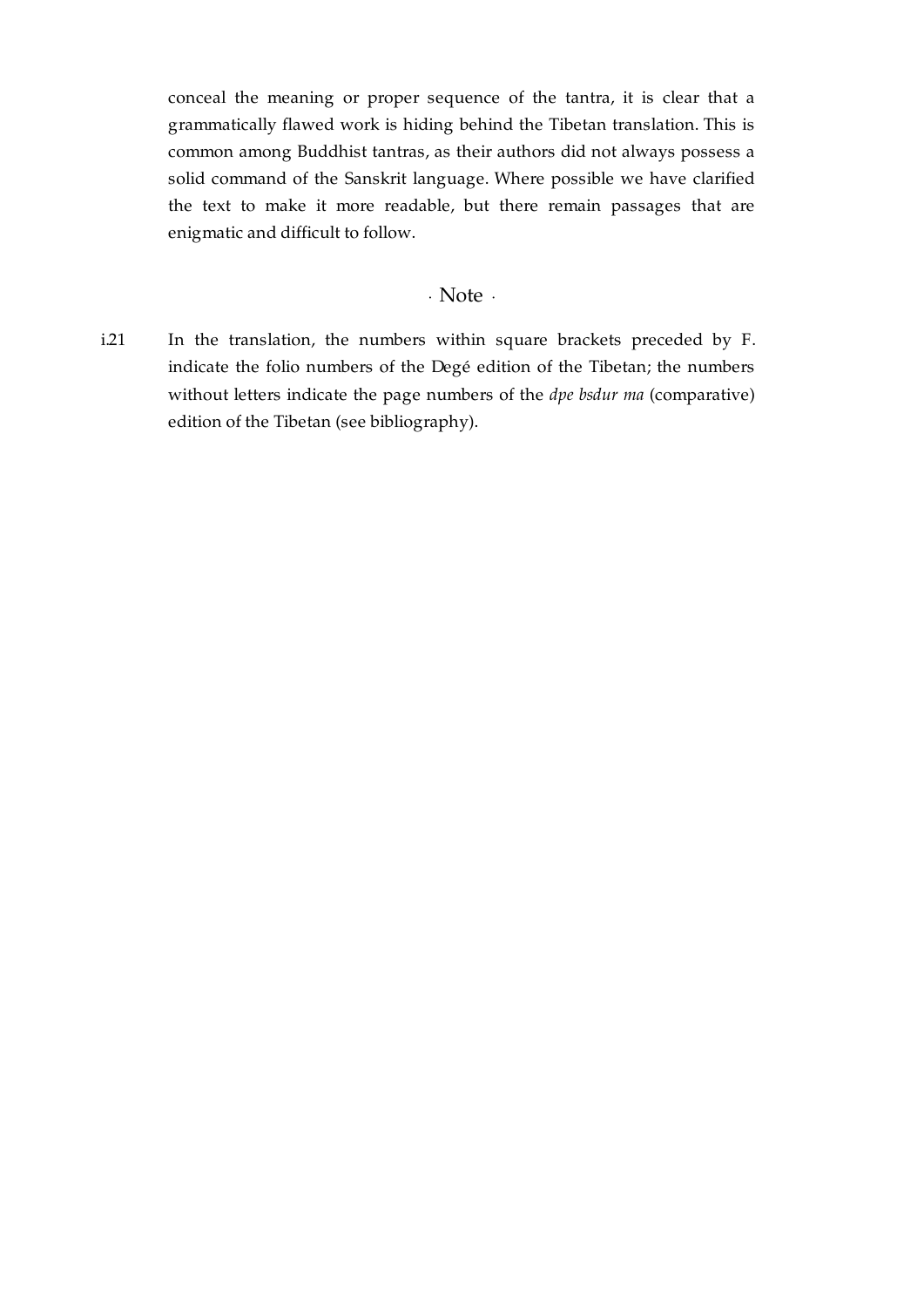The Translation

# <span id="page-16-0"></span>**The King of Tantras, the Glorious Mahāmāyā**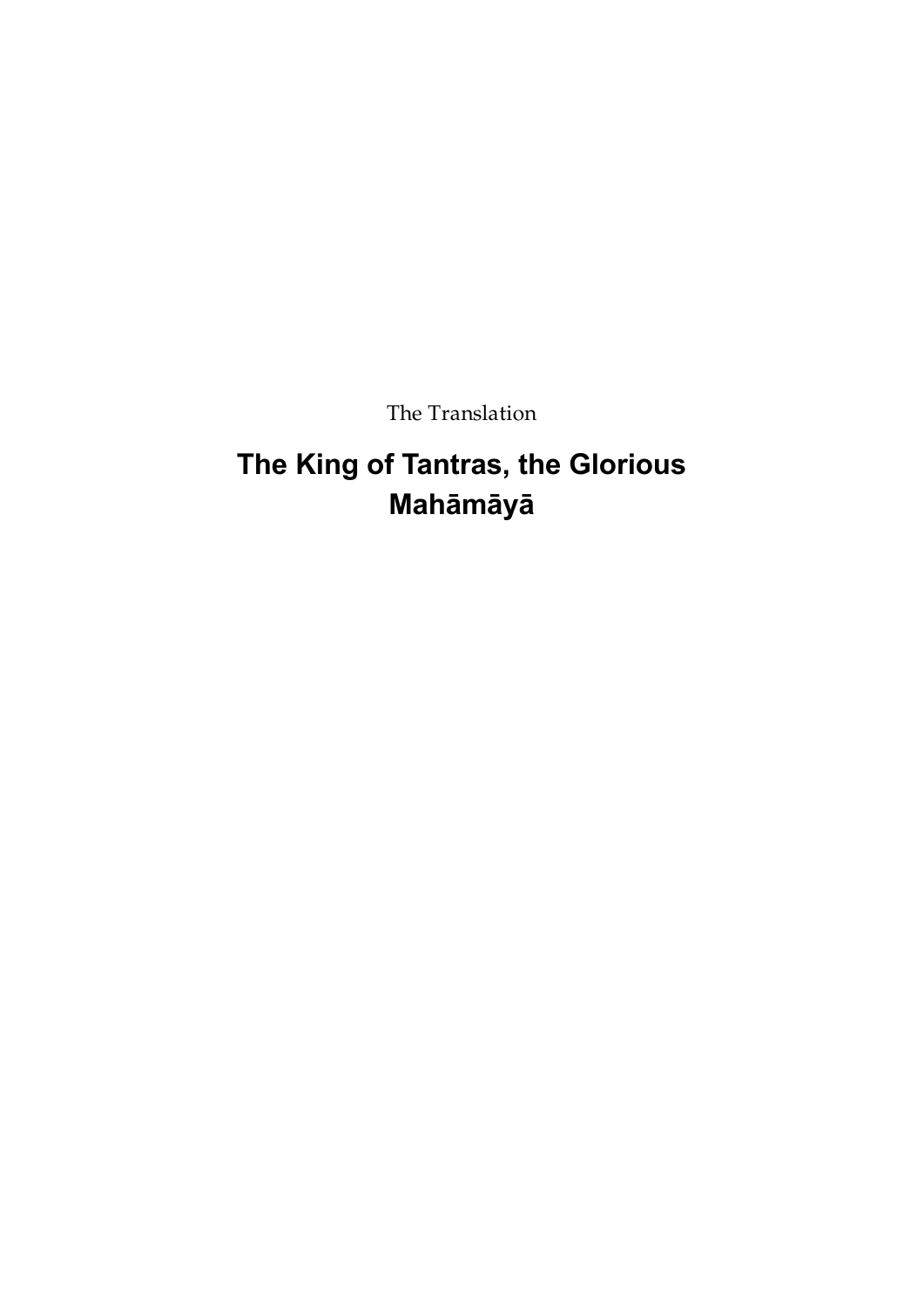<span id="page-17-4"></span><span id="page-17-3"></span><span id="page-17-2"></span><span id="page-17-1"></span>

|     | THE FIRST INSTRUCTION                                                                                                                                           |
|-----|-----------------------------------------------------------------------------------------------------------------------------------------------------------------|
|     | $[F.167.a]$                                                                                                                                                     |
| 1.1 | Homage to the Glorious Vajradākinī!                                                                                                                             |
|     | I pay homage to the protector of beings, Glorious Vajradākinī,<br>Universal sovereign of the dākinīs, the very essence of the five wisdoms and<br>three bodies. |
| 1.2 | I pay homage to all the vajradākinīs                                                                                                                            |
|     | Who cut the bonds of conceptual thought and descend to act in the world.                                                                                        |
| 1.3 | Now, following that, I will explain the tantra called The Supreme Secret of the<br>Secret Goddesses, the Vajradākinīs. [F.167.b]                                |
| 1.4 | She pervades the entire Egg of Brahmā, the animate and inanimate.<br>She is the source of all goddesses and rules over Brahmā and the rest.                     |
| 1.5 | She is their great secret, the great Queen Mahāmāyā.<br>She is the great illusion, intensely fierce, who destroys all that exists. <sup>23</sup> [507]          |
| 1.6 | She pervades all of this: the animate and inanimate, the three worlds.<br>Time after time she gathers in and again emanates the triple world.                   |
| 1.7 | This mother of the guhyakas is celebrated as the essence of illusion.<br>She is the knowledge that perfects the three worlds and fulfills all desires.          |
| 1.8 | Through the mere thought of the queen of the accomplished, knowledge<br>itself,                                                                                 |
|     | The devas, dānavas, gandharvas, yakṣas, āsuras, and humans,                                                                                                     |
| 1.9 | The vidyādharas, the kinnaras, and mahodaras,                                                                                                                   |

<span id="page-17-9"></span><span id="page-17-8"></span><span id="page-17-7"></span><span id="page-17-6"></span><span id="page-17-5"></span>The rākṣasas and piśācas—all are mastered for practitioners.

<span id="page-17-10"></span>Chapter 1

<span id="page-17-0"></span>[1.](#page-17-0)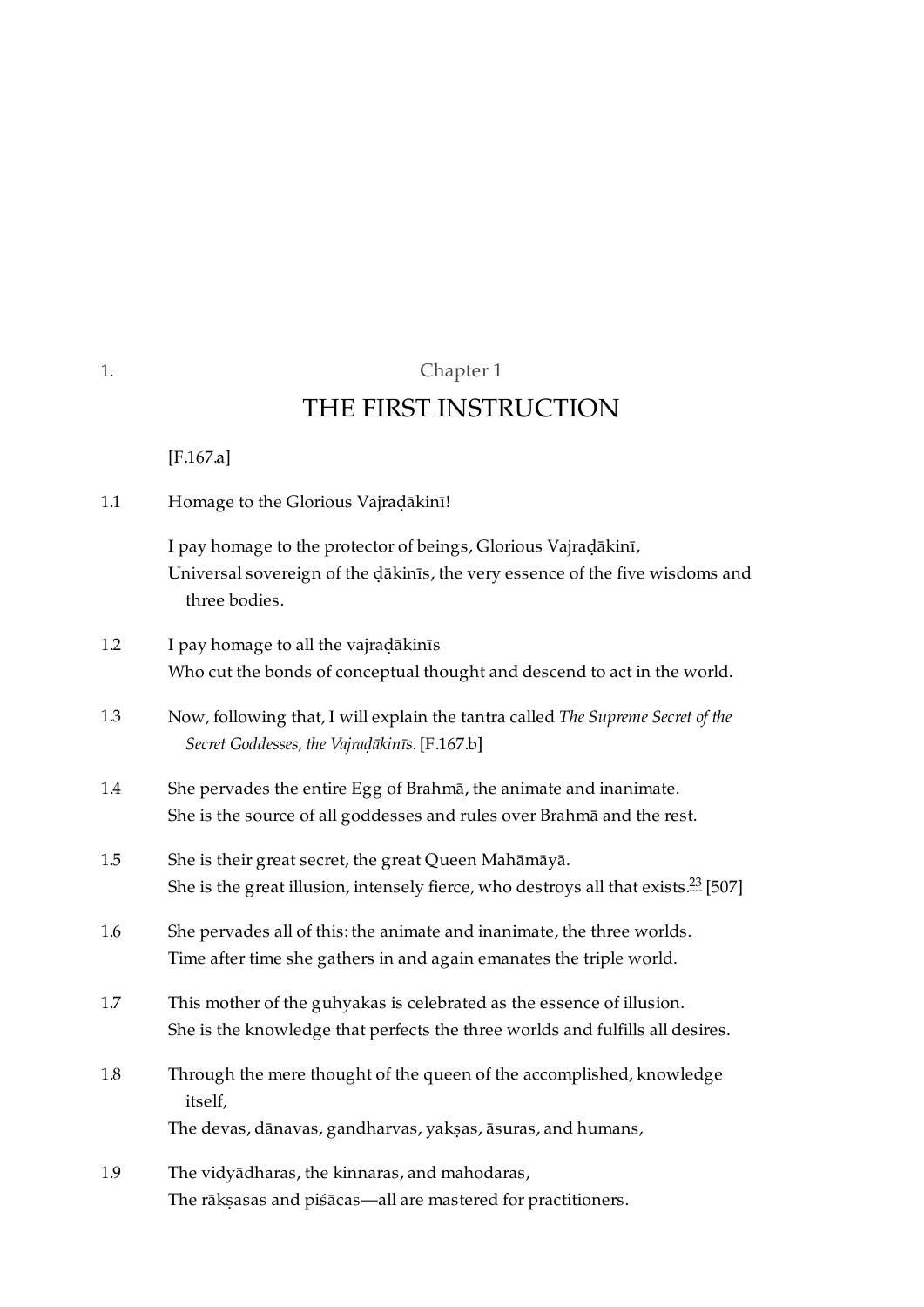<span id="page-18-15"></span><span id="page-18-14"></span><span id="page-18-13"></span><span id="page-18-12"></span>All creatures are subdued: those born in the water and on land.

<span id="page-18-17"></span><span id="page-18-16"></span><span id="page-18-11"></span><span id="page-18-10"></span><span id="page-18-9"></span><span id="page-18-8"></span><span id="page-18-7"></span><span id="page-18-6"></span><span id="page-18-5"></span><span id="page-18-4"></span><span id="page-18-3"></span><span id="page-18-2"></span><span id="page-18-1"></span><span id="page-18-0"></span>Phenomena are naturally luminous; they are primordially pure and without stain. The methods of those possessing the self-arisen five wisdoms are to be praised; [24](#page-30-6) These are the yoginīs, the mother of yoga, and the entirety of the three worlds. [25](#page-30-7) The entire play of illusion is accomplished without exclusion or remainder.<sup>[26](#page-30-8)</sup> Abducted from the buddhas, the maidens of the highest gods are enjoyed. The yogī has knowledge, masters yoga and weaves Indra's Web. $^{27}$  $^{27}$  $^{27}$ He beguiles and paralyzes, slays, dissuades, and more. He tames, magnetizes, and so forth; he flies through the sky. He enters the citadel of another, is invisible, and so on. He causes hostility, renders mute and moves under the earth; Becomes the universal sovereign of vidyādharas, does not age, and is deathless. One with knowledge of yogic illusion is likewise free from disease— Yogīs revel in the form of the mantra's syllables. [\[F.168.a\]](https://translator:gzungs@read.84000-translate.org/source/toh425.html?ref-index=3#ajax-source) Through recitation and contemplation, meditation and absorption, [508] The vidyā created through recitation brings about the accomplishment of knowledge. [28](#page-31-0) Without discipline or austerities, without hardship, fasting, or vows, Bliss and Joy bring accomplishment through constancy in knowledge and method.<sup>[29](#page-31-1)</sup> The Virile One stands in the center of the navel, in the hidden space of the blossom; He is mind, the absence of mind, and mental form—the nature of knowledge and what can be known. I will now describe him—this is the profound instruction of the Buddha: A chain equal to that of the āli kāli is coiled there. The upper chain ignites and is made to flow downward, A drop of nectar flowing in the form of semen. Whatever comes on the path of the senses is naturally just that. [1.10](#page-18-0) [1.11](#page-18-1) [1.12](#page-18-2) [1.13](#page-18-3) [1.14](#page-18-4) [1.15](#page-18-5) [1.16](#page-18-6) [1.17](#page-18-7) [1.18](#page-18-8) [1.19](#page-18-9) [1.20](#page-18-10) [1.21](#page-18-11)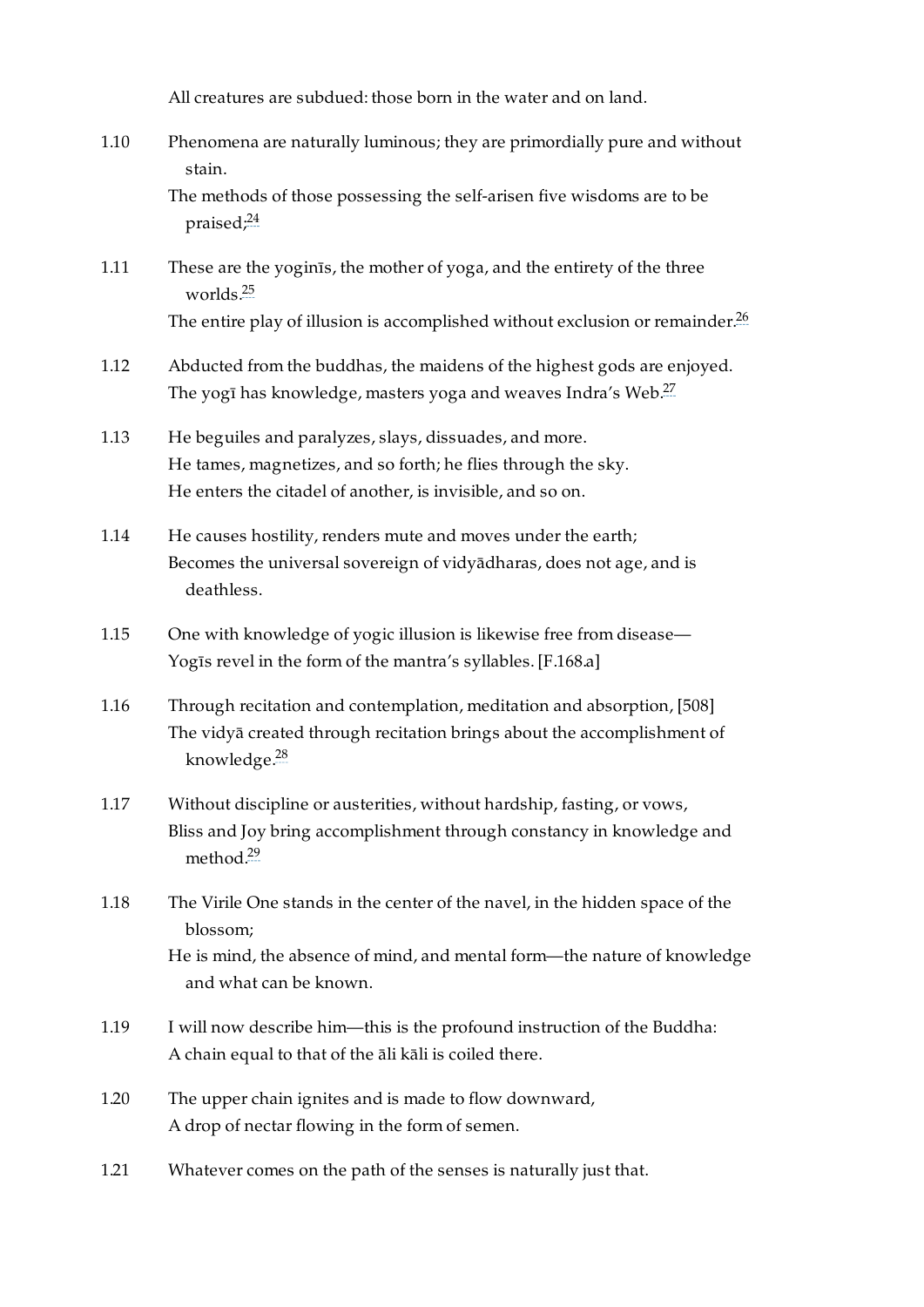<span id="page-19-14"></span><span id="page-19-13"></span><span id="page-19-12"></span>Through the practice of supreme benefit all becomes the nature of the Buddha.<sup>[30](#page-31-2)</sup>

- <span id="page-19-0"></span>The spiritual attainment of the great commitment is the perfection of the great pill.<sup>[31](#page-31-3)</sup> In the embrace of Mahāmāyā you should practice yogic union. [32](#page-31-4) [1.22](#page-19-0)
- <span id="page-19-1"></span>Endowed with the five offerings together with the five objects of desire, The power of accomplishment will be known and spiritual attainment made permanent. [1.23](#page-19-1)
- <span id="page-19-2"></span>I will explain this spiritual attainment of wisdom, By which the state of a god is swiftly attained—Goddess, I speak truthfully! [1.24](#page-19-2)
- <span id="page-19-15"></span><span id="page-19-3"></span>To you, Mahāmāyā, I will explain the accomplishment of the three worlds, The garland of syllables of the most excellent among the great yoginīs. $\frac{33}{2}$  $\frac{33}{2}$  $\frac{33}{2}$ [1.25](#page-19-3)
- <span id="page-19-4"></span>The great yogī who masters the animate and inanimate with thought alone Is constantly offered desirable things and served according to his pleasure. [1.26](#page-19-4)
- <span id="page-19-5"></span>He is always at play and accomplishes the vajra yoginīs. [509] In a variety of forms the essential practice is revealed. [\[F.168.b\]](https://translator:gzungs@read.84000-translate.org/source/toh425.html?ref-index=4#ajax-source) [1.27](#page-19-5)
- <span id="page-19-17"></span><span id="page-19-16"></span><span id="page-19-6"></span>The great attainment, the splendor of the tathāgatas, is granted; $^{34}$  $^{34}$  $^{34}$ Through extracting various essences the yogī constantly benefits beings.<sup>[35](#page-32-0)</sup> [1.28](#page-19-6)
- <span id="page-19-7"></span>With the collected semen, liquor, and extracted large pill, He mixes in the great flesh and unites with the yoginī. [1.29](#page-19-7)
- <span id="page-19-18"></span><span id="page-19-8"></span>He gains long life, great virility, $\frac{36}{2}$  $\frac{36}{2}$  $\frac{36}{2}$  great splendor, and becomes exceedingly powerful; He possesses divine sight, magical ability, and drinks the moon day after day; [1.30](#page-19-8)
- <span id="page-19-9"></span>He becomes long-lived so that he lives for a great age; He manifests an alluring form and conjures miracles; [1.31](#page-19-9)
- <span id="page-19-10"></span>With merely a thought his appearance is transformed— The queen of vidyās, the great enchantress, is unfailingly accomplished through recitation. [1.32](#page-19-10)
- <span id="page-19-11"></span>Vidyā! In the three worlds there is nothing equal to my knowledge. $\frac{37}{2}$  $\frac{37}{2}$  $\frac{37}{2}$ This transmission of all tantras has been explained to you, Magnificent One! [1.33](#page-19-11)

<span id="page-19-19"></span>*This completes the first instruction on the signs of spiritual attainment of "The Great Vidyā, Queen of the Yoginīs."*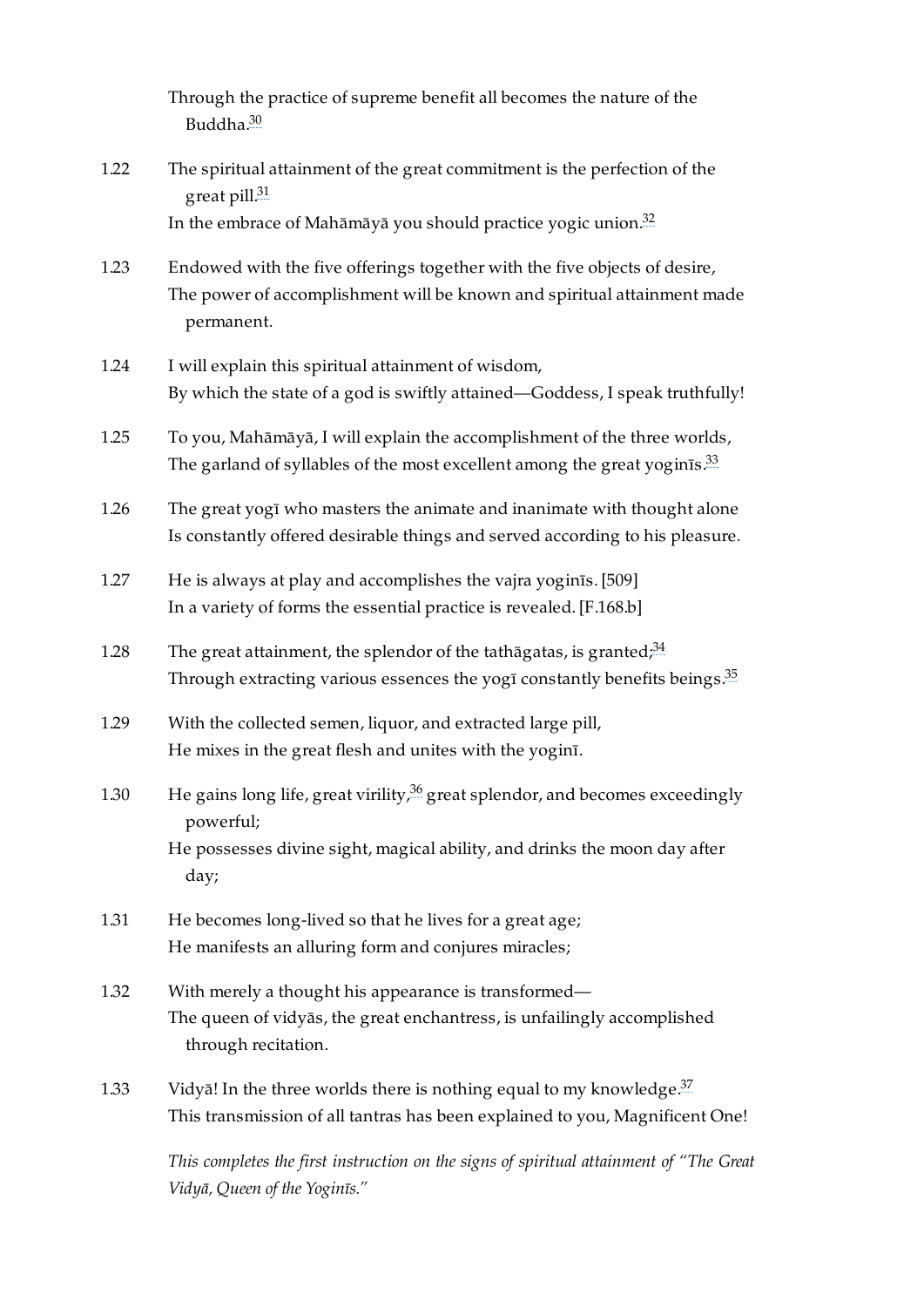## <span id="page-20-11"></span><span id="page-20-10"></span>Chapter 2

<span id="page-20-0"></span>[2.](#page-20-0)

## THE SECOND INSTRUCTION

<span id="page-20-5"></span><span id="page-20-4"></span><span id="page-20-3"></span><span id="page-20-2"></span><span id="page-20-1"></span>

| 2.1 | Now, following that, I will explain the sublime secret syllable that bestows<br>the result of the spiritual attainment for the practice of the great queens of<br>yoga. |
|-----|-------------------------------------------------------------------------------------------------------------------------------------------------------------------------|
| 2.2 | Merely visualizing her, the yoginī grants the best of things.<br>Apply the first syllable and sustain the upward breath. <sup>38</sup>                                  |
| 2.3 | Taking that which comes at the end of the eight together with $\bar{u}$ and the<br>bindu,                                                                               |
|     | The yogī moves the downward breath, abandoning the real and unreal. [510]                                                                                               |
| 2.4 | The observances are not explained: the activities of the garland mantra,<br>Of retention, and of fire offerings are all omitted. <sup>39</sup>                          |
| 2.5 | The threefold practice is said to be essentially mantra, appearance, and<br>reality.                                                                                    |
|     | Through three aspects of wisdom he will not be stained by the faults of<br>existence.                                                                                   |
| 2.6 | The yogī who constantly meditates on this without interruption<br>Is equal to Vajrasattva and gains accomplishment in a single month. [F.169.a]                         |
| 2.7 | Meditate upon the first syllable which is the color of Indra.<br>Merged fully with one's own awareness it is summoned in an instant.                                    |
| 2.8 | The one possessing the second syllable is imagined and cultivated.<br>One gains power over everything within the whole of the three worlds.                             |
|     |                                                                                                                                                                         |

<span id="page-20-12"></span><span id="page-20-9"></span><span id="page-20-8"></span><span id="page-20-7"></span><span id="page-20-6"></span>Brahmā, and lord Viṣṇu, so too Indra and the Lord of Desire; Invoked with the wisdom syllable, they are summoned along with their wives. [40](#page-32-5) [2.9](#page-20-9)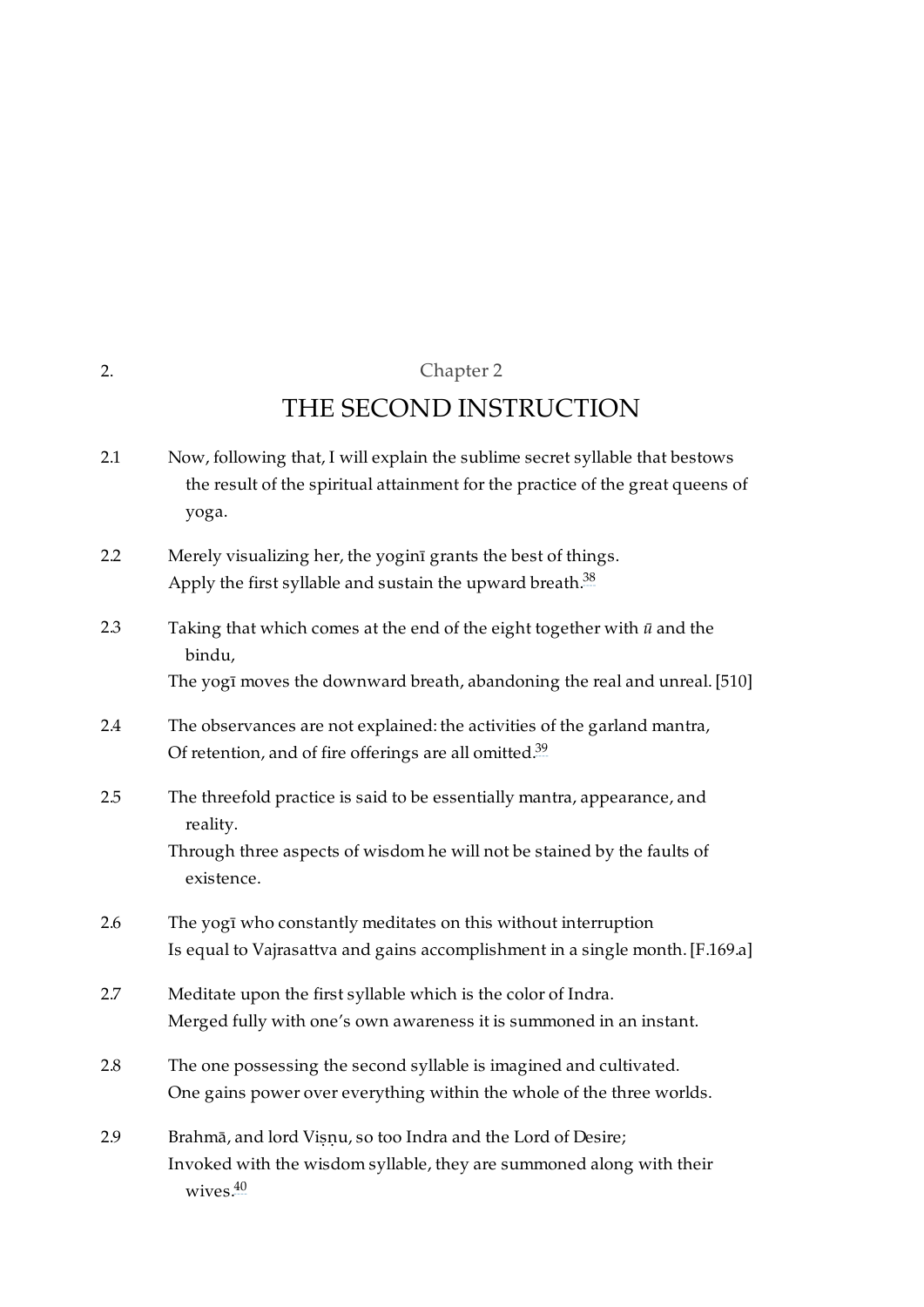- <span id="page-21-11"></span><span id="page-21-0"></span>Endowed with the syllable  $\bar{a}$ , settled in awakened body, speech, and mind, $^{41}$  $^{41}$  $^{41}$ Perform the threefold union—this is the supreme extraction of the pill. [2.10](#page-21-0)
- <span id="page-21-12"></span><span id="page-21-1"></span>Possessing the syllable *khe* is the four-faced one with a red body. [42](#page-32-7) Skull cup in hand he is passion itself—this is the supreme extraction of semen. [2.11](#page-21-1)
- <span id="page-21-2"></span>Possessing the syllable *ci* is one yellow in color who shines brightly, With the form of a horse's face—engaging him is the supreme extraction of the liquor. [2.12](#page-21-2)
- <span id="page-21-3"></span>The one possessing the syllable *ra* is red in color and exceedingly bright, Has four arms and four faces, and appears in the form of a jackal. [2.13](#page-21-3)
- <span id="page-21-4"></span>Cultivating this wrathful mind is the supreme extraction of blood. Endowed with the six syllables, they are fixed in the six places. [2.14](#page-21-4)
- <span id="page-21-5"></span>The practice, the host of ḍākinīs, and the vajra yoginīs are accomplished, [511] The two eyes, the ears, and so too the nose and the mind. [2.15](#page-21-5)
- <span id="page-21-6"></span>Yogīs take the posture of a sporting lion; $\frac{43}{7}$  $\frac{43}{7}$  $\frac{43}{7}$ While meditating with the movement of breath controlled, it blazes in an instant Throughout Akaniṣṭha, the summit of existence, and in the seven worlds of [2.16](#page-21-6)

<span id="page-21-14"></span><span id="page-21-13"></span>the animate and inanimate.

- <span id="page-21-7"></span>All meditate upon it, but they don't realize it. If everyone realized it, the manifestations of beings would utterly collapse. Therefore this wisdom is secret, obscure, and unwritten. [2.17](#page-21-7)
- <span id="page-21-8"></span>Because the awakened ones know, they who are immersed in yogic sleep,  $\frac{44}{1}$  $\frac{44}{1}$  $\frac{44}{1}$ They concentrate upon the pill and meditate on the singular nature of forms. [\[F.169.b\]](https://translator:gzungs@read.84000-translate.org/source/toh425.html?ref-index=6#ajax-source) [2.18](#page-21-8)
- <span id="page-21-9"></span>They meditate on the essence of the substances arisen from the nine doors,  $45$ And consume them with a mind free of concepts and devoid of intrinsic nature. [2.19](#page-21-9)
- <span id="page-21-10"></span>With the thumb and ring finger, place the wish-granting jewel in the mouth, And attain the everlasting spiritual attainment arisen from the nature of the nectar. [2.20](#page-21-10)

<span id="page-21-15"></span>*This completes the second instruction on the practice of "The Great Vidyā, Queen of the Yoginīs."*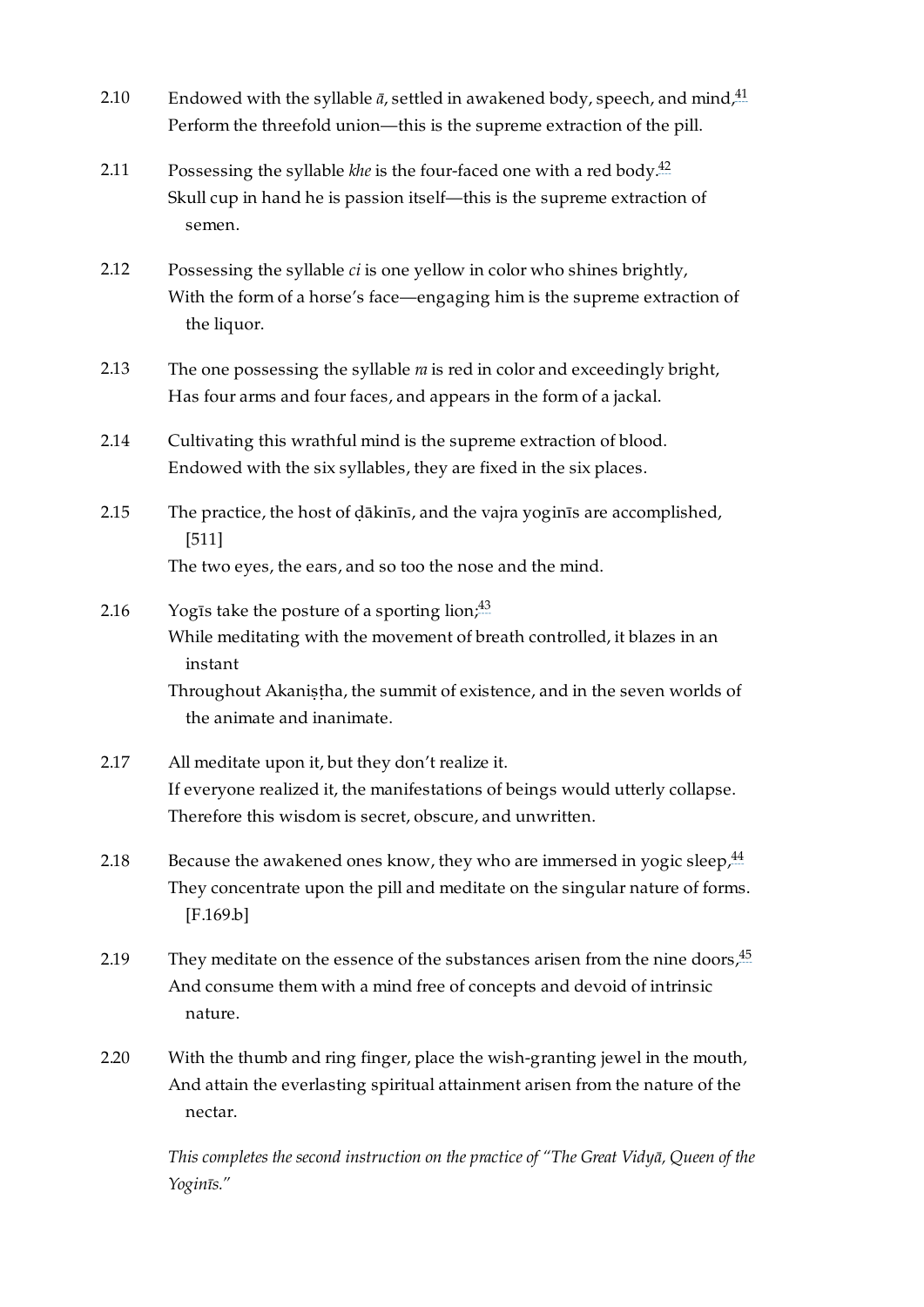## <span id="page-22-10"></span><span id="page-22-9"></span>Chapter 3

## THE THIRD INSTRUCTION

<span id="page-22-5"></span><span id="page-22-4"></span><span id="page-22-3"></span><span id="page-22-2"></span><span id="page-22-1"></span>

| 3.1 | Now comes a thorough explanation of the supreme accomplishment of the<br>samaya:                                                                                                                                                                                       |
|-----|------------------------------------------------------------------------------------------------------------------------------------------------------------------------------------------------------------------------------------------------------------------------|
|     | The ingestion of the other gathered substances that bestow the result of<br>omniscience.                                                                                                                                                                               |
| 3.2 | By their mere consumption the mothers of the spirits are accomplished. $46$<br>Elephant and horse, and so too cow and dog.                                                                                                                                             |
| 3.3 | Mixed with the great one and also the five wisdom nectars,<br>From the fourteenth to the eighth they are combined and mingled together. <sup>47</sup>                                                                                                                  |
| 3.4 | Left inside a jackal for seven days, remove them. [512]<br>Roll the five into pellets the size of mustard seeds.                                                                                                                                                       |
| 3.5 | Indeed this tantra teaches that from the eighth to the fourteenth<br>Cultivate them individually for seven days, mix them, and place them in a<br>jackal. <sup>48</sup>                                                                                                |
| 3.6 | Take them out—from the five make pellets the size of the fruit of spiritual<br>attainment.<br>Because the great fruition is perfectly realized, it is taught in this tantra but<br>fully concealed<br>The buddhas have concealed the great fruition in every instance. |
| 3.7 | Next follows the method of practice: visualize a mind lotus<br>Glowing red in color and endowed with the four goddesses.<br>It is adorned with the figure of the Buddha.                                                                                               |
| 3.8 | In the east he shines like a blue lotus, to the south he is yellow,                                                                                                                                                                                                    |

<span id="page-22-12"></span><span id="page-22-11"></span><span id="page-22-8"></span><span id="page-22-7"></span><span id="page-22-6"></span>To the west whitish red, and in the north he glows emerald. $^{49}$  $^{49}$  $^{49}$ 

<span id="page-22-0"></span>[3.](#page-22-0)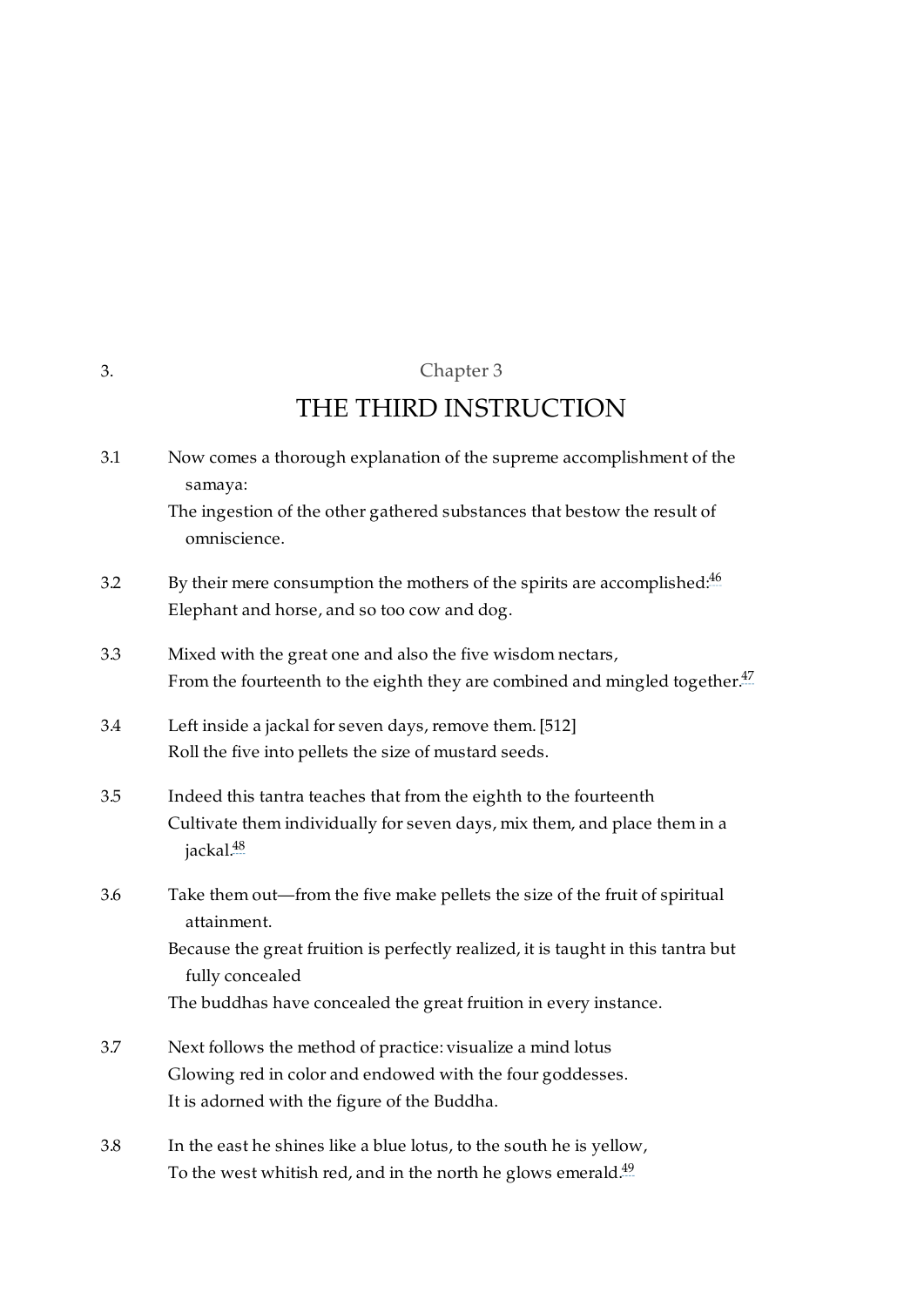Shrouded in a garland of flames, he is beautiful with three eyes, four faces, and four arms.

- <span id="page-23-0"></span>Imagine that the goddess in the east has three eyes and holds a khaṭvāṅga and bell in her left hands and a vajra and skull cup in her right hands. The goddess in the south wields a trident, a jewel, a banner, and a jackal. The goddess in the west holds a bow, an arrow, a multi-colored lotus, and a skull cup. [\[F.170.a\]](https://translator:gzungs@read.84000-translate.org/source/toh425.html?ref-index=7#ajax-source) The goddess in the north wields a sword, a noose, a hand drum, and a skull cup. [3.9](#page-23-0)
- <span id="page-23-1"></span>In its center visualize the vajra body, speech, and mind Bearing a skull cup and khaṭvāṅga, and so too a bow and arrow. [3.10](#page-23-1)
- <span id="page-23-2"></span>Meditating on that which possesses the first mantra, it blazes for an instant. Practicing like this, the yogī is granted the spiritual attainment of the substance. [513] [3.11](#page-23-2)
- <span id="page-23-3"></span>Through the accomplishment of the yoginī, confidence swiftly develops. $^{50}$  $^{50}$  $^{50}$ One can become entirely invisible and manifest a thousandfold at once. $51$ [3.12](#page-23-3)
- <span id="page-23-4"></span>Plunder from the buddhas and enjoy sublime celestial girls. $^{52}$  $^{52}$  $^{52}$ With vajra eyes one will see, like an āmalaka fruit in the palm of one's hand. Buddhas equal to grains of sand in the Ganga residing in their vajra realms, [53](#page-33-9) [3.13](#page-23-4)
- <span id="page-23-5"></span>Pure realms numerous as sand in the Ganga, the features of awakened body, speech, and mind, $^{54}$  $^{54}$  $^{54}$ [3.14](#page-23-5)

<span id="page-23-16"></span><span id="page-23-15"></span><span id="page-23-14"></span><span id="page-23-13"></span><span id="page-23-12"></span><span id="page-23-11"></span>The intrinsic condition of all objects—know them to arise from the mind's dance.<sup>[55](#page-33-11)</sup>

- <span id="page-23-6"></span>Apply the syllables in reverse and meditate on the mantra. Ingest each one of the pills infused with the vajra drink. [3.15](#page-23-6)
- <span id="page-23-7"></span>Take the last of the eight syllables together with the *ū* and bindu; Fix it firmly at the end and clearly pronounce the mantra: *guhya bhakṣa abhakṣe hūṁ*. [56](#page-34-0) [3.16](#page-23-7)
- <span id="page-23-17"></span><span id="page-23-8"></span>In perfect union with the yoginī take possession of the first syllable. If desiring accomplishment through the vajra holder, a yogī consumes the manifest mantra seven times. [3.17](#page-23-8)
- <span id="page-23-9"></span>The last of the three syllables sits clearly at the end of the eight. Endowed with the *ū* and bindu it remains as the supreme syllable. [3.18](#page-23-9)
- <span id="page-23-10"></span>The one linked to the first syllable is united with *hrīḥ*. [\[F.170.b\]](https://translator:gzungs@read.84000-translate.org/source/toh425.html?ref-index=8#ajax-source) [3.19](#page-23-10)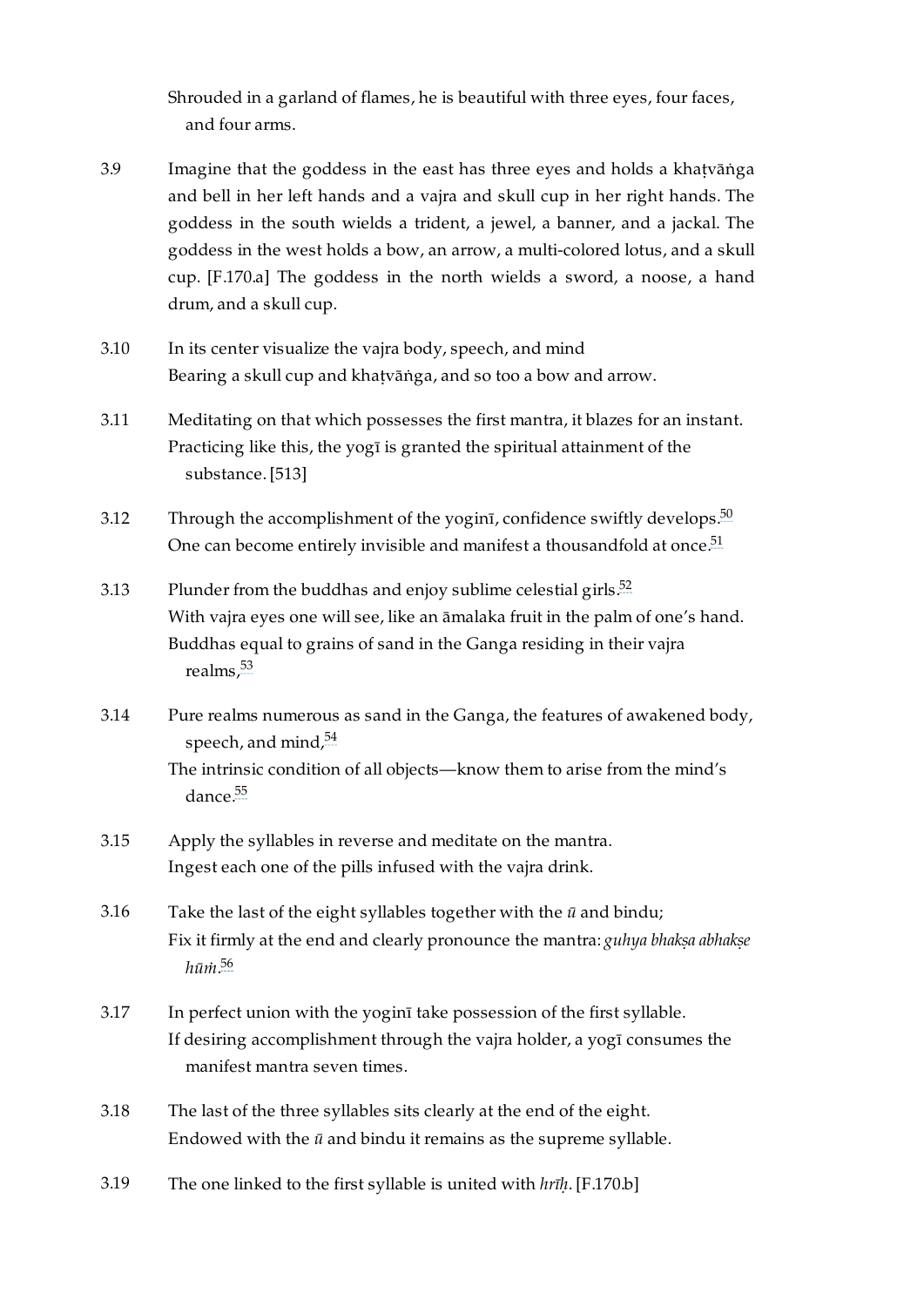Apply the last of the syllables and fix in place the five seeds.

- <span id="page-24-0"></span>Meditate upon the syllable and cause the lotus to fully bloom. For those who seek the accomplishment of a vajra holder, this union should be fully known. [3.20](#page-24-0)
- <span id="page-24-1"></span>Then, the sublime vajra song which is the realization of the vajra yoginīs welcomes the one who thoroughly accomplishes existence.<sup>[57](#page-34-1)</sup> [3.21](#page-24-1)

<span id="page-24-10"></span><span id="page-24-9"></span>"Hey, friend! The vajra makes the lotus swell and bloom. *A la la la la ho!* You have been aroused by the dance of great bliss. The rays of the sun fully open the face of the lotus. [514] You have become aroused by the dance of great bliss."<sup>[58](#page-34-2)</sup>

- <span id="page-24-2"></span>Then, simply through this song sung to the great vajra holder The vajraḍākinīs dance and call out to Vajrasattva. [3.22](#page-24-2)
- <span id="page-24-3"></span>In this way one with consistent devotion gains the spiritual attainment of union. [3.23](#page-24-3)

Through perfect union in the four times, accomplishment is gained—this is the supreme meditation.

<span id="page-24-4"></span>Adorned with all perfect ornaments and wreathed with flowers and perfume, [3.24](#page-24-4)

> So the spiritual attainment that bestows the sublime three bodies is certainly attained,

Causing its perfect illumination within a hundred miles.

<span id="page-24-5"></span>From the perfect application of the two powers arise the substances of the nine doors. [3.25](#page-24-5)

> One will accomplish the unsurpassable essence, the peace of abiding in the awakening of buddhahood.

<span id="page-24-6"></span>Now, in verse form: [3.26](#page-24-6)

> The forms, the seals, and the attributes, The substances, absorptions, and meditations— These various ritual methods have been set forth, Taught according to the desires of the goddess's mind.

<span id="page-24-8"></span><span id="page-24-7"></span>Whoever keeps this tantra at home, keeps it with him always, and chants and meditates upon it will no longer experience illness, aging, obstacles, or death. He will be forever protected from obstacles by the queens among yoginīs. [3.27](#page-24-7)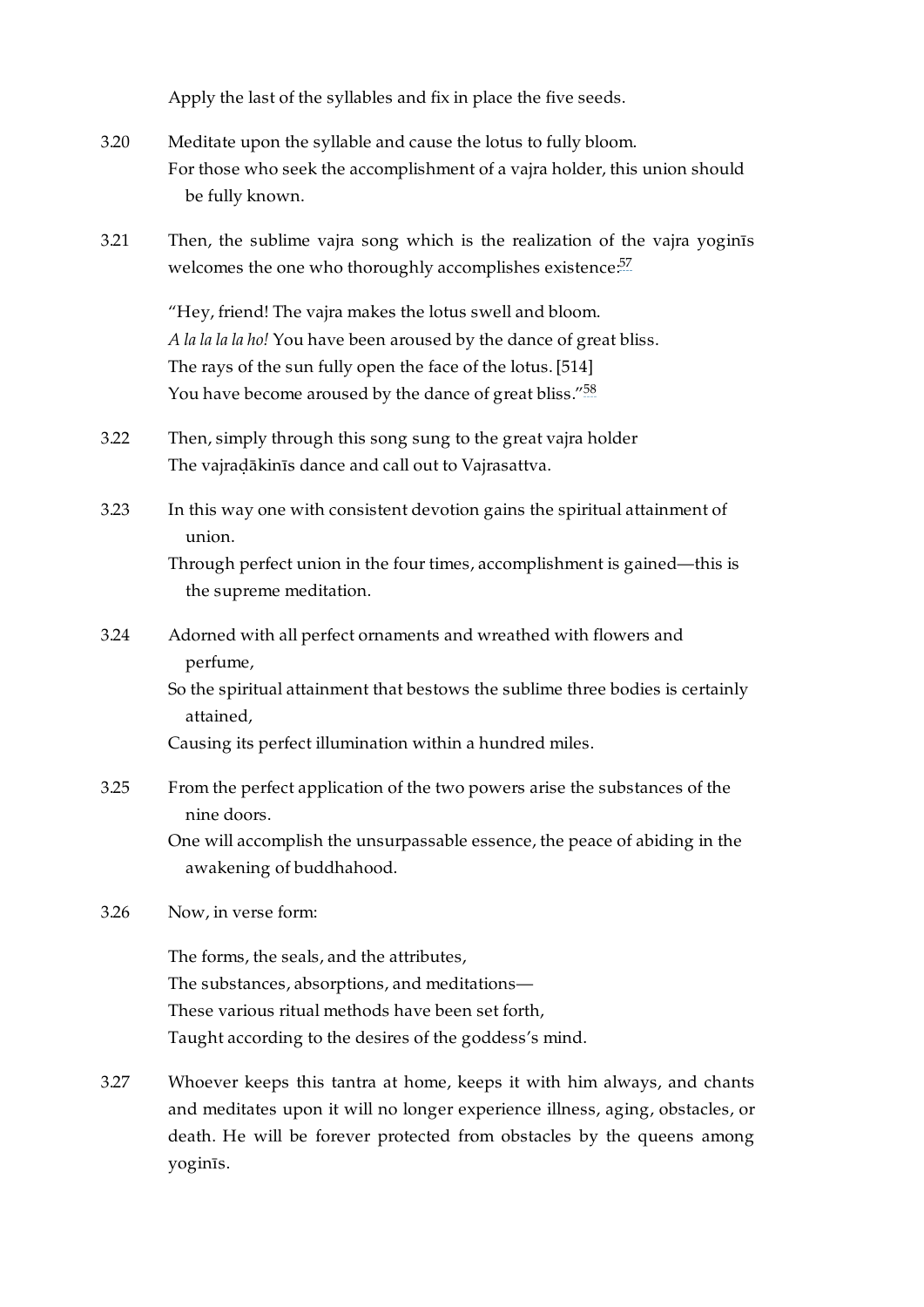- *This completes the third instruction on the method of practice and ancillary activities, the supreme secret of secrets, that are the intent of the great vajraḍākinīs.* [\[F.171.a\]](https://translator:gzungs@read.84000-translate.org/source/toh425.html?ref-index=9#ajax-source) [3.28](#page-24-8)
- <span id="page-25-0"></span>*This completes the "Mahāmāyātantra."* [3.29](#page-25-0)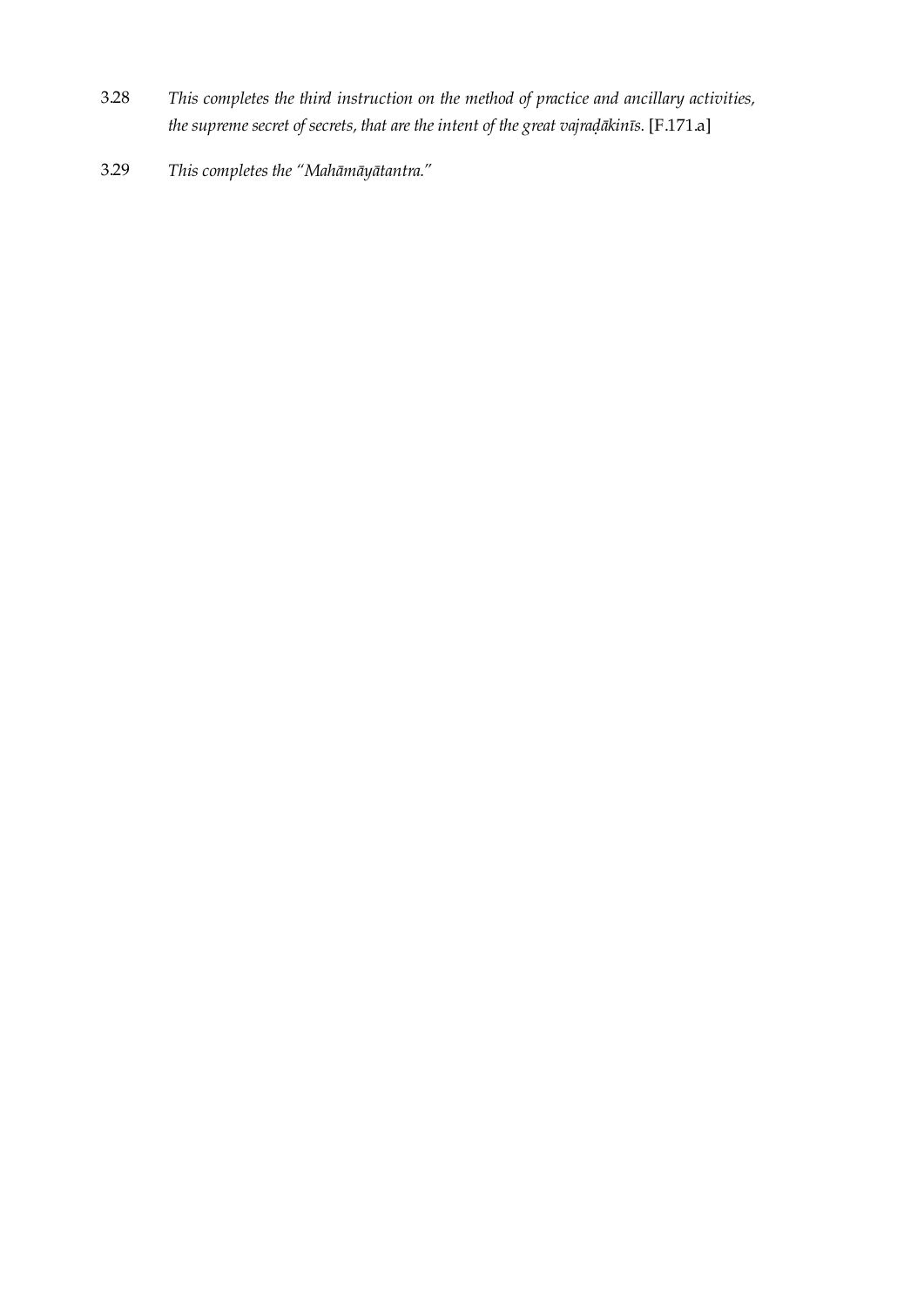# Colophon

<span id="page-26-1"></span>It was translated and edited by the Indian preceptor Jinavara and the great Tibetan translator Gö [515] Lhetsé. [c.1](#page-26-1)

<span id="page-26-0"></span>[c.](#page-26-0)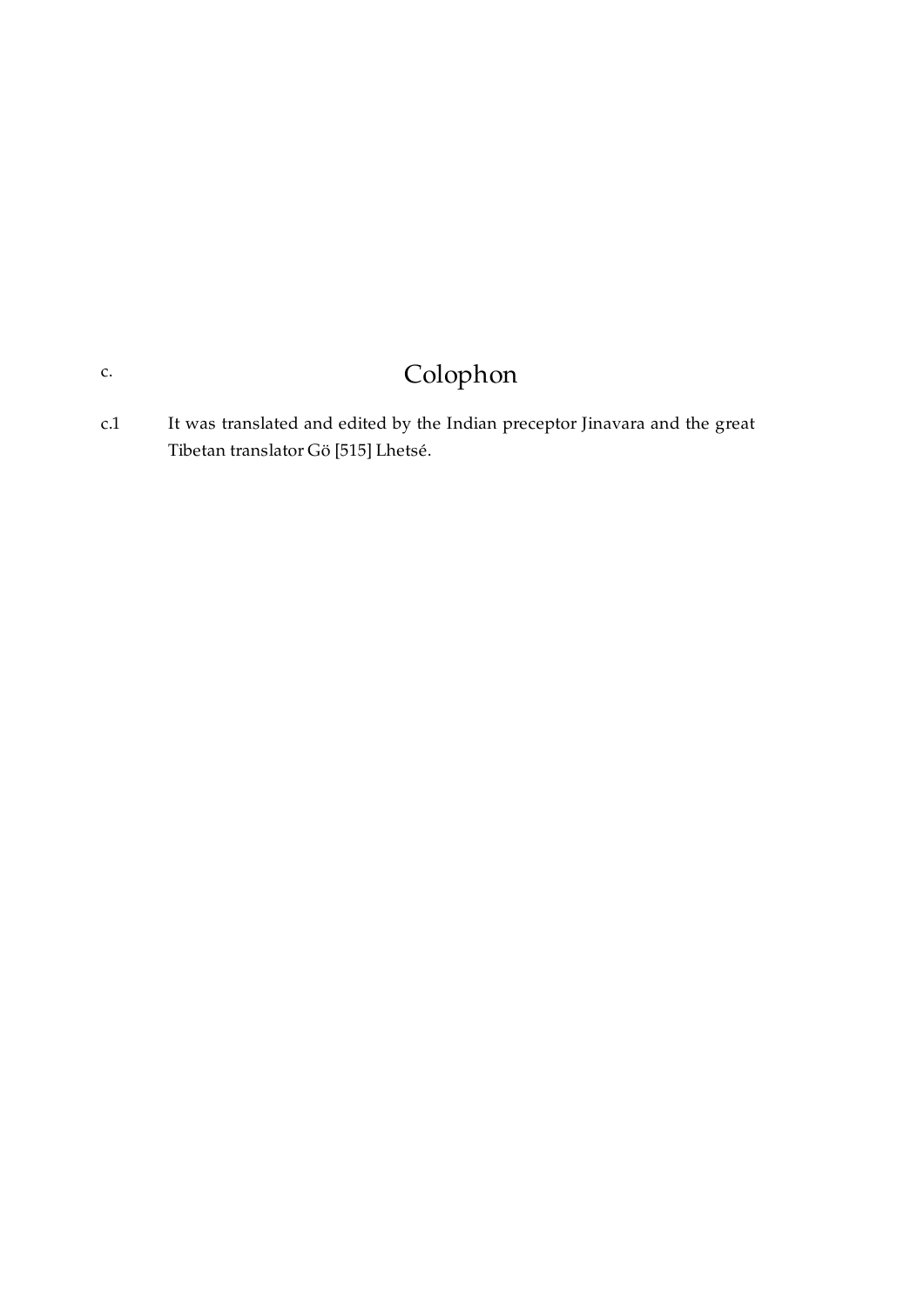## ABBREVIATIONS

- *G* Guṇavatīṭīkā
- *S* Mahāmāyātantrasya vṛtti smṛti
- *SM* Mahāmāyāsādhanam (in Sādhanamālā)

<span id="page-27-0"></span>[ab.](#page-27-0)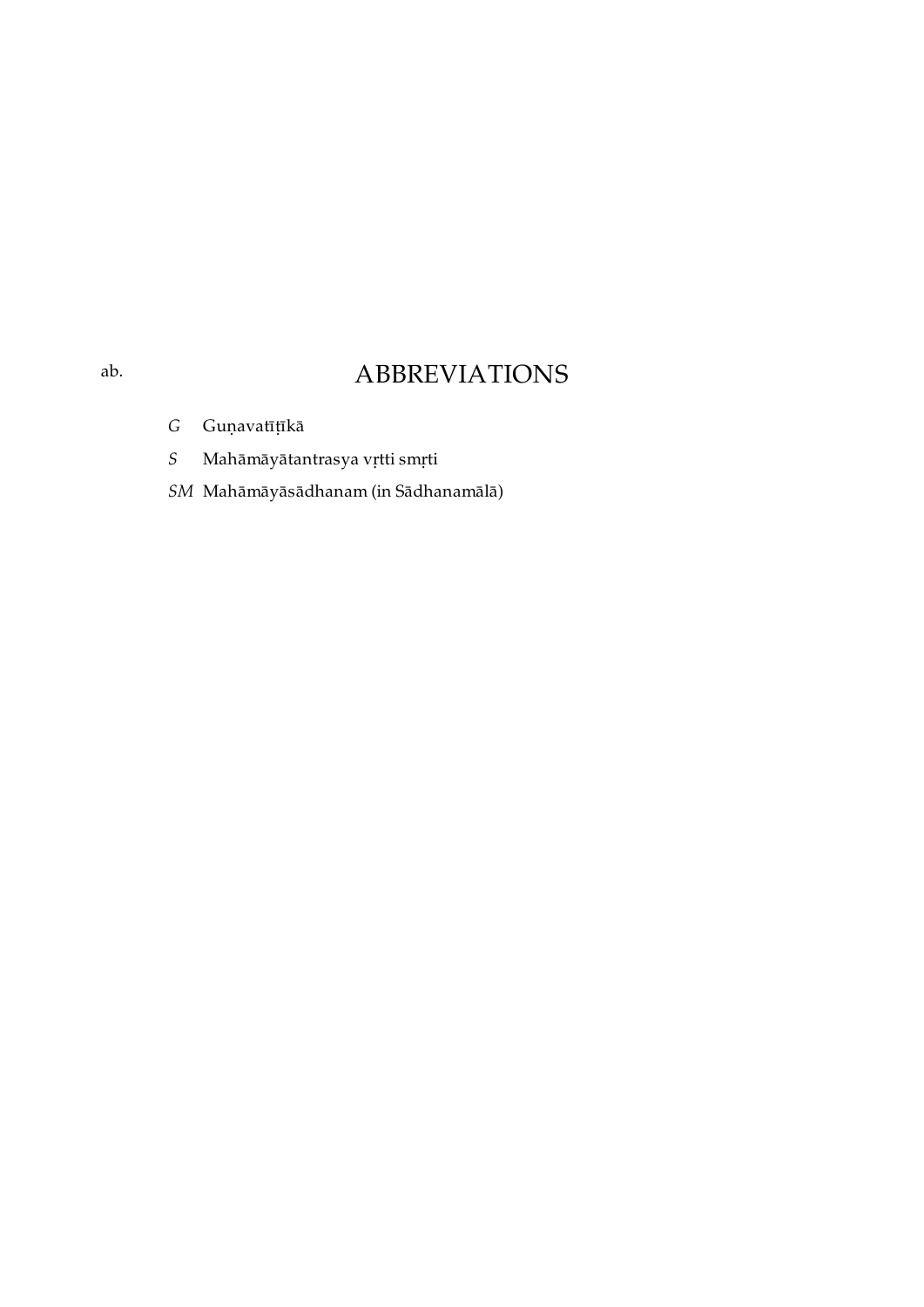## **NOTES**

- <span id="page-28-1"></span>[n.1](#page-7-3) The *Mahāmāyātantra* clearly postdates the *Guhyasamājatantra* because of the instances of intertextuality indicated below in notes 3 and 51–55. The *Guhyasamājatantra*, and similar works like the *Guhyagarbhatantra* demonstrate significant iconographic and ritual innovations over those works typically identified as Yoga tantras, such as the *Sarvatathāgatatattvasaṃgraha*. Beginning in approximately the eighth century CE, the pacific and regal Vairocana was replaced at the center of tantric mandalas by deities associated with the vajra family, frequently in the wrathful form of Akṣobhya known as Heruka. This shift is related to the introduction of transgressive practices and a wrathful, mortuary aesthetic into the established structure of the Yoga tantras, leading some Indian Buddhist commentators to begin to refer to Mahāyoga, or "Great yoga," tantras. In the later Tibetan doxographical schemes of the New Schools these tantras would be identified as Father tantras (*pha rgyud*), joining the Yoginītantras in the class of Unexcelled Yoga tantra (*yoganiruttaratantra*). The Yoginītantras would build upon the framework of these tantras as they introduced their own unique iconographies and practices.
- <span id="page-28-2"></span>[n.2](#page-8-3) On the dating of the *Cakrasaṃvaratantra*, see Gray (2007) pp 11–14, and Sanderson (2009) pp 158–69.
- <span id="page-28-3"></span>[n.3](#page-8-4) Verses 3.12–14 of the *Mahāmāyātantra* contain a number of close correspondences with verses 12.52, 53, and 55 of the *Guhyasamājatantra*.
- <span id="page-28-4"></span>[n.4](#page-8-5) Regarding Ratnākaraśānti's dating, see Isaacson (2001) p 458, n 4.
- <span id="page-28-5"></span>[n.5](#page-8-6) For the dating of Krsnavajra, see Isaacson (2001) p 457, n 2.
- <span id="page-28-6"></span>[n.6](#page-8-7) Tāranātha, F.3a.7–3b.6. Although there is no definitive evidence, some assert that Kaṇha and Kṛṣnācārya are identical.
- <span id="page-28-8"></span><span id="page-28-7"></span>[n.7](#page-8-8) *'gos lo tsa wa* (1988) pp 208–9.

<span id="page-28-0"></span>[n.](#page-28-0)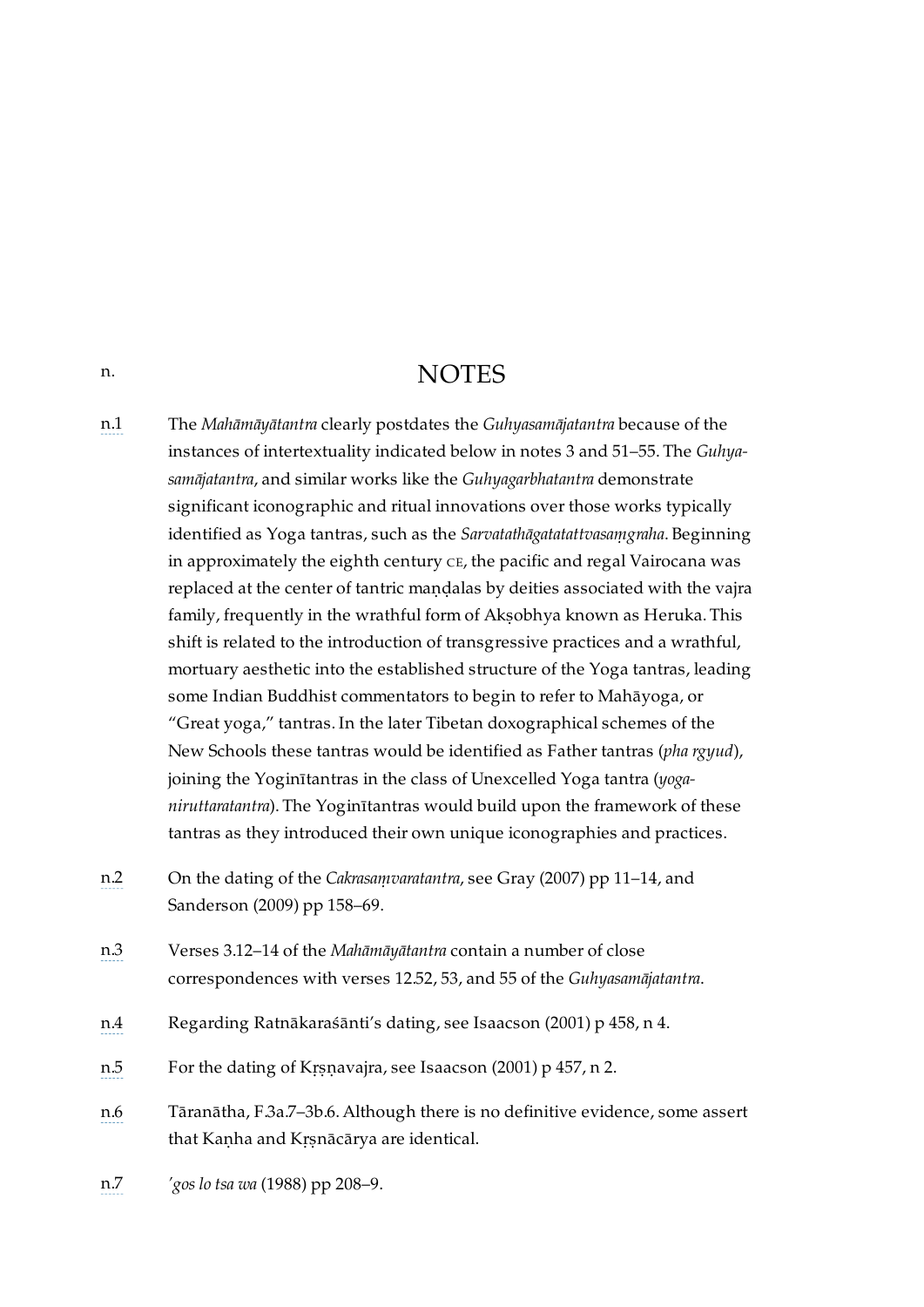- [n.8](#page-8-9) See [bibliography](#page-35-0).
- <span id="page-29-0"></span>[n.9](#page-9-3) The *Cakrasaṃvaratantra* shares this abrupt beginning. For an in-depth discussion of the implications of this style of introduction, see Gray (2007) pp 28–35.
- <span id="page-29-1"></span>[n.10](#page-9-4) S, F.108b, lines 6–7. His attribution is somewhat problematic as he contradicts the tantra by stating that the recipient of the discourse is Buddhaḍākinī, not Mahāmāyā.
- <span id="page-29-2"></span>[n.11](#page-9-5) G, pp 2–4.
- <span id="page-29-3"></span>[n.12](#page-10-3) English (2002) p 47.
- <span id="page-29-4"></span>[n.13](#page-10-4) G, p 6:*saiṣeti herukarupā Mahāmāyā*. Elsewhere [G, p 20] Ratnākaraśānti identifies Mahāmāyā as the fundamental identity of both the male Heruka and his consort, Buddhadākinī. He writes, "The lord of the mandala is the glorious Heruka, who is Mahāmāyā; the vidyā Buddhaḍākinī is also Mahāmāyā because they both possess a singular intrinsic nature" (*maṇḍalādhipatiḥ śrīheruko mahāmāyā, tadvidyā api buddhaḍākinī mahāmāyā tayoḥ ekasvabhāvatvāt*).
- <span id="page-29-5"></span>[n.14](#page-11-2) See particularly Jamgön Kongtrul (2008) pp 69–70 and 183–86. He writes: "The *Mahāmāyā* and other tantras set forth the threefold [formulation consisting of] appearance, mantra and reality [yogas]. These three apply to both path and result; and within the path itself, to both the creation phase and completion phase." (We have emended "shape" to "appearance" to conform with the terminology used in this translation.) Though the concepts of the development and completion stages were present in the Indian Buddhist tantric tradition, they never reached the degree of uniformity there that they did in the Tibetan tradition. The terms appear nowhere in the commentarial literature of the *Mahāmāyātantra*.
- <span id="page-29-6"></span>[n.15](#page-11-3) S, F.109b.3–4:*sngags zhes bya ba ni mig la sogs pa'i gnas drug tu bkod pa'i oM la sogs pa'i sngags so / dbyibs zhes bya ba ni og gnas 'byung ba'i tshul dang / mdog dang dbyibs dang phyag dang zhal gyi bdag nyid can no / chos zhes bya ba ni kun brtags pa thams cad las rnam par grol ba'i rang bzhin nyid do.*
- <span id="page-29-8"></span><span id="page-29-7"></span>[n.16](#page-12-2) G, p 28:*etaduktaṃ bhavati buddhaḍākinyādiyogaṃ kuṅkumāruṇaṃ kṛtvā vīrabhājane kuṅkumāruṇaṃ praṇavaṃ vicintya tadbindau vīraṃ vinasya praṇavaraśmibhirvīramaruṇīkṛtya vīrādaruṇaraśmirekhādvayaṃ niḥsārya ekasyā agre pāśaṃ dvitīyasyā aṅkuśaṃ vicintayet / sādhyaṃ pāśena kaṇḍe baddhvā aṅkuśena hṛdi viddhvā kṣipramākṛṣymāṇaṃ vicintayet.*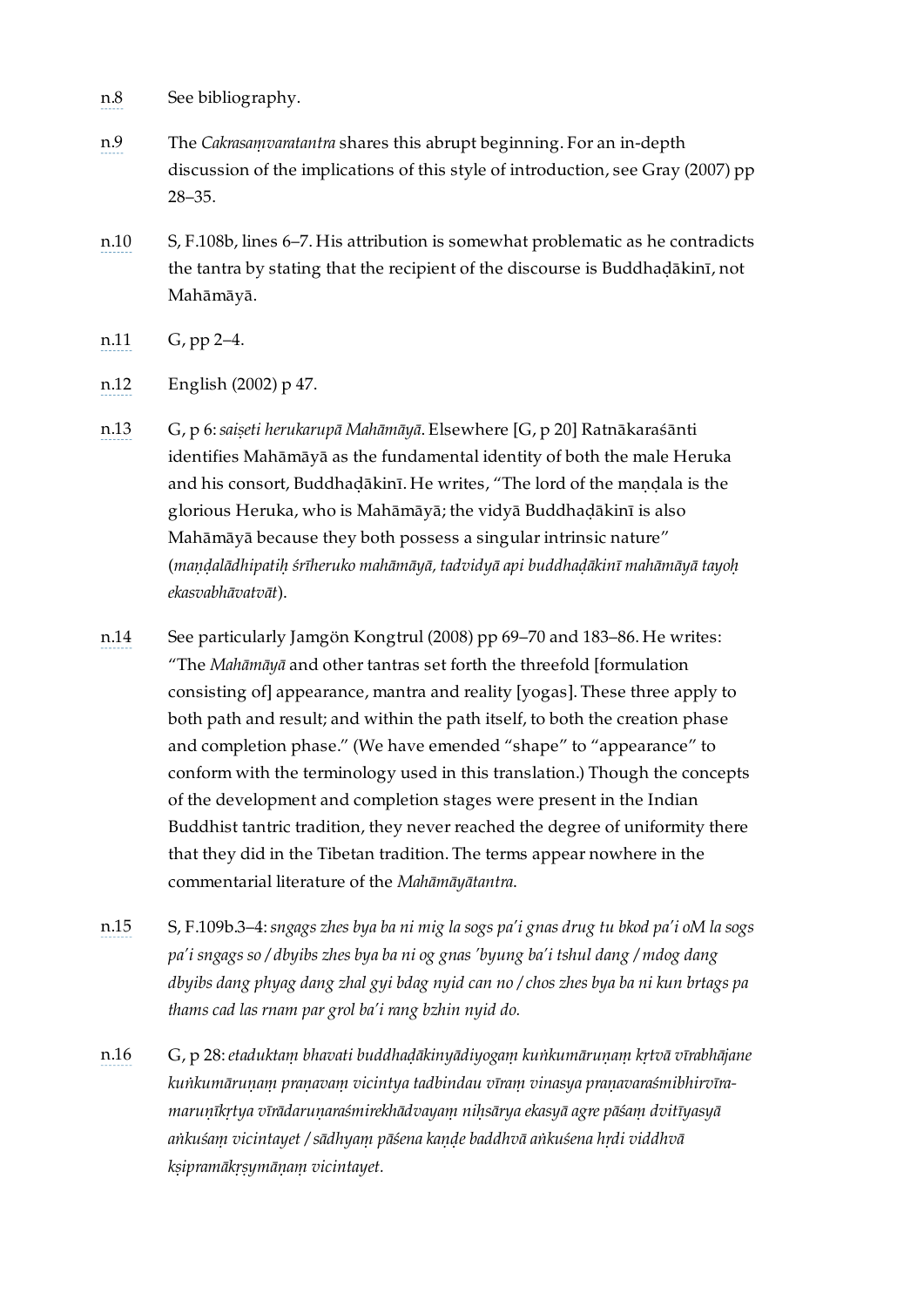[n.17](#page-12-3) On the ingestion of sexual fluids in these tantras, see Dalton (2004) pp 14–17.

<span id="page-30-0"></span>[n.18](#page-13-3) S, F.213a.

- <span id="page-30-1"></span>[n.19](#page-13-4) G, p 37: *mahāphalāni tāni jñātvetyarthaḥ*.
- <span id="page-30-2"></span>[n.20](#page-13-5) We thank Jacob Dalton for bringing this technique of concealment to our attention.
- <span id="page-30-3"></span>[n.21](#page-13-6) The description that follows organizes the sequence of visualization following the *sādhana* composed by Ratnākaraśānti as preserved in the SM.
- <span id="page-30-4"></span>[n.22](#page-14-4) The fact that the language of the yoginīs' song (3.21) is different from that of the root verses is entirely lost in the Tibetan translation. Ratnākaraśānti's *sādhana* preserves the original, which is composed in a form of Prākrit distinct from the rest of the Sanskrit verses.
- <span id="page-30-5"></span>[n.23](#page-17-10) "Who destroys all that exists:" this translates the Sanskrit *bhūtasaṃhārakāriṇī* (Tib: *'byung ba yang dag sdud mdzad ma*). We have pushed the translation toward the more extreme end of the term's semantic range in a nod to Ratnākaraśānti, who glosses the term with (*pralayakartī*), "she who causes annihilation." [G, p 5] This refers to the dissolution of the universe that comes at the end of the cosmogonic stages of emanation, absorption and dissolution of the universe that are standard in Brahmanical cosmology.
- <span id="page-30-6"></span>[n.24](#page-18-12) "Are to be praised:" here we have followed the Sanskrit attested by Ratnākaraśānti which is quite different from the Tibetan translation: the methods (Skt: *upāyāḥ*) of those who are endowed with the five wisdoms (Skt: *pañcajñānināṃ*) are to be praised (Skt: *pragīyante*) [G, pp 9-10]. This is an interesting verse as it seems thematically disjuntive with the preceding and subsequent lines and may have been inserted here by a later redactor. Krṣṇavajra, who is otherwise attentive to every verse, does not acknowledge it at all. Ratnākaraśānti, on the other hand, uses this verse as the basis for an extensive discourse linking into Yogācāra philsophy.
- <span id="page-30-7"></span>[n.25](#page-18-13) Ratnākaraśānti identifies the yoginī, mother of yoga (Skt: *yogamātā*), and the entirety of the three worlds (Skt: *traidhātukaṃ aśeṣataḥ*) as the praiseworthy methods of the previous verse [G, p 10].
- <span id="page-30-8"></span>[n.26](#page-18-14) The second line of this verse begins a new sequence of verses that indentify the accomplishments that will come to the yogī who successfully accomplishes the practices of the *Mahāmāyā Tantra*. It concludes in verse 1.15.
- <span id="page-30-9"></span>[n.27](#page-18-15) "Weaves Indra's Web:" this translates the Sanskrit *indravjālaṃ karoti*, which is rendered as *mig 'phrul byed* in the Tibetan.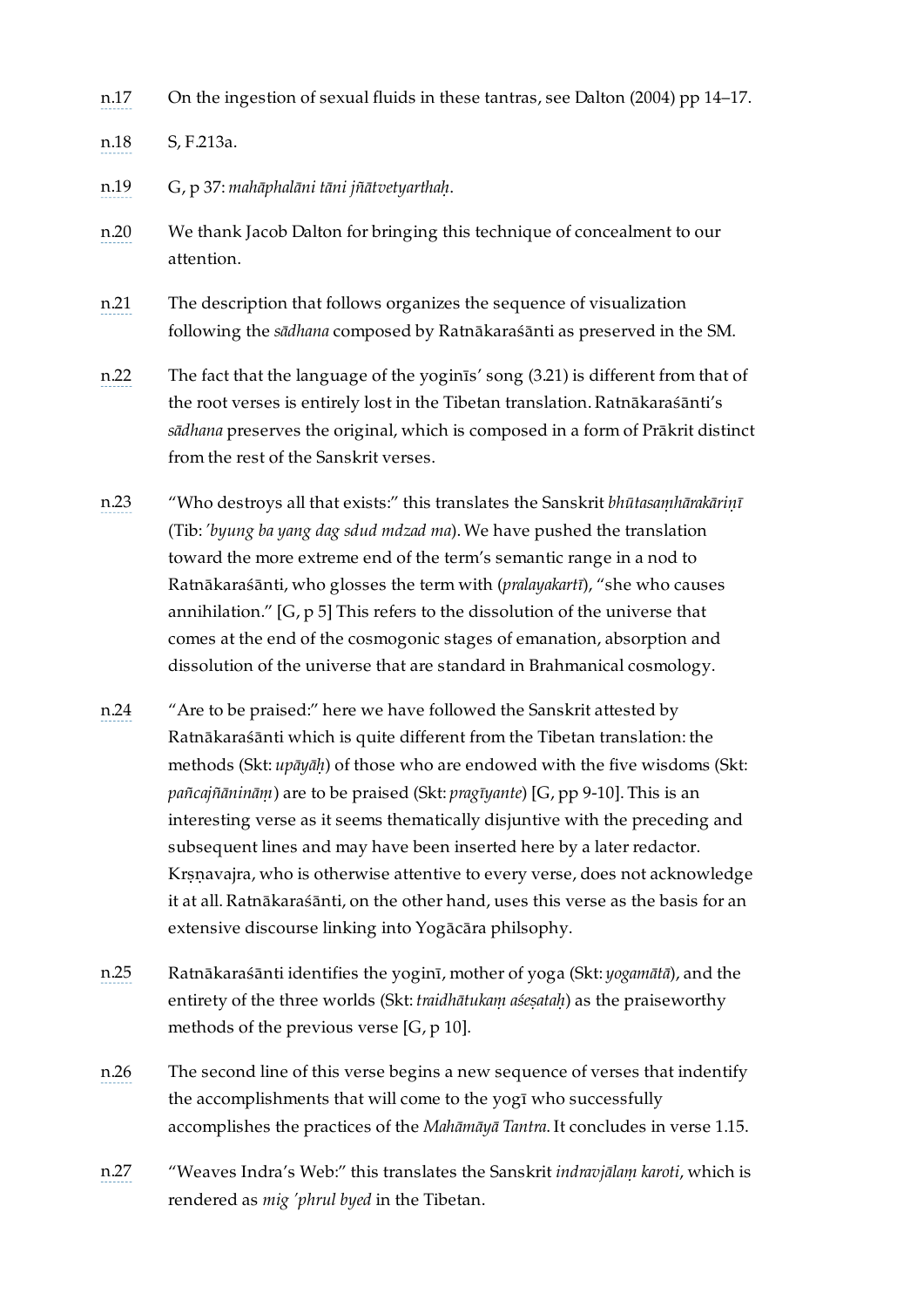- <span id="page-31-0"></span>[n.28](#page-18-16) The Sanskrit term *vidyā* (Tib:*rig pa*) appears twice in this verse with different connotations. According to Ratnākaraśānti, the first instance is as the techinical term for the central female deity of the mandala, Mahāmāyā, and has therefore been left untranslated. The second instance is in specific reference to the knowledge (Skt: *prajñā*) that arises from meditation and has here been translated as knowledge [G, p 13].
- <span id="page-31-1"></span>[n.29](#page-18-17) The Tibetan translation adds an additional *rtag tu*, meaning "constant," which is not attested in any of the commentaries. Because it appears to be largely redundant, it has been omitted here.
- <span id="page-31-2"></span>[n.30](#page-19-12) This verse is complicated by two substantial variants. Where the Tibetan translation reads "practice of supreme benefit" (*mchog tu phan pa*), Ratnākaraśānti reads "practice of supreme settling" (Skt: *paramāhita* / Tib: *mchog tu bzhag pa*) [G, p 19]. The similarity of the Sanskrit terms for supreme benefit (*parama hita*) and for supreme settling (Skt: *parama āhita*) probably led to a scribal error resulting in different versions of the verse. Because the version found in the Tibetan translation is attested in Krsnavajra's commentary, it was followed here, though Ratnākaraśānti's reading seems clearer. Where the Tibetan translation reads *sangs rgyas kun gyi rang bzhin 'bab* ("become the nature of all Buddhas"), Kṛṣṇavajra reads *sangs rgyas rang bzhin thams cad 'gyur* ("everything becomes the nature of the Buddha") [S, F.206b] which is in agreement with the Sanskrit attested by Ratnākaraśānti and which is followed here.
- <span id="page-31-3"></span>[n.31](#page-19-13) Ratnākaraśānti and Kṛṣṇavajra are unanimous in identifying the spiritual attainment of the great commitment with the perfection of the great pill. This relationship is not clear in the Tibetan translation.
- <span id="page-31-4"></span>[n.32](#page-19-14) "Mahāmāyā:" though the Tibetan verse reads *rgyu 'phrul chen po* here, Ratnākaraśānti attests to *Mahāmāyā* [G, p 20].
- <span id="page-31-5"></span>[n.33](#page-19-15) This verse appears to be slightly different in the recension of the tantra used by Ratnākaraśānti. A tentative prose reconstruction would read: "To you (Skt: *tvām*), the vidyā Mahāmāyā who is the means for accomplishing the three worlds (Skt: *mahāmāyāṃ vidyāṃ trailokyasādhanīṃ*) I will explain (*tad ahaṃ vakṣyāmi*) the Vīra, the most excellent among the great yogīs (Skt: *mahāyoginām divyam*) along with the garland of syllables (Skt: *akṣarapaṅktibhiḥ*)." [G, p 21].
- <span id="page-31-6"></span>[n.34](#page-19-16) Tathāgatas, or "thus-gone ones" here: where the Tibetan translation reads *de bzhin gshegs pa kun*, Ratnākaraśānti attests to the Sanskrit *tāthāgātī*, a feminine derivative adjective formed from *tathāgata* [G, p 22]. In his reading the term is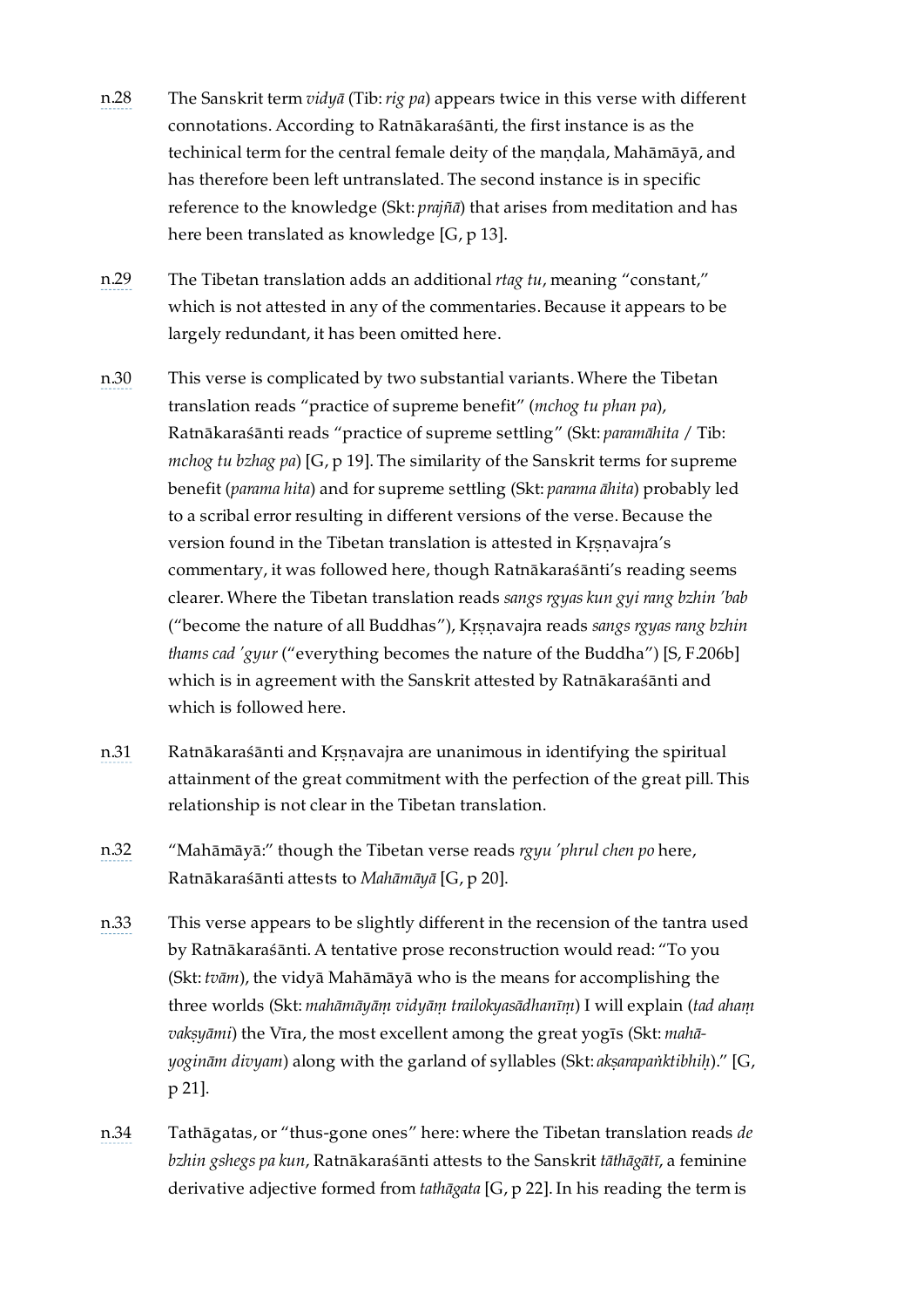in the singular. Thus in at least one recension of the text the line would read "the splendor of the thus-gone lady."

- <span id="page-32-0"></span>[n.35](#page-19-17) Krsnavajra reads a different line here. In the recension of the root text available to him, the final line of the text as translated in Tibetan is *gar ni thugs rjes bsams bzhin mdzad* ("He dances with compassion according to his whim") [S, F.208a].
- <span id="page-32-1"></span>[n.36](#page-19-18) "Virility:" translates the Sanskrit *vīrya* and the Tibetan *brtson 'grus*.
- <span id="page-32-2"></span>[n.37](#page-19-19) There are a couple of noteworthy variants of this verse found in commentarial works. The version from the Degé edition translated here, which is supported in Kṛṣṇavajra's commentary, reads: "Vidyā! In the three worlds (Tib: *'jig rten gsum po na*) there is nothing equal to my knowledge (Tib: *nga yi rig dang mnyam pa med*)." The recension of the tantra used by Ratnākaraśānti appears to have, instead, "there is nothing (Skt: *nāsti*) like you (Skt: *te sadṛśī*) in the triple worlds (Skt: *triṣu lokeṣu*)" [G, p 21]. Taranātha attests to yet another variation. In his *Lamp of Suchness* [F.2b] he cites the same line as "Vidyā! In the three worlds there is nothing like you apart from me" (Tib:*rig pa 'jig rten gsum po na / khyod dang mnyams pa nga las med*).
- <span id="page-32-3"></span>[n.38](#page-20-10) "Sustain the upward breath:" this translates the Sanskrit *ucvāsasam kurute*, which is rendered in the Tibetan translation as *dbug gtang bar bya*.
- <span id="page-32-4"></span>[n.39](#page-20-11) Ratnākaraśānti reads "restriction" (Skt: *yantraṇa*) in place of "garland" (Skt: *mālā*) [G, p 27]. In his commentary he connects both restriction and retention with the movements of the breath (*yantraṇā dhāraṇā ca prāṇavāyoḥ*). A variant of the first line of this verse is attested, in Sanskrit, in a sādhana associated with the *Mahāmāyātantra* found in the *Sādhanamālā* (#221 in SM vol. 2, p 434– 36): *na japaṃ na vrataṃ tasya nopavāso vidhīyate*. Kṛṣṇavajra confirms this variant in his commentary.
- <span id="page-32-5"></span>[n.40](#page-20-12) "Wisdom syllable:" according to Ratnākaraśānti, this term only appears in some recensions of the text [G, p 27]. As he does not gloss it in his commentary it seems it did not appear in his recension of choice.
- <span id="page-32-6"></span>[n.41](#page-21-11) Ratnākaraśānti attests to the syllable *ā* [G, p 27], which has been used here instead of the syllable *a* as given in the Tibetan translation.
- <span id="page-32-7"></span>[n.42](#page-21-12) Kṛṣṇavajra reads *kṣa* in place of *khe* [S, F.211a]; Ratnākaraśānti reads white in place of red [G, p 30].
- <span id="page-32-8"></span>[n.43](#page-21-13) The Tibetan syntax differs significantly from the Sanskrit, which has been translated here. In the Sanskrit the subject, the yogīs, is in the plural, not the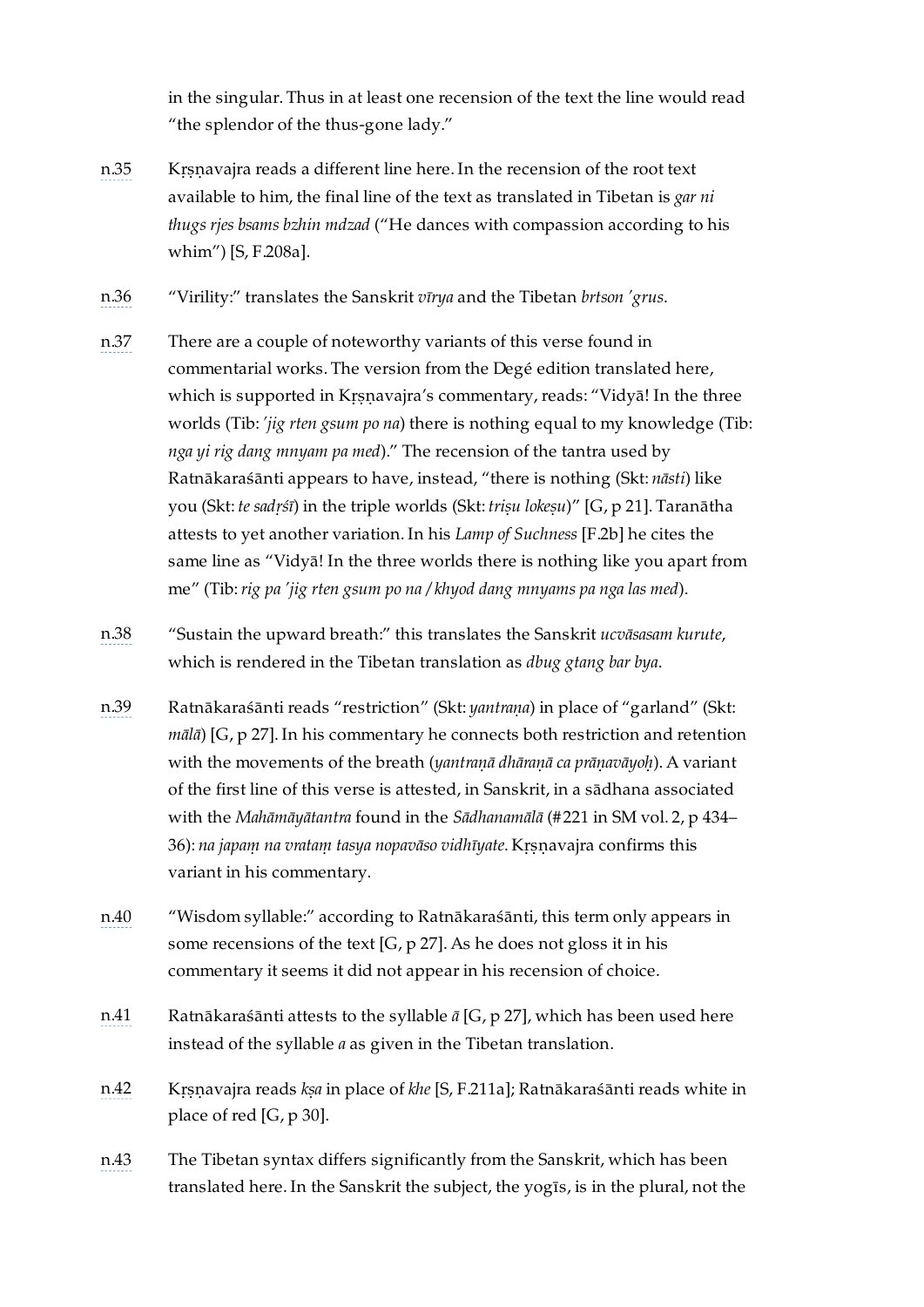instrumental as in the Tibetan. The object, the posture (*mudrā*), is in the accusative singular, not the genitive as in the Tibetan, which construes with the term "sporting lion" (*siṃhavikrīḍitā*). The Sanskrit attested by Ratnākaraśānti could read as follows:*siṃhavikrīḍitāṃ mudrāṃ bandhayanti yoginaḥ* [G, p 32].

- <span id="page-33-0"></span>[n.44](#page-21-14) "Awakened ones:" the Sanskrit word here is *saṃbuddhāḥ*, which conveys a slightly different sense than the Tibetan term used, *sangs rgyas rnams*. Whereas the latter could easily be translated as "buddhas," the former is best rendered as "awakened ones."
- <span id="page-33-1"></span>[n.45](#page-21-15) Essence of the substances: Ratnākaraśānti reads "the essence of buddhahood" (Skt: *buddhātman*) in place of "the essence of the substances" (Tib:*rdzas kyi bdag nyid*). [G, p 34].
- <span id="page-33-2"></span>[n.46](#page-22-9) "Mothers of the spirits:" we have here followed Ratnākaraśānti in reading the Sanskrit term *gūḍhamātaraḥ* [G, p 36], which appears as *'byung po mi rnams* in Tibetan translation. In South Asian mythology, the *gūḍhas* are a class of beings that attend upon Kubera, the lord of wealth.
- <span id="page-33-3"></span>[n.47](#page-22-10) Kṛṣṇavajra identifies this line as corrupt [S, F.213b]. He notes that it should read "from the eighth until the fourteenth," which is the span of seven days mentioned in the next verse.
- <span id="page-33-4"></span>[n.48](#page-22-11) Ratnākaraśānti cites a different line of verse here, which collapses this line and the first line of the next verse: "On the night of the spirits (Skt: *bhūtarau*) these fruits of accomplishment (Skt:*siddhārthaphalāni*) are to be placed inside a jackal (Skt:*śivāṅgamadhye sthāpyānti*)." [G, p 37].
- <span id="page-33-5"></span>[n.49](#page-22-12) According to Ratnākaraśānti's commentary, the deity has a purely white face in the west [G, p 39].
- <span id="page-33-6"></span>[n.50](#page-23-11) "Yoginī:" Ratnākaraśānti reads "yogas" (Skt: *yogāḥ*) [G, p 41] where the Tibetan has "yoginī" (Tib:*rnal 'byor ma*).
- <span id="page-33-7"></span>[n.51](#page-23-12) This line corresponds closely with verse 12.52, line 2 of the *Guhyasamājatantra*.
- <span id="page-33-8"></span>[n.52](#page-23-13) Ratnākaraśānti reads *siddhānāṃ kanyām*, "the maidens of the siddhas" [G, p 41]. This line corresponds closely with verse 12.52, line 3 of the *Guhyasamājatantra*.
- <span id="page-33-9"></span>[n.53](#page-23-14) This line corresponds closely with verse 12.53, line 2 of the *Guhyasamājatantra*.
- <span id="page-33-11"></span><span id="page-33-10"></span>[n.54](#page-23-15) This line corresponds closely with verse 12.55, line 1 of the *Guhyasamājatantra*.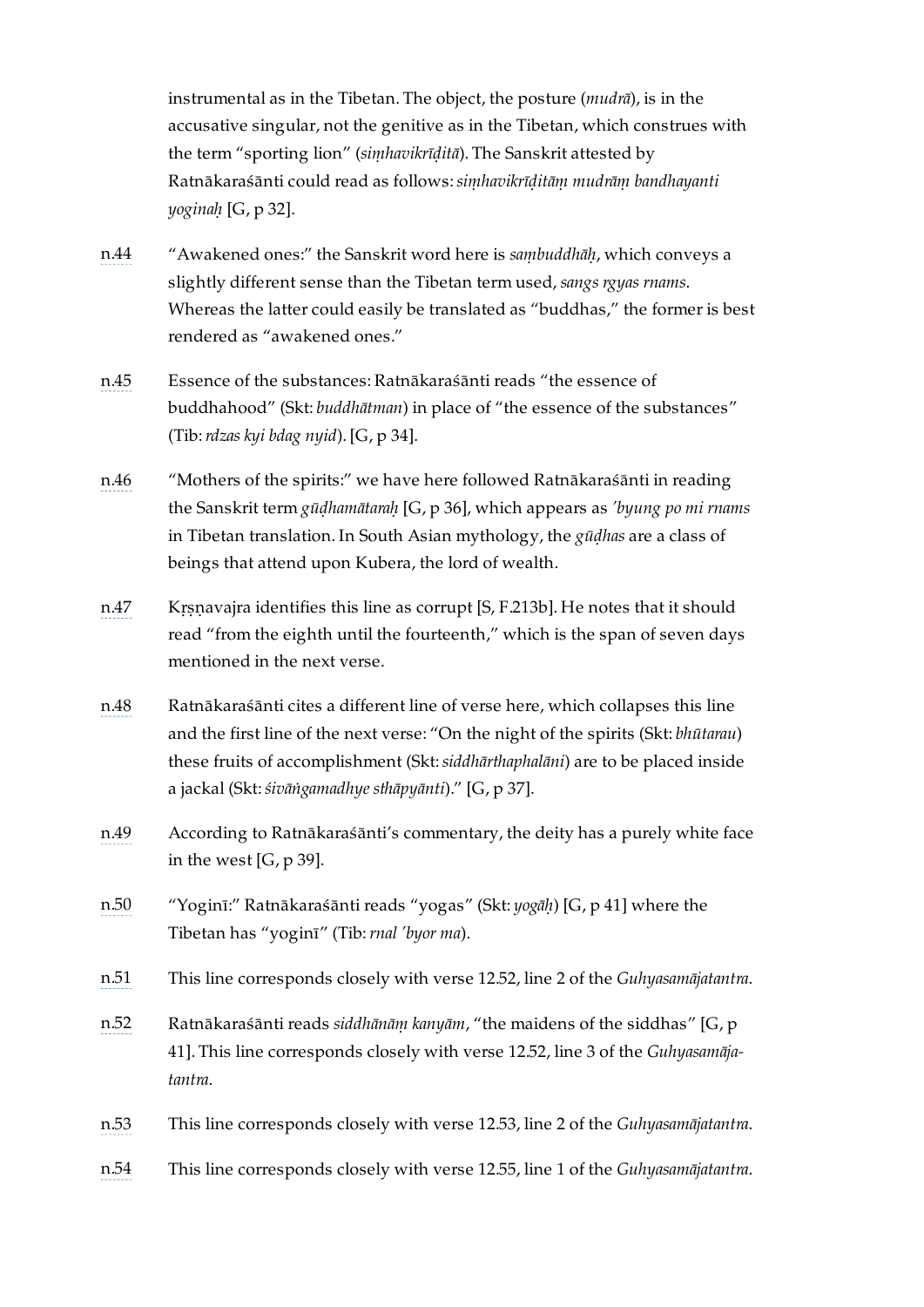- [n.55](#page-23-16) This line corresponds closely with verse 12.55, line 2 of the *Guhyasamājatantra*.
- <span id="page-34-0"></span>[n.56](#page-23-17) In his commentary on verse 3.18 Kṛṣṇavajra gives the mantra as *oṁ a guhya aguhya bhakṣa abhakṣe hūṁ* [S, F.216a].
- <span id="page-34-1"></span>[n.57](#page-24-9) Both Ratnākaraśānti [G, p 160] confirms a genitive relationship between the terms "vajra yoginīs" and "realization," which has been followed here. The Tibetan editions all contain the agentive *kyis*.
- <span id="page-34-2"></span>[n.58](#page-24-10) This song has been translated from the Prākrit as it appears in Ratnākaraśānti's sādhana [SM #239, p 460]: *hale sai viasia kamalu pabohiu vajjeṁ / a la la la la ho mahāsuheṇa ārohiu ṇacceṁ / ravikiraṇeṇa paphulliu kamalu mahāsuheṇa / a la la la la ho mahāsuheṇa ārohiu ṇacceṁ*.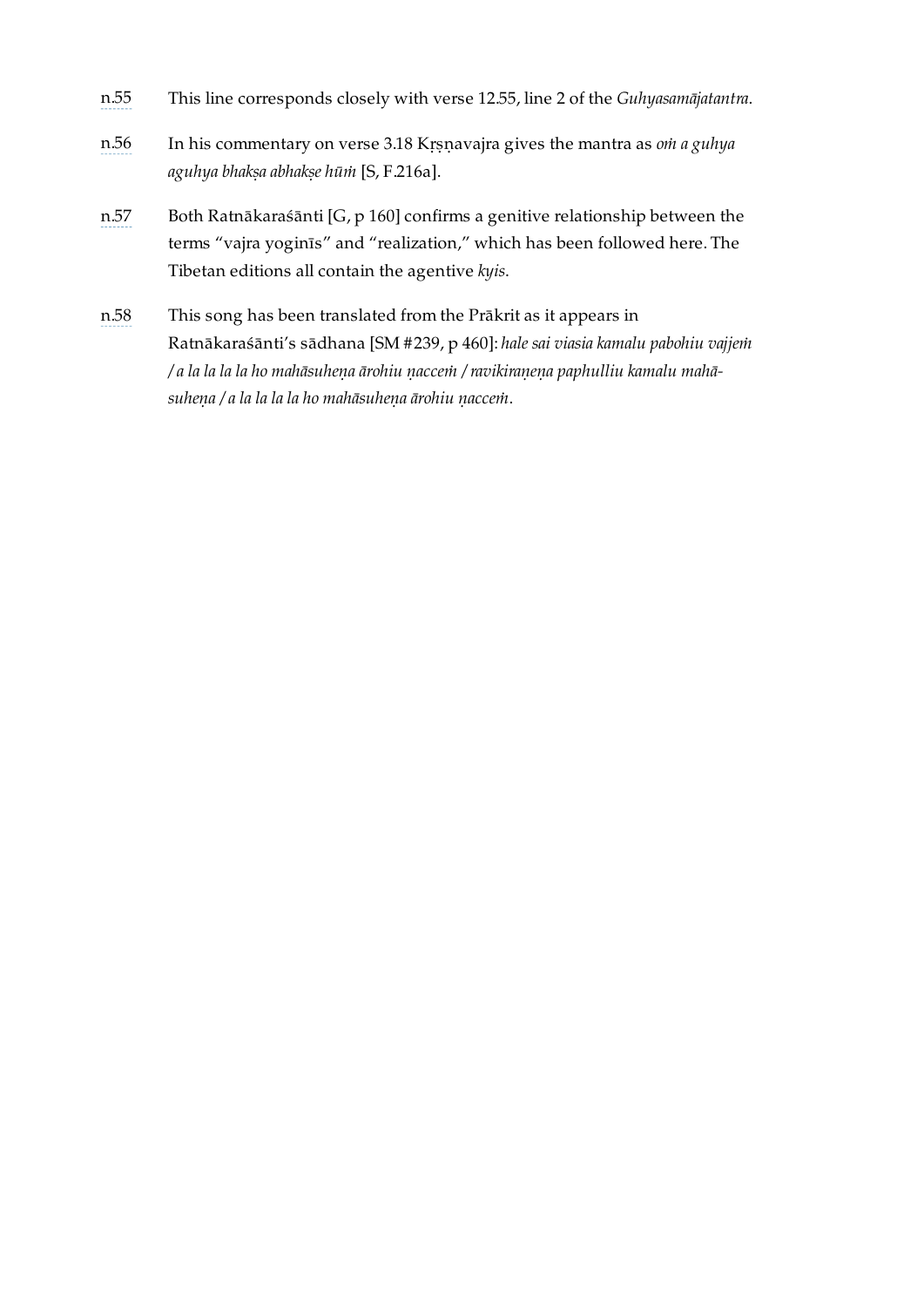### BIBLIOGRAPHY

· Sanskrit and Tibetan Sources ·

- <span id="page-35-1"></span><span id="page-35-0"></span>*dpal sgyu 'phrul chen po'i rgyud kyi rgyal po*. Toh. 425. Degé Kangyur, vol. 80 (rgyud 'bum, nga), folios 167a–171a.
- *dpal sgyu 'phrul chen mo'i rgyud kyi rgyal po*. Lhasa Kangyur, vol. 82 (rgyud 'bum, nga), folios 43a–49b.
- *sgyu 'phrul chen mo'i rgyud*. Narthang Kangyur, vol. 83 (rgyud 'bum, nga), folios 38a–44b.
- *dpal sgyu 'phrul chen po'i rgyud*. Peking Kangyur, rgyud 'bum, vol. nga, folios 153a–157a.
- *sgyu 'phrul chen mo'i rgyud*. Stok Palace Kangyur, vol. 94 (rgyud 'bum, ga), folios 344b–349b.
- *dpal sgyu 'phrul chen po'i rgyud kyi rgyal po*. bka' 'gyur (dpe bsdur ma) [Comparative Edition of the Kangyur], krung go'i bod rig pa zhib 'jug ste gnas kyi bka' bstan dpe sdur khang (The Tibetan Tripitaka Collation Bureau of the China Tibetology Research Center). 108 volumes. Beijing: krung go'i bod rig pa dpe skrun khang (China Tibetology Publishing House), 2006-2009, vol. 80 (rgyud 'bum, nga), pp 536-547.
- Kṛṣṇavajra.*sgyu 'phrul chen mo'i rgyud kyi 'grel pa dran pa* (\**Mahāmāyātantrasya vṛtti smṛti*) [*Recollection: A Commentary on the Mahāmāyā Tantra*]. Toh. 1624, Degé Tengyur vol. 25 (rgyud 'grel, ya), ff. 201.a–219.a. (S)
- Ratnākaraśānti. *Guṇavatīṭīkā* [*A Commentary Endowed with Qualities*]: (1) dpal sgyu 'phrul chen mo'i 'grel pa yon tan ldan pa. Toh. 1623, Degé Tengyur vol. 25 (rgyud 'grel, ya), folios 180b–201a. (2) *Mahāmāyātantram with Guṇavatī by Ratnākaraśānti*. Rare Buddhist Text Series vol. 10. Edited by Samdhong Rinpoche and Vrajavallabh Dwivedi. Varanasi: Central Institute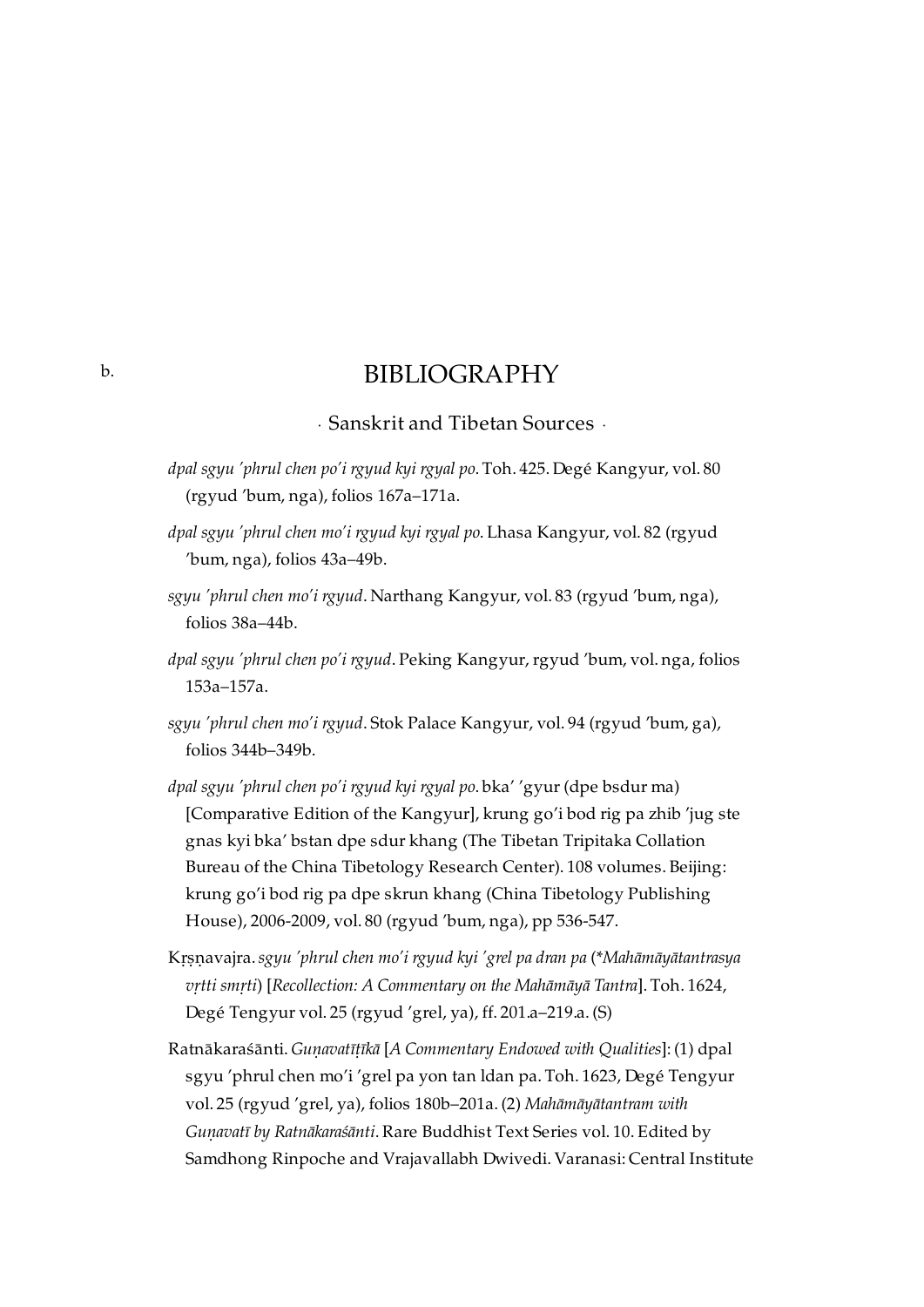of Higher Tibetan Studies, 1992. (G) (3) Kaiser Library, Kathmandu (ms. 226). Palm leaf manuscript in Golmola script. (4) Nepal National Archives, Kathmandu (ms. 2–906). Nepali paper manuscript in Devanāgarī script.

\_\_\_\_\_\_\_\_\_\_\_\_. *Mahāmāyāsādhanam* [*A Sādhana for the Mahāmāyātantra*]: (1) sgyu ma chen mo'i sgrub thabs (Mahāmāyāsādhanam). Toh. 1643, Degé Tengyur vol. 25 (rgyud 'grel, ya), folios 269b–273b. (2) In *Sādhanamālā* vol. 2. Edited by Benoytosh Bhattacarya. Baroda: Oriental Institute, 1968. pp. 458– 64. (SM)

Tāranātha. *dpal rgyud kyi rgyal po sgyu 'phrul chen mo ma ha ma ya'i rgya cher bshad pa de kho na nyid kyi sgron ma* [*The Lamp of Suchness: A Detailed Explanation of the Glorious King of Tantras, the Mahāmāyātantra*]. In gsung 'bum, 'dzam thang par ma ed., vol. 11 (da), pp 465-657. dzam thang dgon: [s.n.], 199-. (TBRC W22276)

\_\_\_\_\_\_\_\_\_\_\_\_.*sgyu 'phrul chen mo'i khrid yig rgyal ba'i lam bzang* [*The Excellent Path of the Victorious Ones: The Instruction Manual for Mahāmāyā*]. Ibid., vol. 11 (da), pp 447 - 464.

\_\_\_\_\_\_\_\_\_\_\_\_. *dpal ma ha ma ya'i dkyil 'khor gyi sgrub thabs rin chen myu gu* [*The Jeweled Sprout: A Practice Manual for the Maṇḍala of the Glorious Mahāmāyā*]. Ibid., vol. 11 (da), pp 431 - 445.

'gos lo tsa wa gzhon nu dpal. *deb ther sngon po*. New Delhi: International Academy of Indian Culture, 1974. Translated as The Blue Annals, see below.

### · English Sources ·

<span id="page-36-0"></span>Dalton, Jacob (2004). "The Development of Perfection: The Interiorization of Buddhist Ritual in the 8th and 9th Centuries." Journal of Indian Philosophy 23 (2004): 1–30.

\_\_\_\_\_\_\_\_\_\_\_ (2005). "A Crisis of Doxography: How Tibetans Organized Tantra during the 8th–12th Centuries." Journal of the International Association of Buddhist Studies 28:1 (2005): 115–181.

- English, Elizabeth. *Vajrayoginī: Her Visualizations, Rituals, and Forms*. Boston: Wisdom Publications, 2002.
- 'gos lo tsa wa. *The Blue Annals*. Translated by George N. Roerich. Delhi: Motilal Banarsidass, 1988.
- Gray, David B. *The Cakrasaṃvara Tantra (The Discourse of Śrī Heruka): A Study and Annotated Translation*. New York: American Institute of Buddhist Studies, 2007.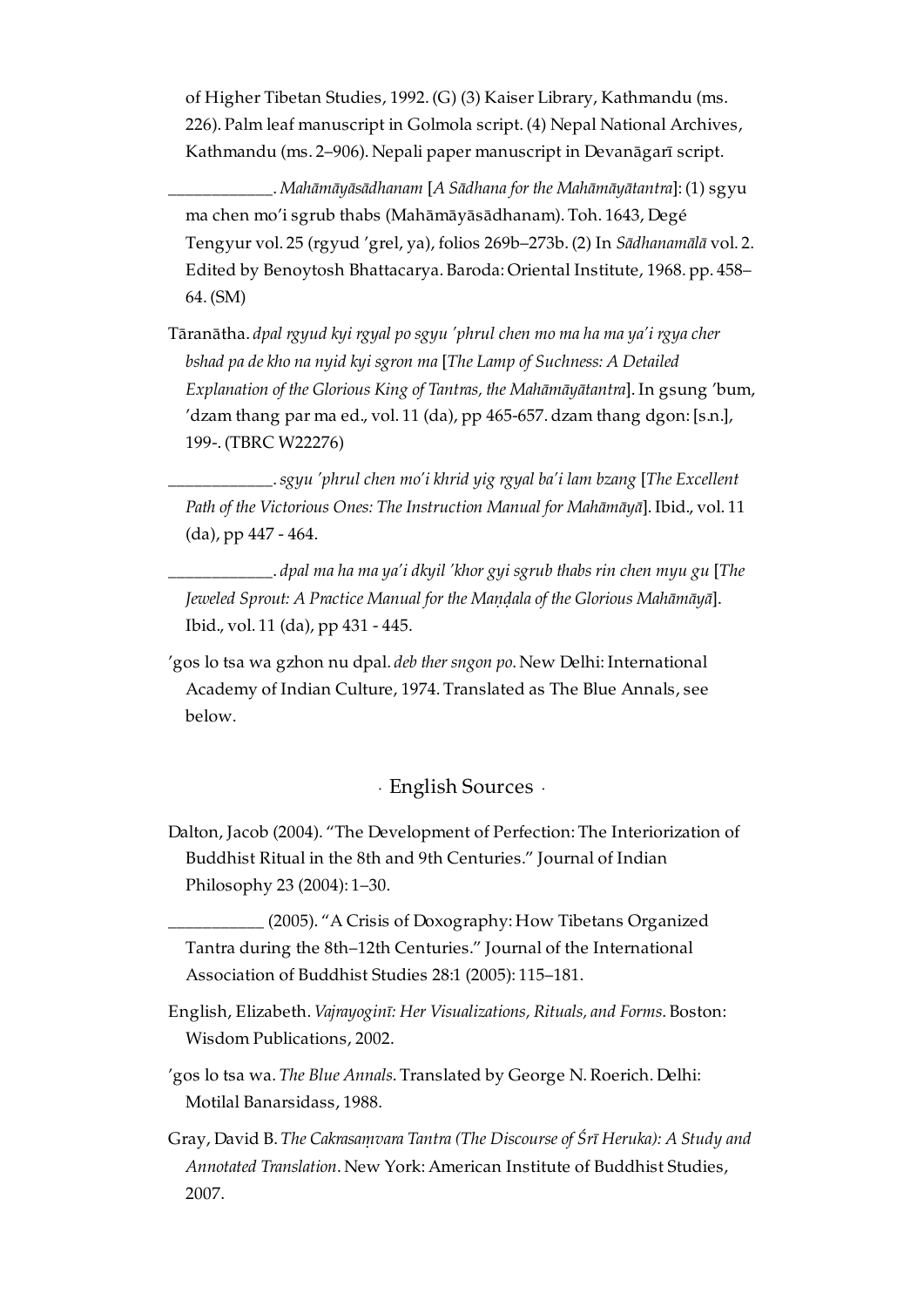- Isaacson, Harunaga. "Ratnākaraśānti's Hevajrasahajasadyoga: Studies in Ratnākaraśānti's Tantric Works I." In *Le Parole e i Marmi: studi in onore di Raniero Gnoli nel suo 70° compleanno*. Serie Orientale Roma XCII. vol. 1. Roma: Istituto Italiano per l'Africa e l'Oriente, 2001, pp. 457–487.
- Kongtrul, Jamgön. *The Treasury of Knowledge: The Elements of Tantric Practice*. Translated by Elio Guarisco and Ingrid McLeod. Ithaca: Snow Lion Publications, 2008.
- Sanderson, Alexis. "The Śaiva Age." In *Genesis and Development of Tantra*, edited by Shingo Einoo, pp. 17–349. Tokyo: Institute of Oriental Culture, University of Tokyo, 2009.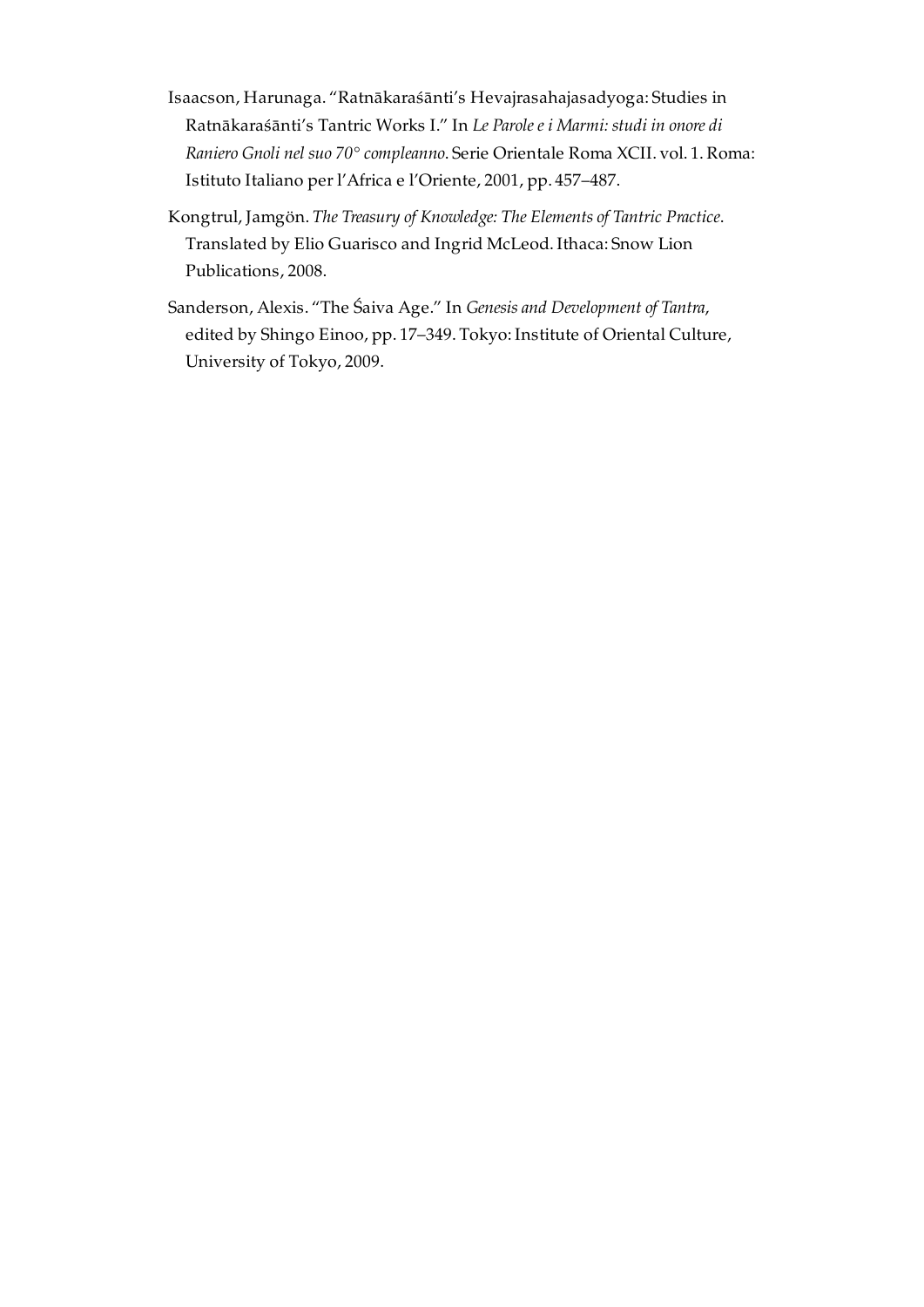## GLOSSARY

<span id="page-38-1"></span>Akaniṣṭha [g.1](#page-38-1)

*'og min*

 $\widetilde{\kappa}$ নাকীৰ্

*Akaniṣṭha*

The highest of the buddhafields. The term can be used to indicate the pure realm of the dharmakāya in general or can refer to the six realms between the highest heaven of the form realm and the realm of dharmakāya.

#### <span id="page-38-2"></span>Āli kāli [g.2](#page-38-2)

*A li kA li*  $\mathbb{Z}$ ันๆ $\mathbb{Z}$ า $\mathbb{Z}$ า $\mathbb{Z}$ *āli kāli*

The vowels (*āli*) and consonants (*kāli*) of the Sanskrit alphabet.

#### <span id="page-38-3"></span>Commitment [g.3](#page-38-3)

*dam tshig*

## དམ་ག

*samaya*

The level of commitments specifically associated with tantric practice. Also rendered here as "samaya."

#### <span id="page-38-4"></span>Completion stage [g.4](#page-38-4)

*rdzogs pa'i rim pa* ৰ্দ্ৰিশৰ মন্ত্ৰী *niṣpannakrama*

<span id="page-38-0"></span>[g.](#page-38-0)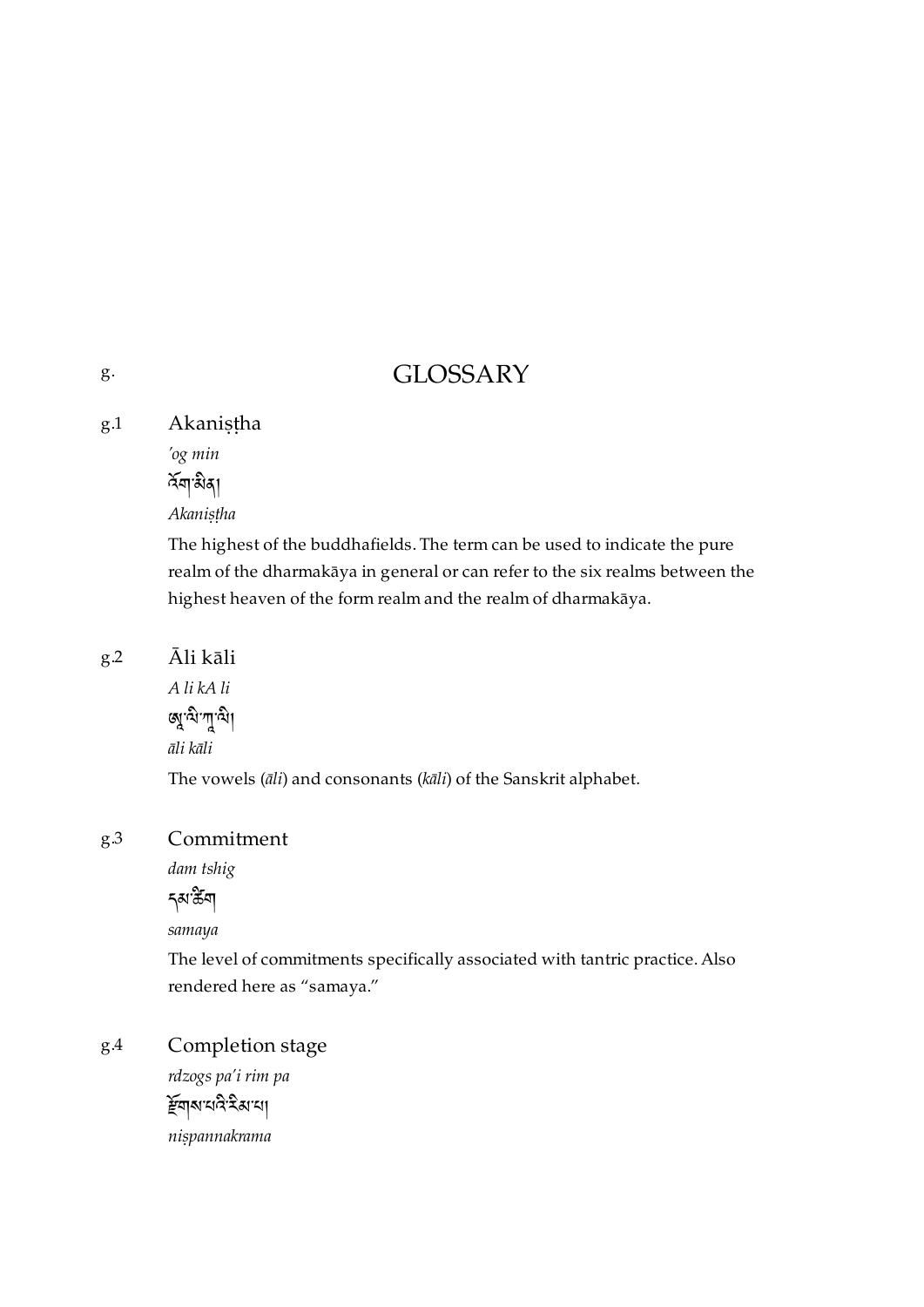The second of the two stages of tantric sādhana practiced. Its practices are specific to individual tantric systems but typically include sexual yogas, the consumption of illicit substances, manipulation of the subtle energetic anatomy or resting in an uncontrived state.

#### <span id="page-39-0"></span>Ḍākinī [g.5](#page-39-0)

*mkha' 'gro ma* མཁའ་འོ་མ། *ḍākinī*

Like yoginīs, these are semi-divine female beings who have long haunted the margins of South Asian culture. They are frequently propitiated in order to acquire mundane and transcendent spiritual accomplishment.

#### <span id="page-39-1"></span>Development stage [g.6](#page-39-1)

*skyed pa'i rim pa* ক্লীনৃত্যবিষ্টি অন্যা *utpattikrama*

The first of the two stages of tantric practice focused on the visualized development of the tantric maṇḍala and its deities and the recitation of mantra.

#### <span id="page-39-2"></span>Egg of Brahmā [g.7](#page-39-2)

*tshangs sgo nga* ক্ৰ্যৰ স্ক্ৰীয়া *brahmāṇḍā* Traditional Brahmanical term for the created universe.

<span id="page-39-3"></span>Gö Lhetsé [g.8](#page-39-3)

*—*

*'gos lhas btsas* འས་ས་བཙས།

11th century translator and teacher of *Guhyasamājatantra*.

<span id="page-39-4"></span>Great Illusion [g.9](#page-39-4)

> *sgyu 'phrul chen mo* য়ৣ৽৻ৼৣ৾৸৻ *Mahāmāyā*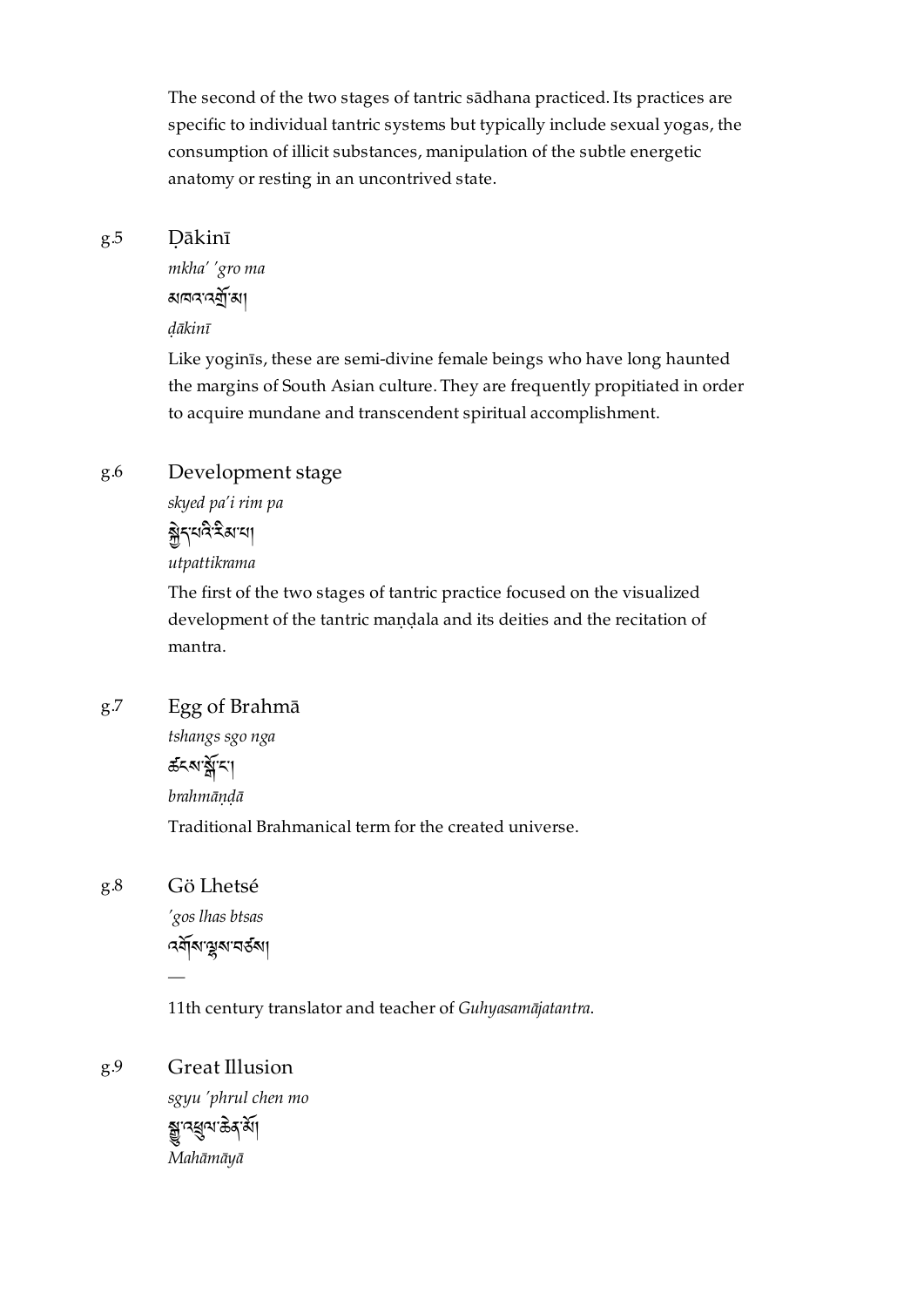The female central deity of the *Mahāmāyā Tantra* who appears in the form of the male Heruka. She was also a popular form of the Brahmanical great goddess (Mahādevī), to whom the Buddhist figure is intimately related. Also rendered here as "Mahāmāyā."

#### <span id="page-40-0"></span>Guhyaka [g.10](#page-40-0)

*gsang ba pa*

གསང་བ་པ།

*guhyaka*

A type of semi-divine being frequently found in the entourage of Kubera, the lord of wealth.

#### <span id="page-40-1"></span>Heruka [g.11](#page-40-1)

*he ru ka*

<u> જે</u> সুশ

*Heruka*

The wrathful form of Akṣobhya, buddha of the vajra family, who appears in the center of many tantric maṇḍalas. He is typicaly depicted wearing mortuary implements and wreathed in flame.

#### <span id="page-40-2"></span>Indra's Web [g.12](#page-40-2)

*mig 'phrul* ষ্টিমান্দ্র্যা *indrajāla* Traditional Brahmanical term for the illusory structure of mundane reality.

#### <span id="page-40-3"></span>Khaṭvāṅga [g.13](#page-40-3)

*kha TwAM ga*

## ন্দেকুঁ'না

*khaṭvāṅga*

A staff with a single or three pointed tip and a freshly decapitated head, a rotting head and a skull skewered on its shaft.

#### <span id="page-40-4"></span>Knowledge [g.14](#page-40-4)

*rig ma* ག་མ། *vidyā*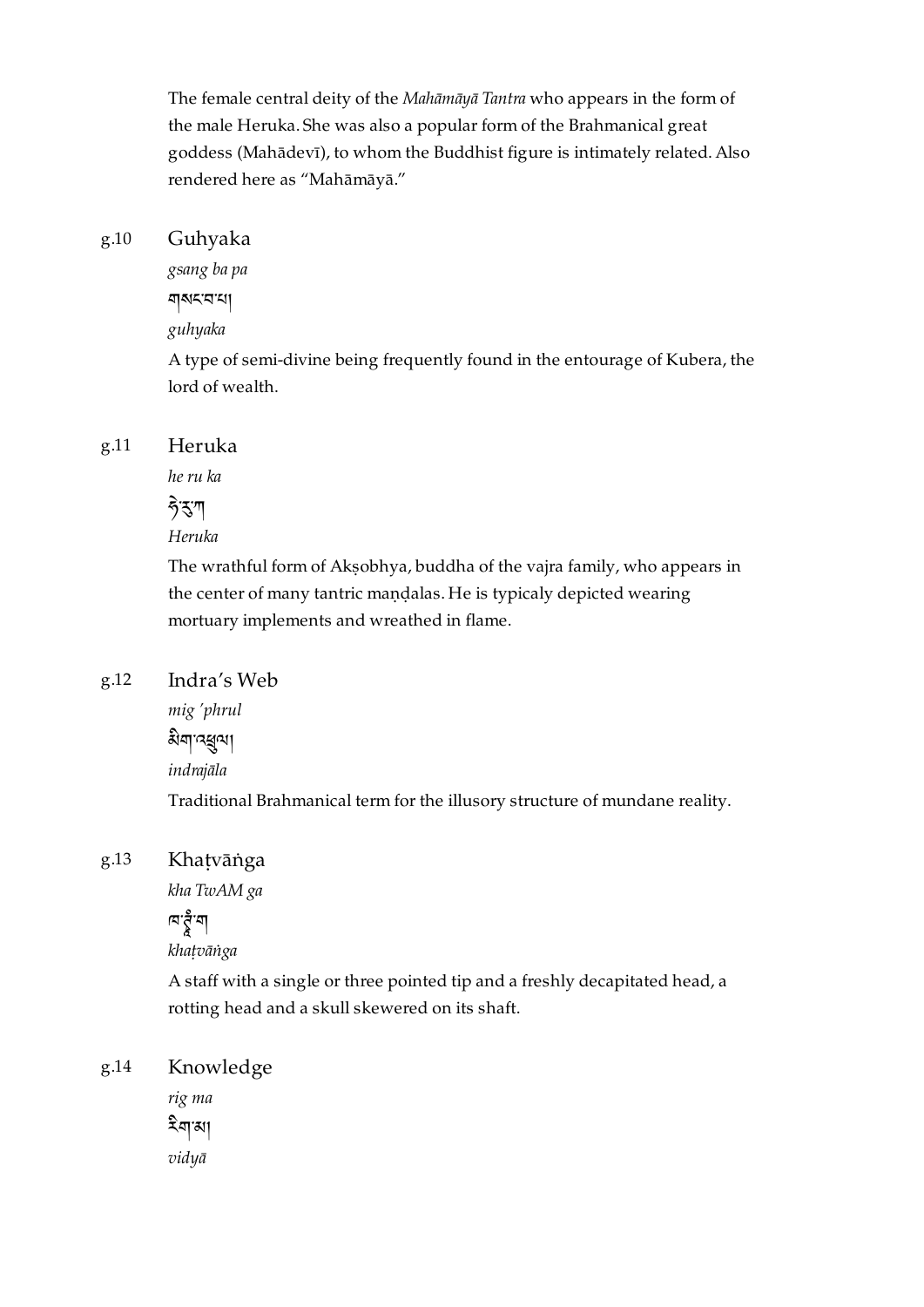An epithet of the female deity of the maṇḍala (most frequently as the consort of the main deity) who represents knowledge; the tantric consort; knowledge; frequently used in the sense of magical incantations and magical power. Also rendered here as "vidyā."

#### <span id="page-41-0"></span>Krsnavajra [g.15](#page-41-0)

*nag po rdo rje*

<u>ৰ মাৰ্থাই দ্বী</u>

*Kṛṣṇavajra*

An 11th or 12th century Buddhist commentator. Wrote *Recollection: a commentary on the Mahāmāyā Tantra*.

#### <span id="page-41-1"></span>Kukkuripa [g.16](#page-41-1)

*ku ku ri pa* শাসীম

*Kukkuripa*

Counted among the most famous of the Indian Buddhist Mahāsiddhas and renowned for his association with packs of dogs (*kukkura*), he is a central figure in a number of tantric lineages, specifically of the *Guhyasamāja Tantra* and *Mahāmāyā Tantra*. He was active sometime between the 8th and 10th centuries.

#### <span id="page-41-2"></span>Mahāmāyā [g.17](#page-41-2)

*sgyu 'phrul chen mo*

য়ৣ৾৽ঽৠ৵ড়ঀ *Mahāmāyā*

The female central deity of the *Mahāmāyā Tantra* who appears in the form of the male Heruka. She was also a popular form of the Brahmanical great goddess (Mahādevī), to whom the Buddhist figure is intimately related. Also rendered here as "Great Illusion."

<span id="page-41-3"></span>Mahāyoga [g.18](#page-41-3)

*rnal 'byor chen po'i rgyud*

ह्वापर्वेद्र:क्रेयर्था कुन्।

### *mahāyogatantra*

A term used to describe the later tantras of the Yoga class that incoporated more transgressive pactices and a wrathful aesthetic. Typified by the *Guhyasamājatantra* and Guhyagarbhatantra.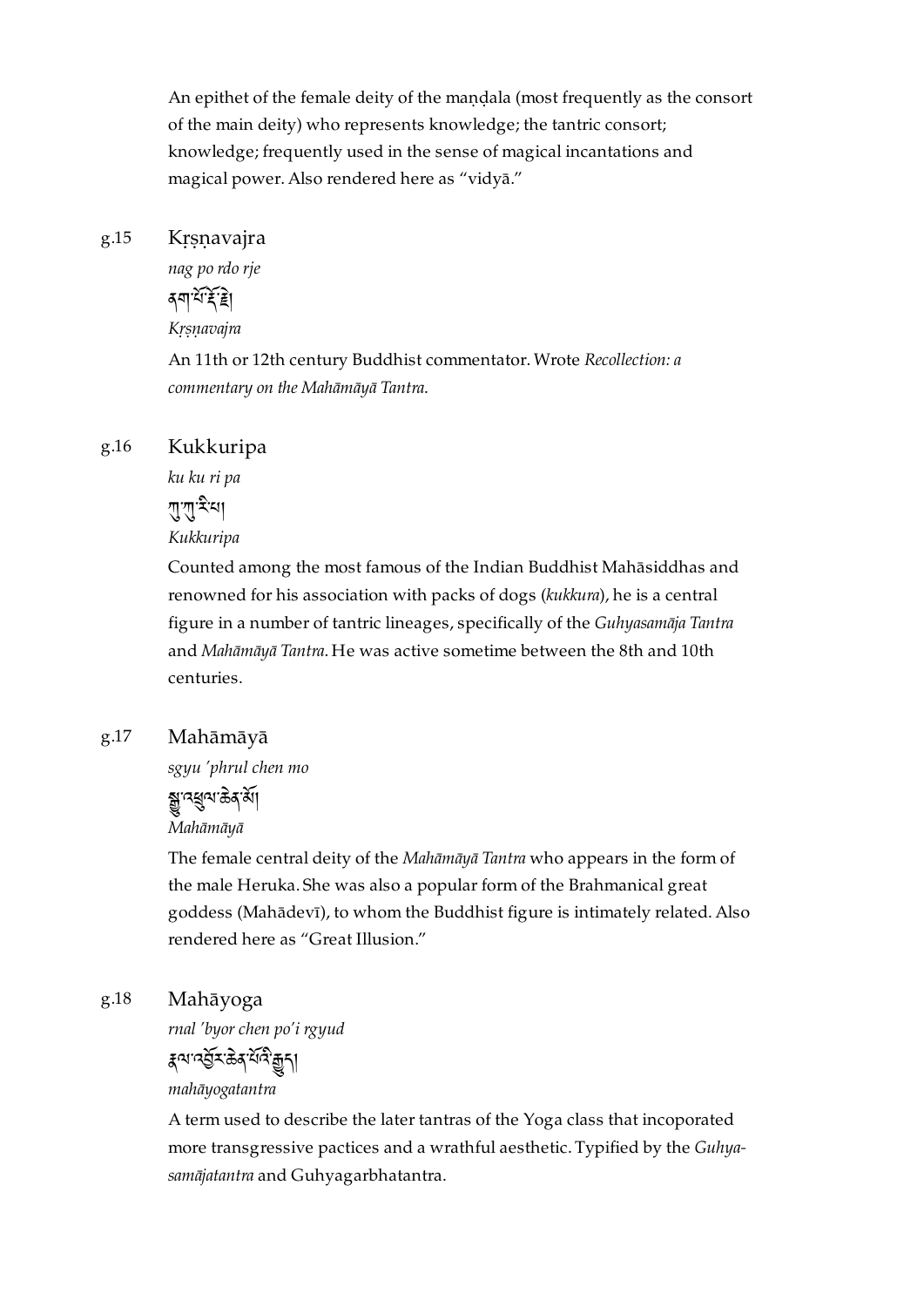#### <span id="page-42-0"></span>Marpa Chökyi Lodrö [g.19](#page-42-0)

*mar pa chos kyi blo gros* <u> মেমাৰ্ক্ৰমাট্ৰী মুঁখী</u>মা

(1012 - 1097) Tibetan translator and lay practitioner from Lhodrak, traveled several times to Nepal and India to receive tantric Buddhist teachings, notably from Nāropa and Maitripā, and in Tibet established an important set of lineages through his "four pillar" disciples Milarepa, Ngoktön Chöku Dorje, Tshurtön Wangki Dorje, and Metön Tshönpo.

#### <span id="page-42-1"></span>Movement of breath [g.20](#page-42-1)

*srog dang rtsol ba*

ག་དང་ལ་བ། *prāṇāyāma*

The manipulation of breath by means of yogic exercise. The Tibetan translation of the Sanskrit compound *prāṇāyāma* is more usually the compound *srog rtsol*.

#### <span id="page-42-2"></span>Nāropa [g.21](#page-42-2)

*na ro pa*

### ৰৰ্কিখা

*Nāropa*

Indian scholar and practitioner (956 - 1041), a major figure in the transmission of tantric Buddhism to Tibet; earlier in his life he was an important paṇḍita of Nālandā, but left to become a yogi and siddha, the student of Tilopā, and later the teacher of Kukkuripa, Marpa, and others.

#### <span id="page-42-3"></span>Ratnākaraśānti [g.22](#page-42-3)

*rin chen 'byung gnas zhi ba*

## ঽৰ্বক্ৰব্ৰহ্মৰ্বৰ্ষৰ না

*Ratnākaraśānti*

An important 11th century Buddhist monastic scholar who wrote prolifically on a number on both Mahāyāna and Mantrayāna works.

<span id="page-42-4"></span>Sacramental substances *dam tshig gyi rdzas* ২থ.ডুখা স্থা *samayadravya* [g.23](#page-42-4)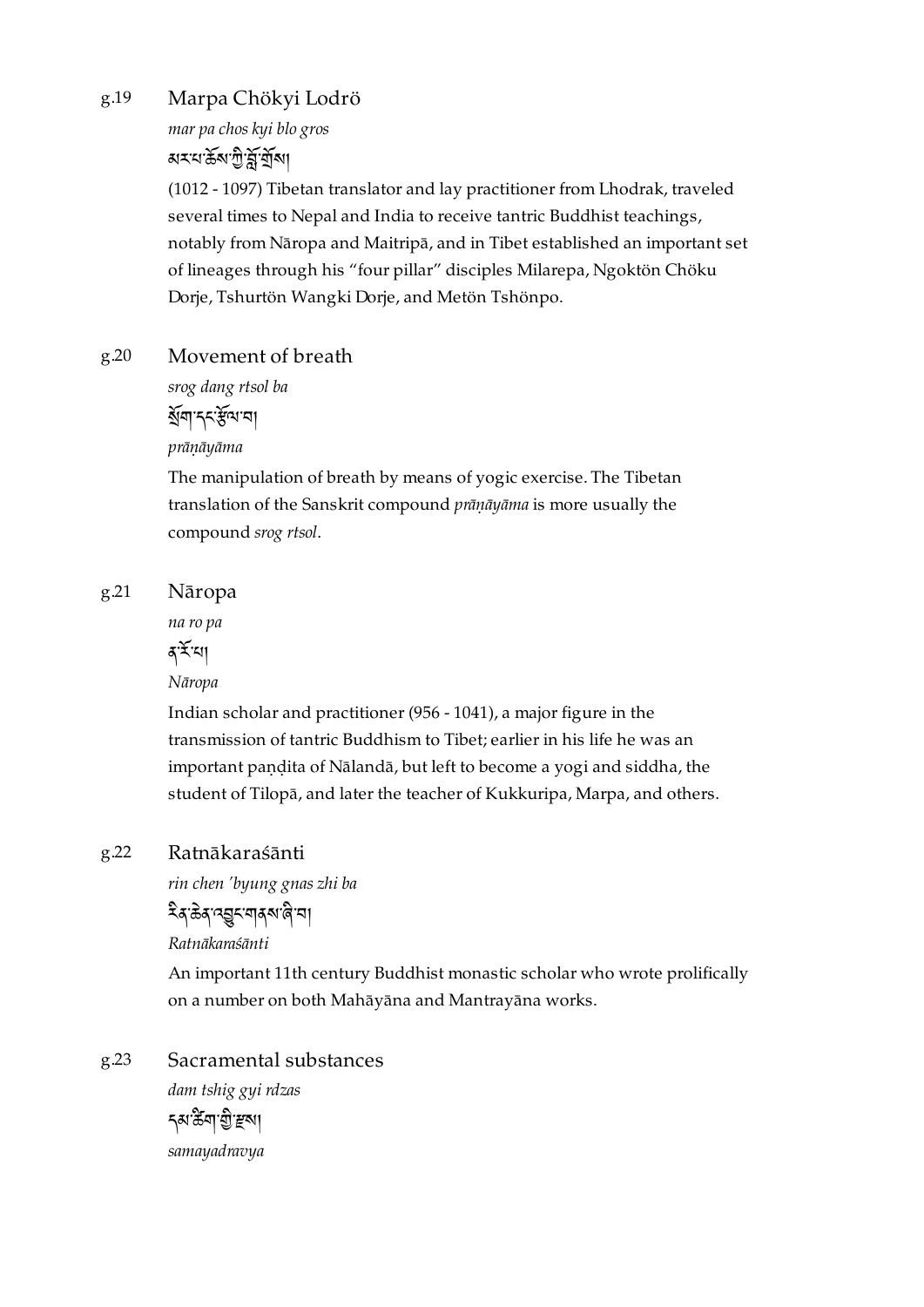Sacramental substances ingested as part of tantric ritual; frequently composed of bodily fluids or illicit meats.

#### <span id="page-43-0"></span>Sādhana [g.24](#page-43-0)

*sgrub thabs*

ষ্ণুন'গ্ৰনমা *sādhana*

The method of practice. Experiential methods for actualizing spiritual attainments and liberation.

<span id="page-43-1"></span>Samaya [g.25](#page-43-1)

*dam tshig*

<sub></sub>নম স্ক্ৰীয

*samaya*

The level of commitments specifically associated with tantric practice. Also rendered here as "commitment."

#### <span id="page-43-2"></span>Semen [g.26](#page-43-2)

*byang chub kyi sems*

হ্রুদ্রুদ'ট্রী মিম্না

*bodhicitta*

In normative Mahāyāna doctrine, bodhicitta refers to the awakened mind both in its relative and absolute aspects. In tantric thought it is frequently used as a code word for semen in the context of its generation and manipulation in sexual yogic rites.

#### <span id="page-43-3"></span>Spiritual attainment [g.27](#page-43-3)

*dngos grub* དས་བ། *siddhi*

The mundane and transcendent abilities that are conferred through the perfection of yogic practices.

<span id="page-43-4"></span>Unexcelled Yoga tantra *bla na med pa'i rnal 'byor gyi rgyud* ন্ন ৰ ন্য ন্য ক্ষেপ্ৰে বৰ্ত্তন বুদ্ধ *yoganiruttaratantra* [g.28](#page-43-4)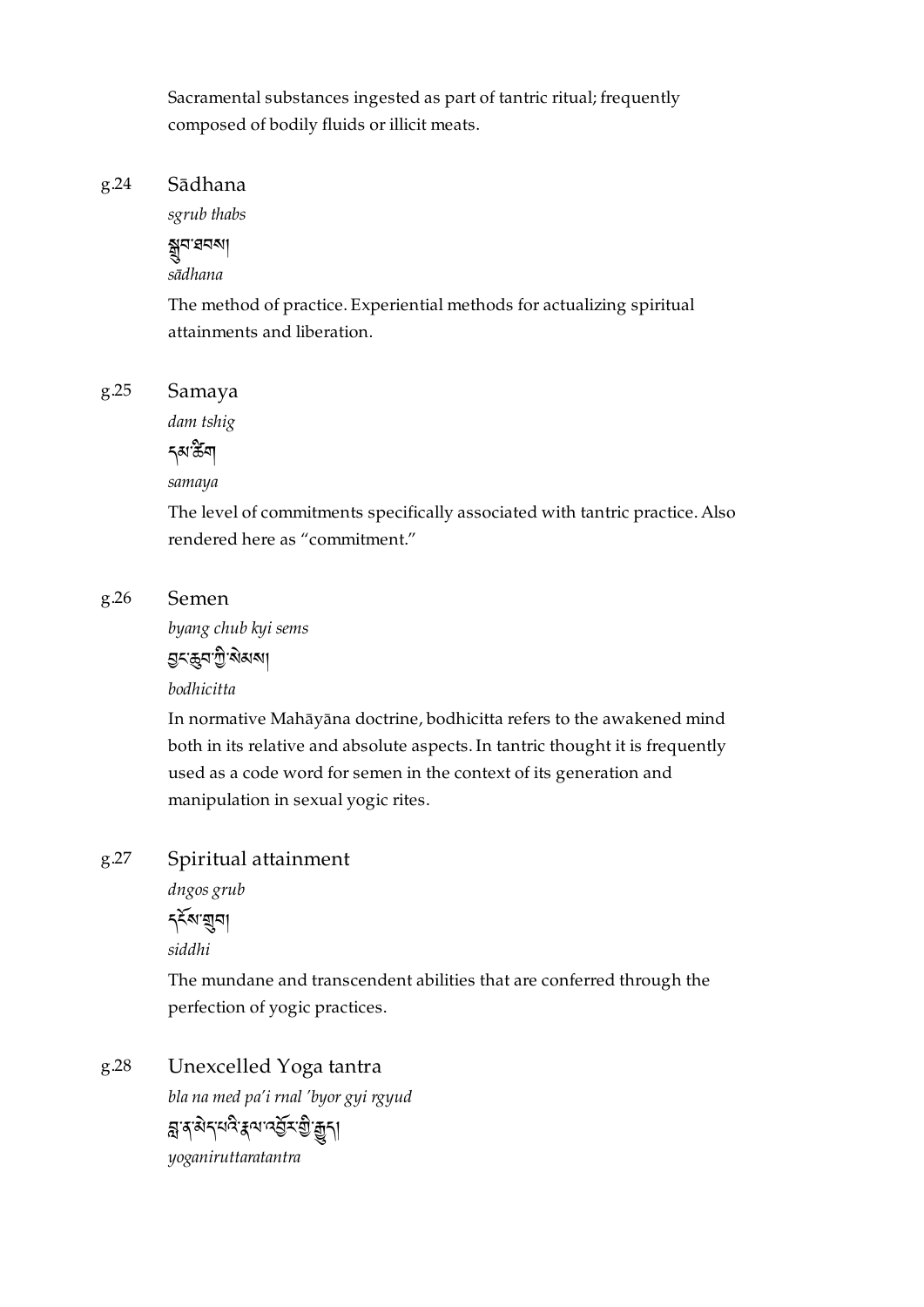A category of tantra that includes the so-called father tantras like the *Guhyasamāja Tantra* and the "mother," or Yoginī, tantras into a single genre of tantra.

<span id="page-44-0"></span>Vidyā [g.29](#page-44-0)

*rig ma*

ག་མ།

*vidyā*

An epithet of the female deity of the mandala (most frequently as the consort of the main deity) who represents knowledge; the tantric consort; knowledge; frequently used in the sense of magical incantations and magical power. Also rendered here as "knowledge."

#### <span id="page-44-1"></span>Vidyādhara [g.30](#page-44-1)

*rig pa 'dzin pa* হিনাযান্ট্ৰেমা *vidyādhara*

A type of semi-divine being whose identiy has shifted over time and genre. In their most popular form they are spell (*vidyā*) wielding (*dhara*) beings capable of granting magical abilities to those they favor. The Buddhist tradition associated them more closely with soteriological aims, identifying them as realized beings who possess (*dhara*) knowledge or awareness (*vidyā*).

#### <span id="page-44-2"></span>Virile One [g.31](#page-44-2)

*dpa' bo*

དཔའ་།

*vīra*

Closely associated with notions of virility, this term can denote the male deity of the maṇḍala (whose consort is the Vidyā) or the yogī who practices this mode of Tantra.

<span id="page-44-3"></span>Yoga [g.32](#page-44-3)

*rnal 'byor*

ह्यान्सुरा

*yoga*

A term which is generally used to refer to a wide range of spiritual practices. It literally means to be merged with or "yoked to," in the sense of being fully immersed in one's respective discipline.